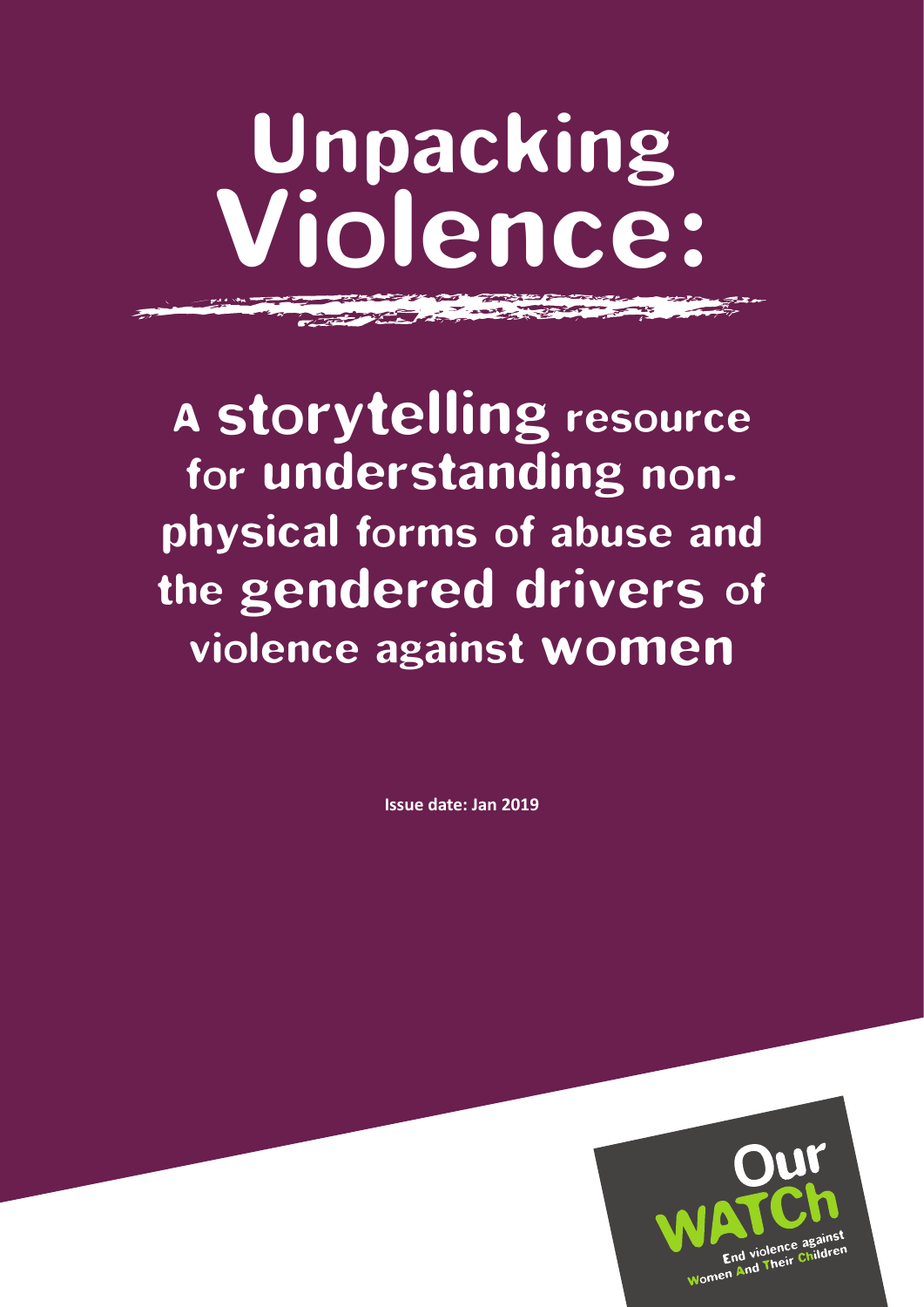Provide your feedback on this resource via this survey.

#### **Suggested citation:**

Our Watch. (2019). *Unpacking violence: a storytelling resource for understanding non-physical forms of abuse and the gendered drivers of violence against women.* Melbourne: Our Watch

Our Watch 2019 Published by Our Watch GPO Box 24229, Melbourne VIC 3001 [www.ourwatch.org.au](http://www.ourwatch.org.au)

Acknowledgement of Country: Our Watch acknowledges the Traditional Owners of the land across Australia on which we work and live. We pay our respects to Aboriginal and Torres Strait Islander Elders past, present, and future, and we value Aboriginal and Torres Strait Islander histories, cultures, and knowledge.

This resource was funded by the Australian Government Department of Social Services as part of the No Excuse for Abuse Campaign<sup>1</sup>.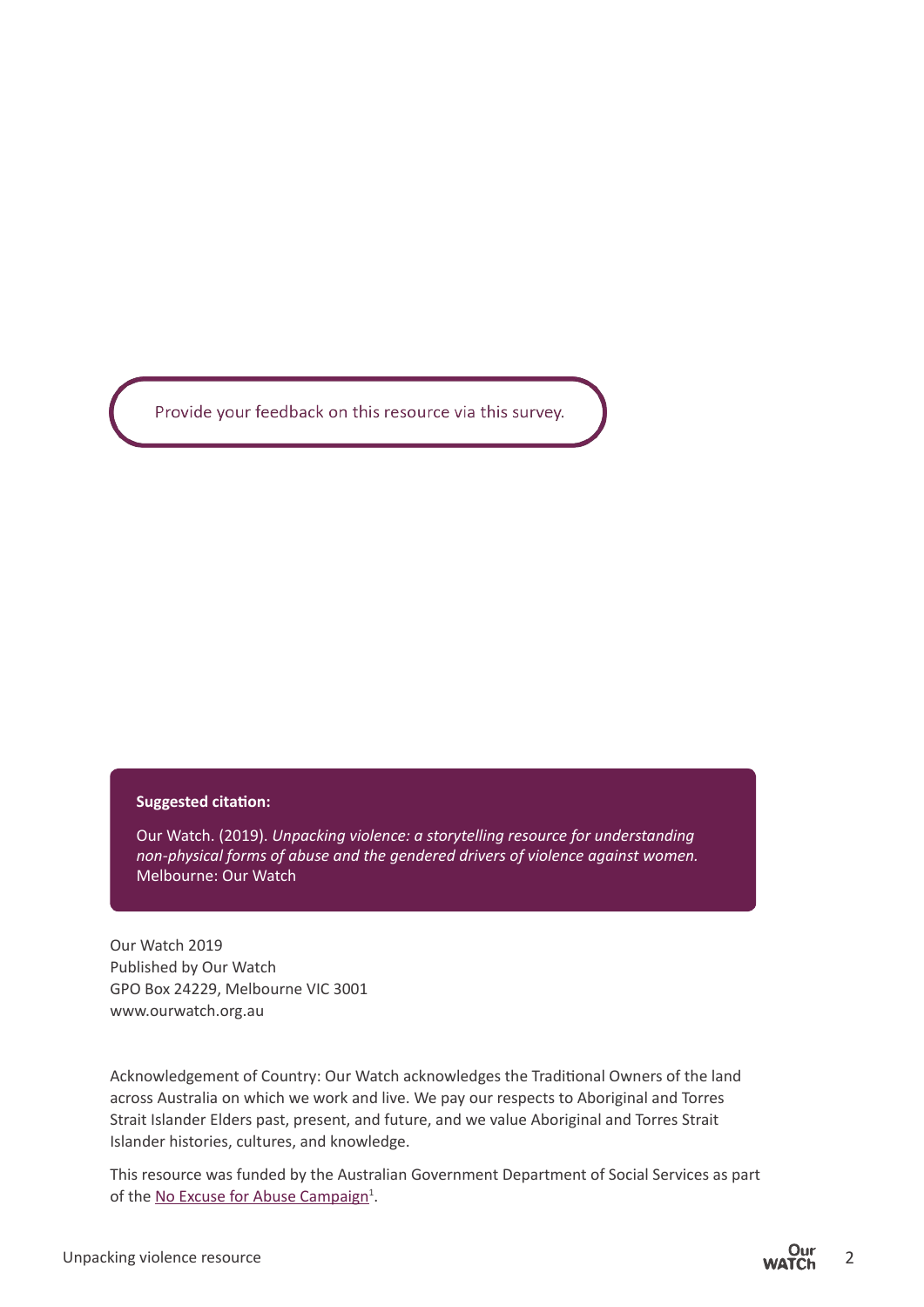## **Contents**

**Introduction**

| 4  | Acknowledgements                                                       |
|----|------------------------------------------------------------------------|
| 5  | <b>Information for practitioners</b>                                   |
| 6  | What is this resource?                                                 |
| 7  | Why narrative stories?                                                 |
| 7  | Who should use this resource?                                          |
| 8  | When to use the resource                                               |
| 8  | How to use the resource                                                |
| 8  | Using the resource respectfully: an empowering intersectional approach |
| 10 | Using the resource confidentally: step-by-step suggestions             |
| 14 | Using the resource safely: preparing your audience                     |
| 16 | <b>Background knowledge</b>                                            |
| 18 | Non-physical forms of abuse                                            |
| 18 | The gendered drivers of violence against women                         |
| 19 | An intersectional approach                                             |
| 21 | <b>The Narrative Stories</b>                                           |
| 23 | Protection                                                             |
| 28 | Control                                                                |
| 33 | Technology                                                             |
| 38 | Micro aggressions                                                      |
| 44 | Safe spaces                                                            |
| 50 | Locker room talk                                                       |
| 55 | Selling up                                                             |
| 61 | <b>Feedback form template</b>                                          |
| 64 | <b>Endnotes</b>                                                        |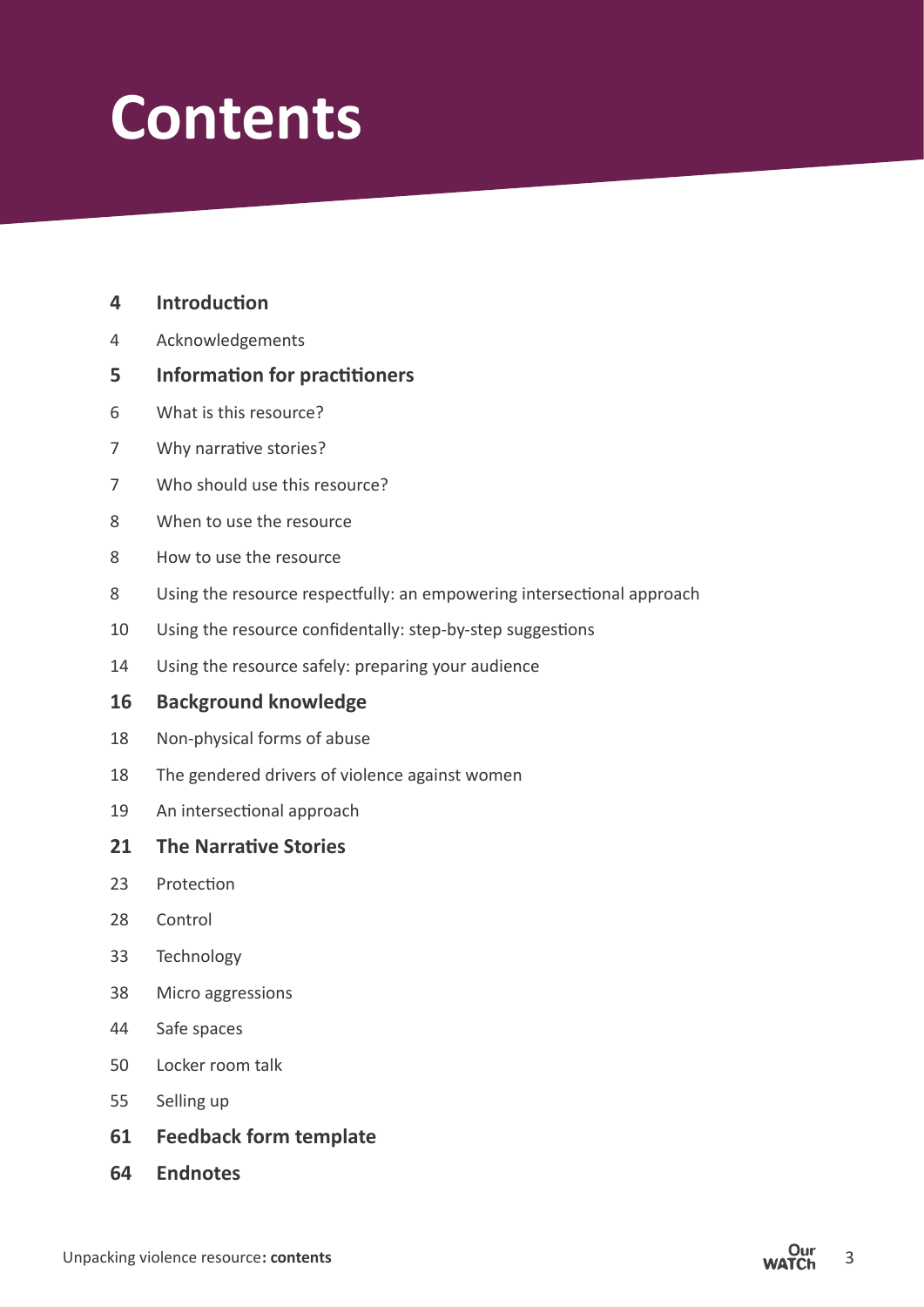## **Introduction**

The Our Watch Non-physical Forms of Abuse campaign, *No Excuse for Abuse*, aims to raise awareness of non-physical forms of abuse against women and increase understanding that all forms of abuse are serious. The campaign, funded by the Australian Government's Department of Social Services, launched in July 2018 and includes [social marketing content](https://www.ourwatch.org.au/no-excuse/home)<sup>1</sup> and material. This resource is to support people working to prevent violence against women in Australia. In this document, we refer to these people as practitioners.

The practice component of the campaign aims to provide prevention of violence against women practitioners with resources they can use when undertaking prevention activities e.g., training and presentations to stakeholders, policy planning, organisational development, and advocacy work. These resources will demonstrate the relationship between non-physical forms of abuse and the gendered drivers of violence, as identified by *[Change the story](https://www.ourwatch.org.au/What-We-Do/National-Primary-Prevention-Framework)2* .

The resource consists of:

- **seven narrative stories** that can be used to demonstrate and unpack non-physical forms of abuse and their link to the gendered drivers
- **guidance notes** to support practitioners in making use of the stories

This resource also includes information for faciltators and background knowledge.

## **Acknowledgements**

This resource was developed by Claire Varley for Our Watch. To ensure an intersectional lens is across the narratives and guidance notes, consultations were held with expert practitioners for their advice and input — Karla McGrady (Our Watch), Dr Peter Streker (Community Stars), Dr Philomena Horsley (Consultant–LGBTIQ and violence against older people), Bianca Evans (Women with Disabilities Victoria) and Sharmila Falzon (City of Parramatta). Our Watch also thanks the group of practitioners from the women's health, local government, gender equity and domestic violence sectors who provided feedback on the draft resource.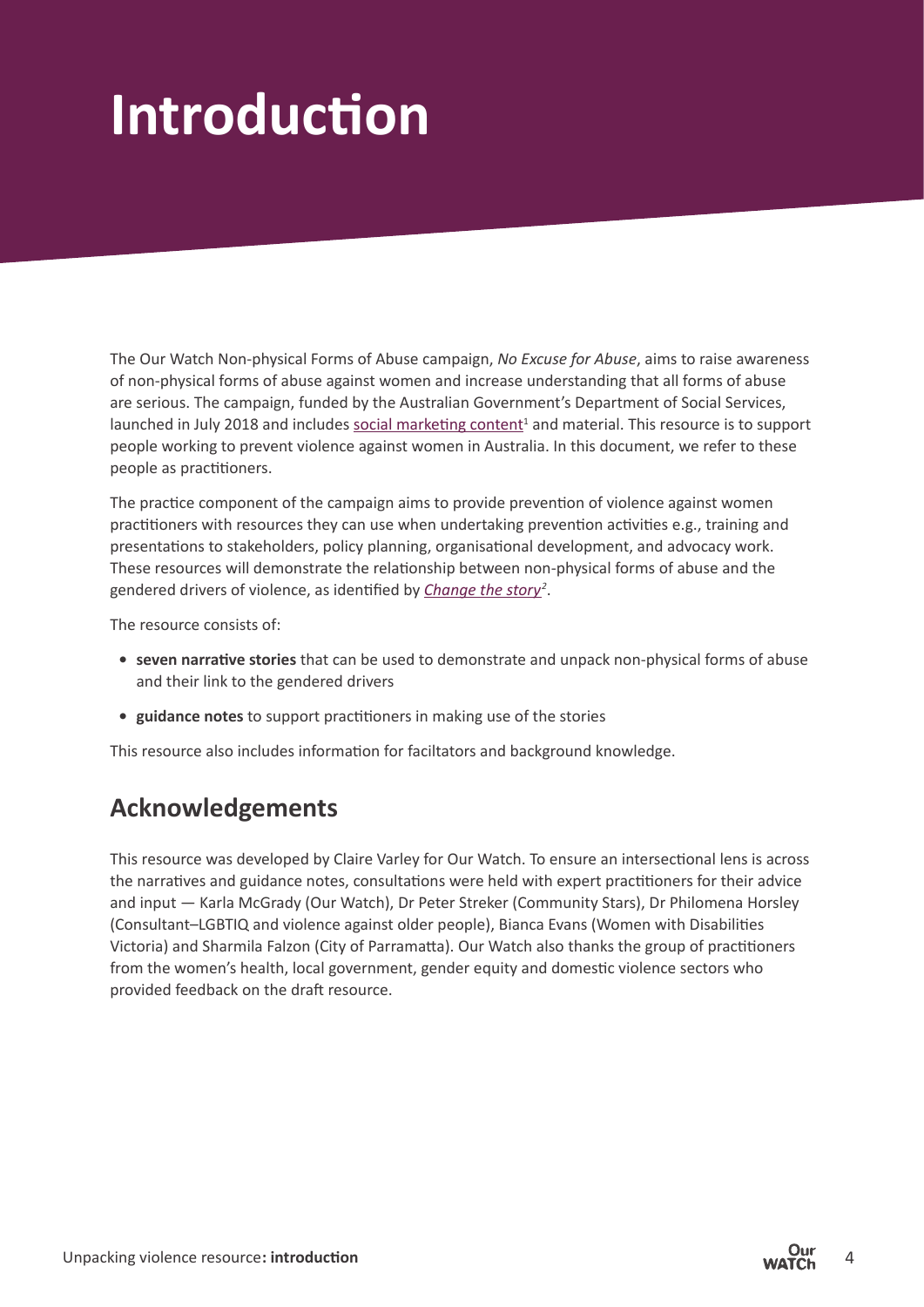# Information for practitioners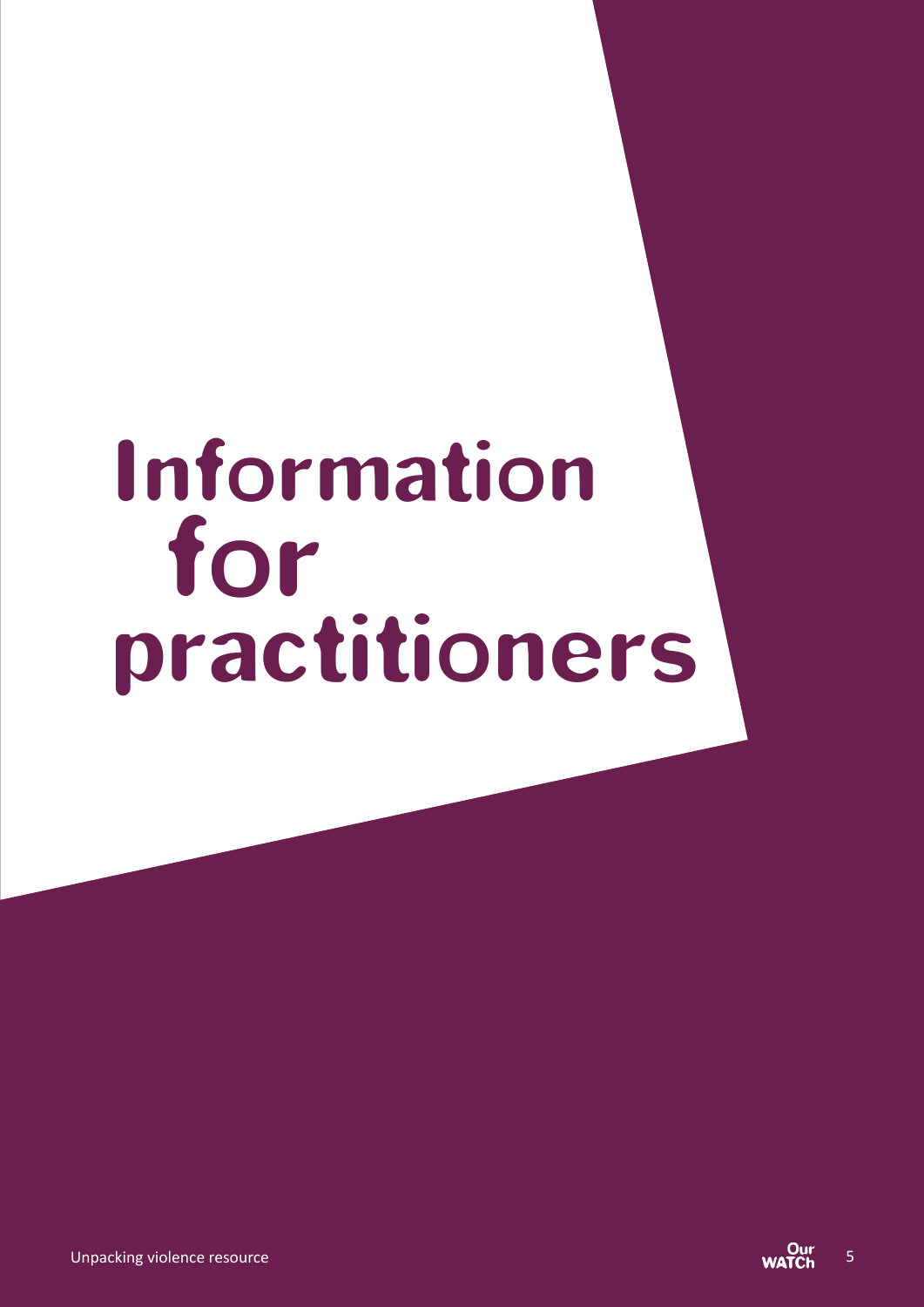## **Information for practitioners**

## **What is this resource?**

This resource aims to support practitioners to use narrative stories as the basis for unpacking and exploring different forms of non-physical abuse, their dynamics and impacts, and how they illustrate the gendered drivers of violence against women. The narratives consider a number of different forms of violence against women, in different settings and with different perpetrators. It is a primary prevention of violence against women tool that can be used by practitioners working in the primary prevention and response fields. It is noted that practitioners are those who "specialise in designing, implementing and monitoring actions to prevent violence against women... Practitioners must understand the drivers of violence against women and are engaged in activity that focuses on actions to prevent violence before it starts" (Victoria State Government 2017, pg. 14<sup>3</sup>).

The narrative stories are intended to support practitioners, and those they work with, to:

- build awareness of what non-physical forms of abuse might look like;
- explore the impacts non-physical forms of abuse may have on those who experience it;
- develop an understanding of how these forms of abuse reflect the gendered drivers of violence against women;
- consider how different and intersecting forms of discrimination and oppression can shape how non-physical forms of abuse are experienced by different women;
- unpack possible resistance to the narrative stories.

The narrative stories are not:

- case studies for identifying bystander action or support and referral options;
- an exhaustive list of every form of non-physical abuse.

While the narrative stories cover a range of settings and experiences, they do not take place across every setting and there are many experiences they do not cover. This resource includes information on considerations for if practitioners would like to tailor the narratives or create their own.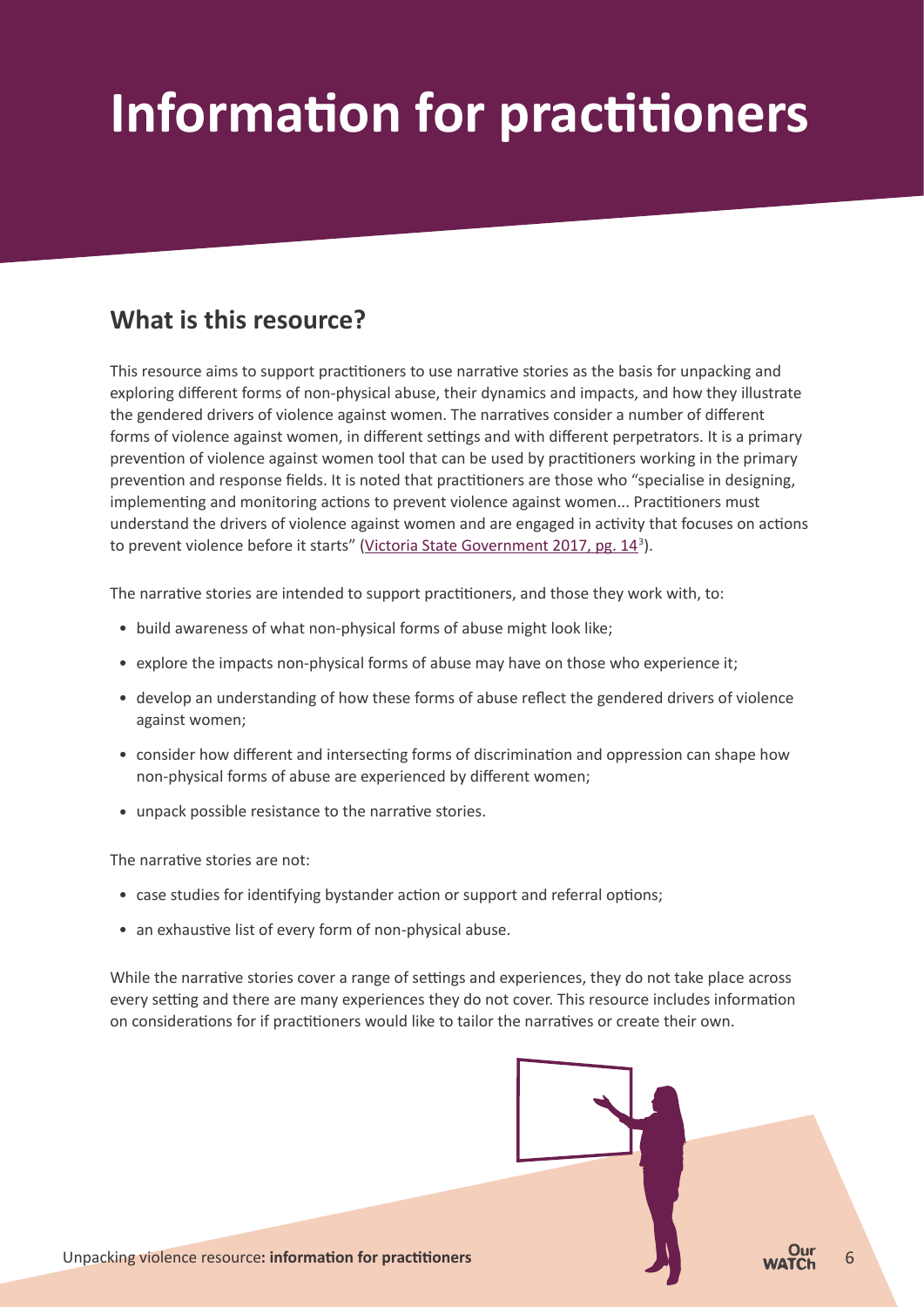The narrative stories and guidance notes were developed with an intersectional lens from the outset. Expert advisors provided input, review and advice across each stage of development. There is information included throughout this resource on how practitioners can bring an intersectional lens to their use of this resource, as well as to any new narrative stories they may develop for themselves (see the key terms in *[Change the story](https://www.ourwatch.org.au/getmedia/0aa0109b-6b03-43f2-85fe-a9f5ec92ae4e/Change-the-story-framework-prevent-violence-women-children-AA-new.pdf.aspx) <sup>4</sup>* -page 13-15; 38-40 & 61-62 and in the *[Putting the prevention](https://www.ourwatch.org.au/getmedia/a8d9dc3d-2291-48a6-82f8-68f1a955ce24/Putting-prevention-into-practice-AA-web.pdf.aspx)  [of violence against women into practice: How to Change the story](https://www.ourwatch.org.au/getmedia/a8d9dc3d-2291-48a6-82f8-68f1a955ce24/Putting-prevention-into-practice-AA-web.pdf.aspx)*-page 49-51<sup>5</sup> ).

### **Why narrative stories?**

Personal stories are a powerful primary prevention tool. They can bring a human face to public health issues and build empathy, understanding and connection. They can also help link individual experiences to the broader social context, for instance by highlighting the common patterns of power and control that appear across each individual experience of abuse. Stories can also allow us to show the complex interplay of multiple forms of non-physical abuse and the impact this can have for women and children. Stories can also be experiential – they help people to better understand the experiences of others, particularly if they have no similar personal experience.

As primary prevention tools, narrative stories can challenge myths, highlight gendered norms, practices and structures, and engage with the gendered drivers and essential actions. They can also seek to role model and foster intersectional thinking. See page 19 for more information on how this resource has sought to incorporate an intersectional lens across the narrative stories.

### **Who should use this resource?**

This resource is intended to support practitioners across a range of sectors who are working to prevent violence against women. The resource has three levels of prompt questions: **beginner, intermediate** and **advanced**. While these levels are designed to help practitioners ensure the content is suitable to their participants' needs, the levels also indicate the minimum knowledge practitioners should hold if they are going to deliver at that level.

- If you are using this resource to develop your own practitioner knowledge, there are links throughout the resource to help you find additional information on each of the topics covered in this resource.
- If you are using this resource as part of your work (for instance, as part of training), it is expected that you will have a good understanding of non-physical forms of abuse and at least an understanding of primary prevention of violence against women and the gendered drivers. See the table on page 10 for more information on the expected knowledge required to facilitate each level of this resource.

It is recommended that if you intend to use this resource for training purposes that your facilitators have expertise in the prevention of violence against women and a clear understanding and commitment to gender equality, and the themes identified in *Change the story*. They should have the skill to explain this theoretical framework in practical ways, articulating in an easy to understand manner the four drivers of violence against women: condoning of violence against women, men's control of decision making and limits to women's independence, stereotyped constructions of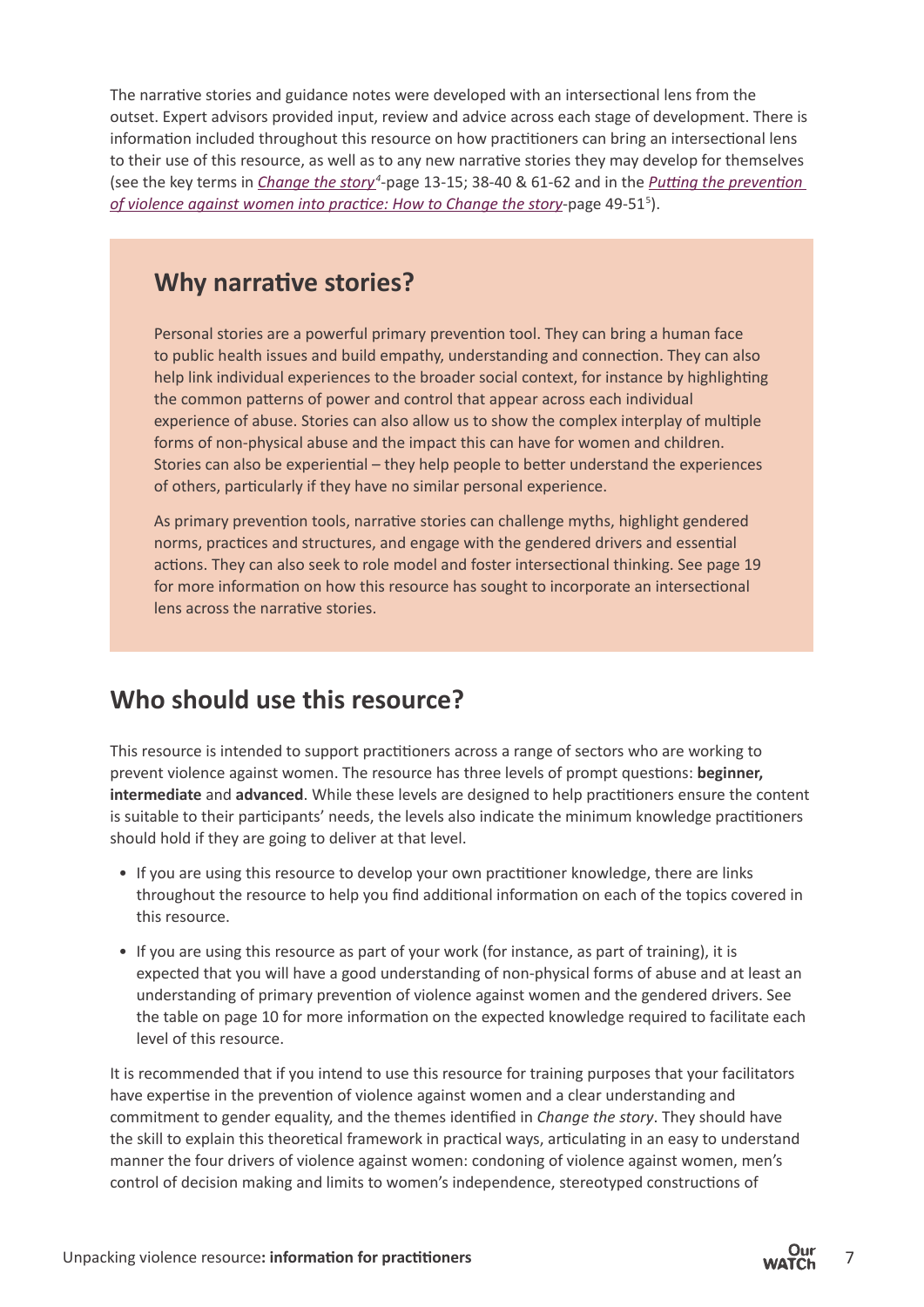masculinity and femininity, and disrespect towards women and male peer relations that emphasise aggression (see [more information on the capability framework](https://www.vic.gov.au/system/user_files/Documents/fv/Preventing%20Family%20Violence%20%26%20Violence%20Against%20Women%20Capability%20Framwork.pdf)<sup>6</sup>).

### **When to use the resource**

These resources may have a range of uses and audiences including:

- to assist in developing your own practitioner knowledge;
- as the basis for a group activity in face-to-face training with schools, universities, workplaces and other settings;
- as a learning prompt in a community of practice;
- as part of induction activities for new primary prevention practitioners;
- to build the primary prevention knowledge of response workers;
- to assist practitioners in developing their own narrative stories.

### **How to use the resource**

As a facilitator utilising this resource in your work, it is important to ensure that you have undertaken the necessary preparation to do so **respectfully, confidently** and **safely**. This section outlines key considerations to think about as part of your preparation.

## **Using the resource respectfully: an empowering intersectional approach**

Women experience gendered drivers of violence differently based on their many social identities; social statuses and their experiences of power, privilege, discrimination and oppression. These different experiences are shaped and reinforced by social systems and structures – such as health, education, welfare and legal systems.

Prevention work is not about trying to change people's identities–it is about focusing on addressing the discriminatory norms, structures, practices that are embedded in the social systems and structure.

This raises important considerations about how we view or value different aspects or characteristics of individual identities and the structural barriers or enablers that accompany this. Individuals are not inherently more or less empowered, but have power given or limited to them based on a range of systemic forms of discrimination and disadvantage, such as racism, ableism, homophobia, transphobia or classism. This means that it is important that our stories capture the structural barriers and discrimination that shape individuals' experiences, rather than presenting people as innately vulnerable or disempowered.

While the stories in this resource seek to consider a range of experiences, no story can attempt to represent or speak to the experiences of all women. It is also important to remember that every individual's identity is complex and multi-faceted, and we all belong to many different identity categories simultaneously. Instead, these stories aim to prompt discussion that teases out some of these issues and that explores how various forms of structural oppression or discrimination can impact on individuals.

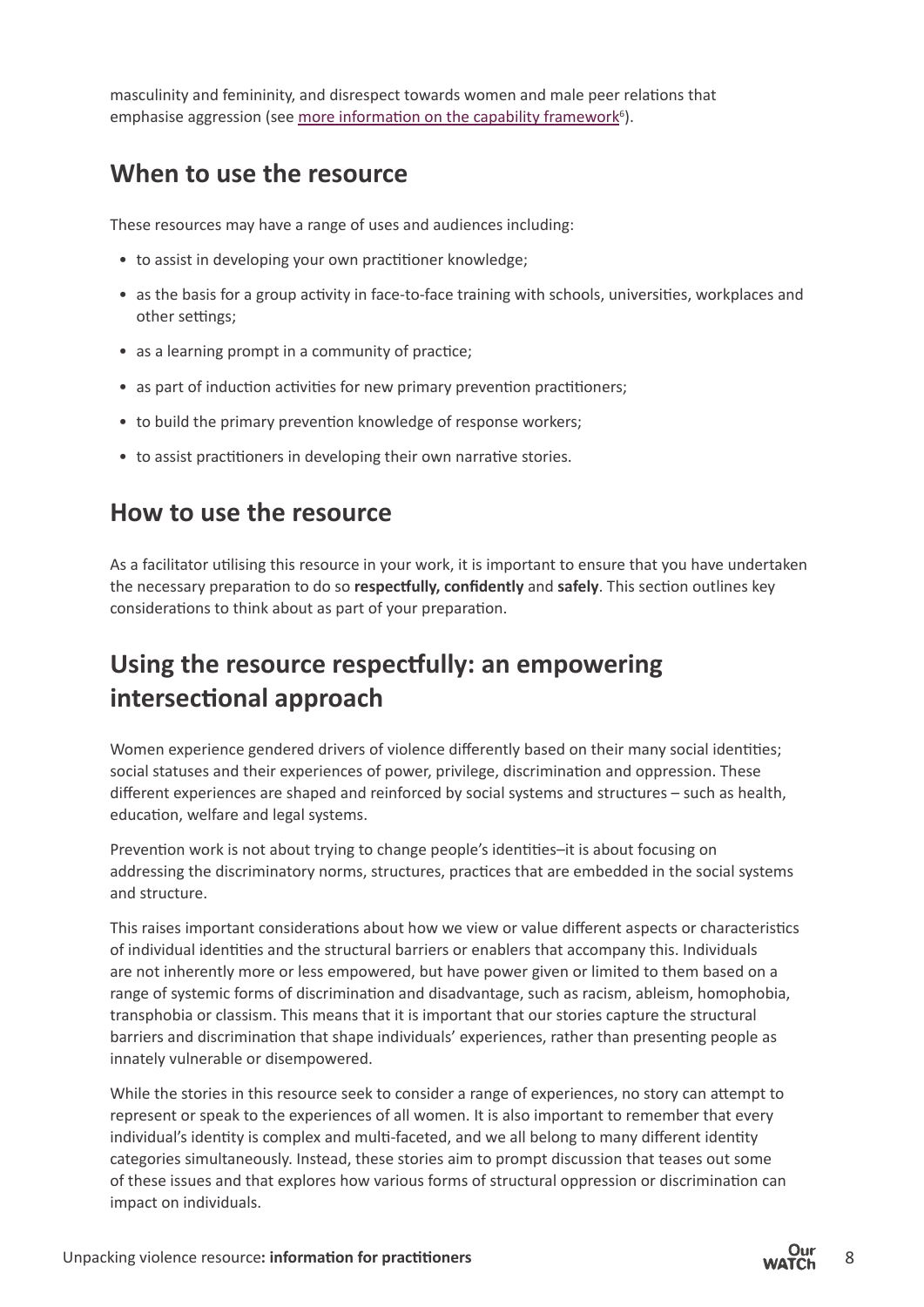As facilitators, it is important to remind our audiences of this, and to challenge any stereotypes or assumptions they hold about different members of our community. This includes exploring our own privilege and assumptions and is a necessary part of the work to achieve real equality. The questions in the guidance notes are designed to help you unpack and explore these stereotypes or assumptions in a way that encourages learning and growth.

For more information, see the information about intersectionality in the background information section of this resource (see further on page 19).

#### **Selecting stories**

Take the time to consider which stories you will utilise:

- Have you ensured that the stories you are using represent a range of experiences?
- Does your selection convey how widely violence against women occurs?
- Might your selection of stories inadvertently reinforce the idea that only 'some women' experience violence?
- Do you feel confident talking about these stories in a way that doesn't reinforce stereotypes or create the impression that some people are inherently 'more vulnerable'?
- Is there any additional research you need to do about how violence impacts different women in order use particular stories?
- If you are using only one or two stories, remember to contextualise them and identify why you have selected them. Explain that these are just examples and that there are many different experiences of violence.

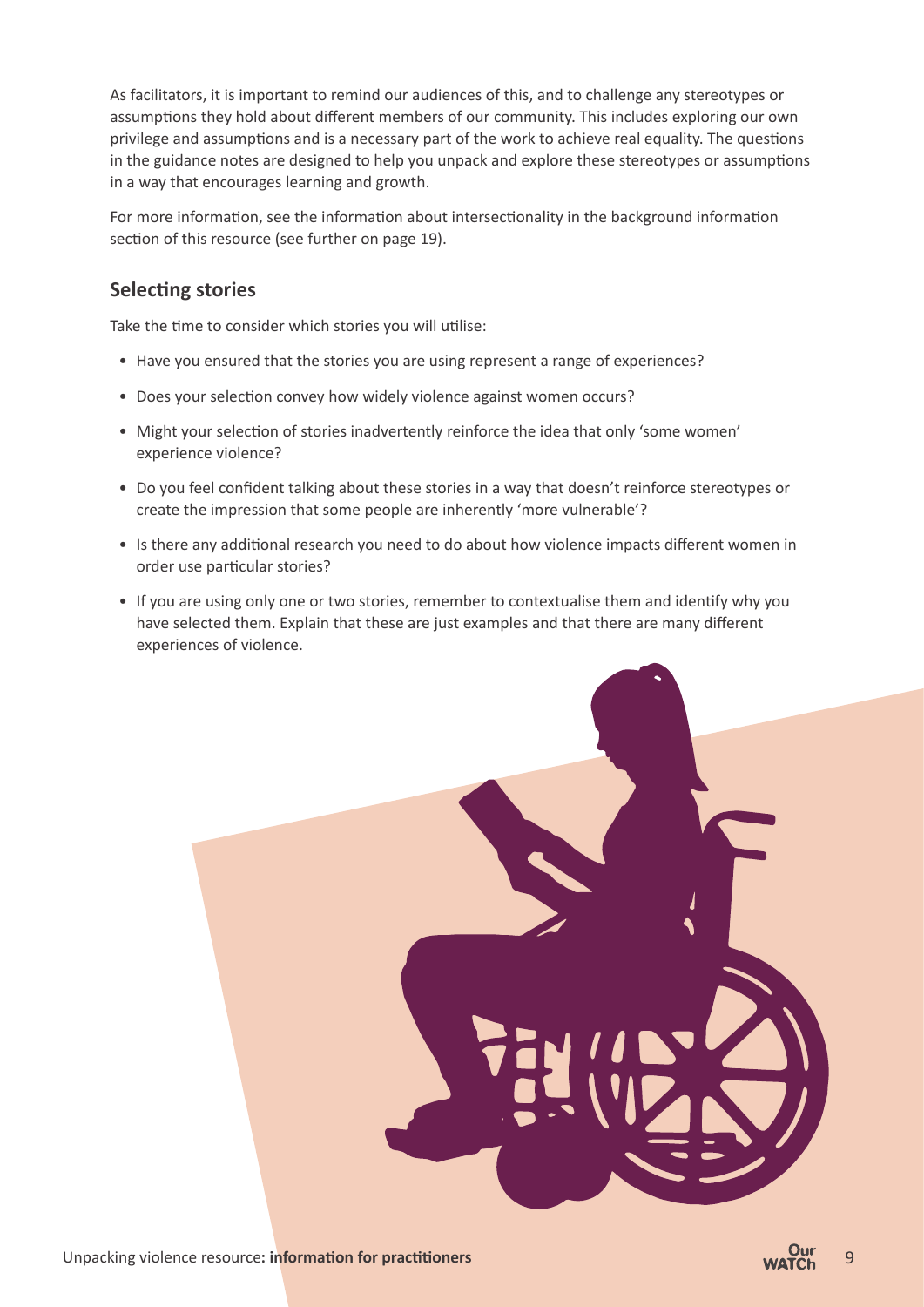## **Using the resource confidently: step-by-step suggestions**

#### **The narrative stories**

The narrative stories aim to challenge the tendency to minimise or dismiss the impacts of nonphysical forms of abuse, and to situate this violence within a primary prevention approach. They seek to do this through building empathy or connection by recreating the experiences of victim-survivors, and by prompting discussion about what is happening and how this links to the gendered drivers.

#### **The guidance notes**

The purpose of the guidance notes is to help practitioners unpack and make use of each story, including:

- identifying the **forms of non-physical abuse**;
- identifying the **gendered drivers** and explaining how they operate across norms, practices and structures to create the conditions in which violence against women is more likely to occur;
- considering which **essential actions** could address the drivers;
- applying an **intersectional lens** to the stories and examining how the gendered drivers intersect with other forms of discrimination and oppression;
- possible **resistance** to the story;
- where to get **additional information.**

The **overarching questions** for each story are:

- Which forms of **non-physical abuse** are present?
- Which of the **gendered drivers** are at play?
- Which **essential actions** could change this story?
- Apart from gender, what **other factors** might influence how the abuse is experienced in this story?
- What resistance might you face by showing this story, and how could you plan to mitigate or respond to it?

#### **Step-by-step suggestions**

The following steps can assist you in utilising the resource as part of your work.

#### **Step 1: become familiar with the resource and identify how it might support you in your work and in your professional development.**

#### **Step 2: identify who your audience is and what delivery method you will be using.**

- We recognise that practitioners across Australia are working at different levels and with a range of diverse target audiences. To support this, the resource employs three levels of prompt questions so that you can tailor your work to both you and your audience's needs.
- Use the table below to help you decide what level of questions are appropriate for your audience. As a facilitator, you should, at a minimum, hold the knowledge of the level you are delivering (or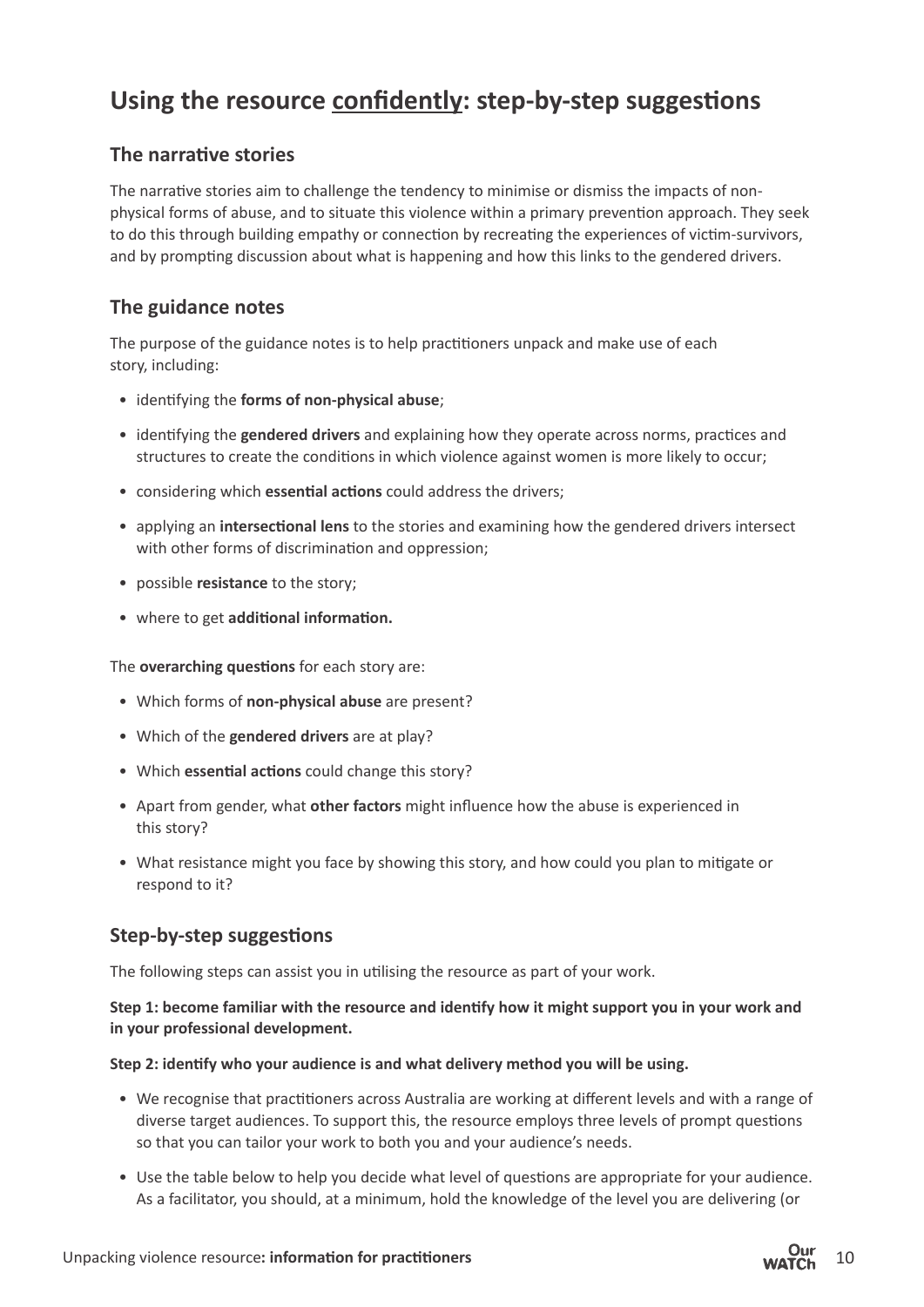higher). If you are using the resource for your own professional development, use the table to help you work out where to start.

| <b>Level 1: Beginning</b>                                                                                                                                                                                                                                                                                                                                                                                                                                                         | Level 2: Intermediate                                                                                                                                                                                                                                                                                                                                                                                                                                                                                                                                       | <b>Level 3: Advanced</b>                                                                                                                                                                                                                                                                                                                                  |  |  |  |  |
|-----------------------------------------------------------------------------------------------------------------------------------------------------------------------------------------------------------------------------------------------------------------------------------------------------------------------------------------------------------------------------------------------------------------------------------------------------------------------------------|-------------------------------------------------------------------------------------------------------------------------------------------------------------------------------------------------------------------------------------------------------------------------------------------------------------------------------------------------------------------------------------------------------------------------------------------------------------------------------------------------------------------------------------------------------------|-----------------------------------------------------------------------------------------------------------------------------------------------------------------------------------------------------------------------------------------------------------------------------------------------------------------------------------------------------------|--|--|--|--|
| You have a good<br>understanding of non-<br>physical forms of abuse.<br>You have an emerging<br>understanding of primary<br>prevention of violence<br>against women and<br>the gendered drivers<br>of violence.<br>These questions will<br>support you to make the<br>link between the gendered<br>drivers and non-physical<br>forms of abuse, and<br>get you thinking about<br>how different forms<br>of discrimination and<br>oppression interact with<br>the gendered drivers. | You have a good<br>understanding of non-<br>physical forms of abuse,<br>primary prevention of<br>violence against women<br>and the gendered drivers.<br>You are familiar with<br>inclusive practice and have<br>an emerging understanding<br>of the different forms<br>of discrimination that<br>can impact individuals'<br>experiences of abuse.<br>These questions will<br>help you unpack how<br>the gendered drivers<br>drive non-physical forms<br>of abuse and build your<br>ability to begin to apply<br>an intersectional lens to<br>this analysis. | You have a comprehensive<br>understanding of non-<br>physical forms of abuse,<br>primary prevention of<br>violence against women,<br>the gendered drivers and<br>intersectional practice.<br>These questions will<br>help you consider an<br>intersectional approach<br>to exploring how the<br>gendered drivers drive<br>non-physical forms<br>of abuse. |  |  |  |  |
| <b>Example:</b><br>Response practitioners<br>seeking to build their<br>primary prevention<br>knowledge.<br>Practitioners starting out<br>in the primary prevention<br>space (see further on<br>page 19).<br>To support delivery of<br>primary prevention<br>activities or training to<br>audiences with limited<br>or no prior primary<br>prevention experience.                                                                                                                  | <b>Example:</b><br>Primary prevention<br>practitioners seeking to<br>build their intersectional<br>practice.<br>To support delivery of<br>primary prevention<br>activities or training to<br>audiences who are familiar<br>with primary prevention<br>and the gendered drivers.                                                                                                                                                                                                                                                                             | <b>Example:</b><br>As learning prompts for<br>experienced primary<br>prevention practitioners,<br>for instance self-directed<br>or as part of a Community<br>of Practice.<br>To support practitioners<br>to develop their own<br>intersectional primary<br>prevention narratives.                                                                         |  |  |  |  |

**If you are using the resource for your own self-directed professional development, it is suggested that you start by working your way through the stories using the prompt questions as a guide.**

**If you are using the resource as part of your work, continue to the next step.**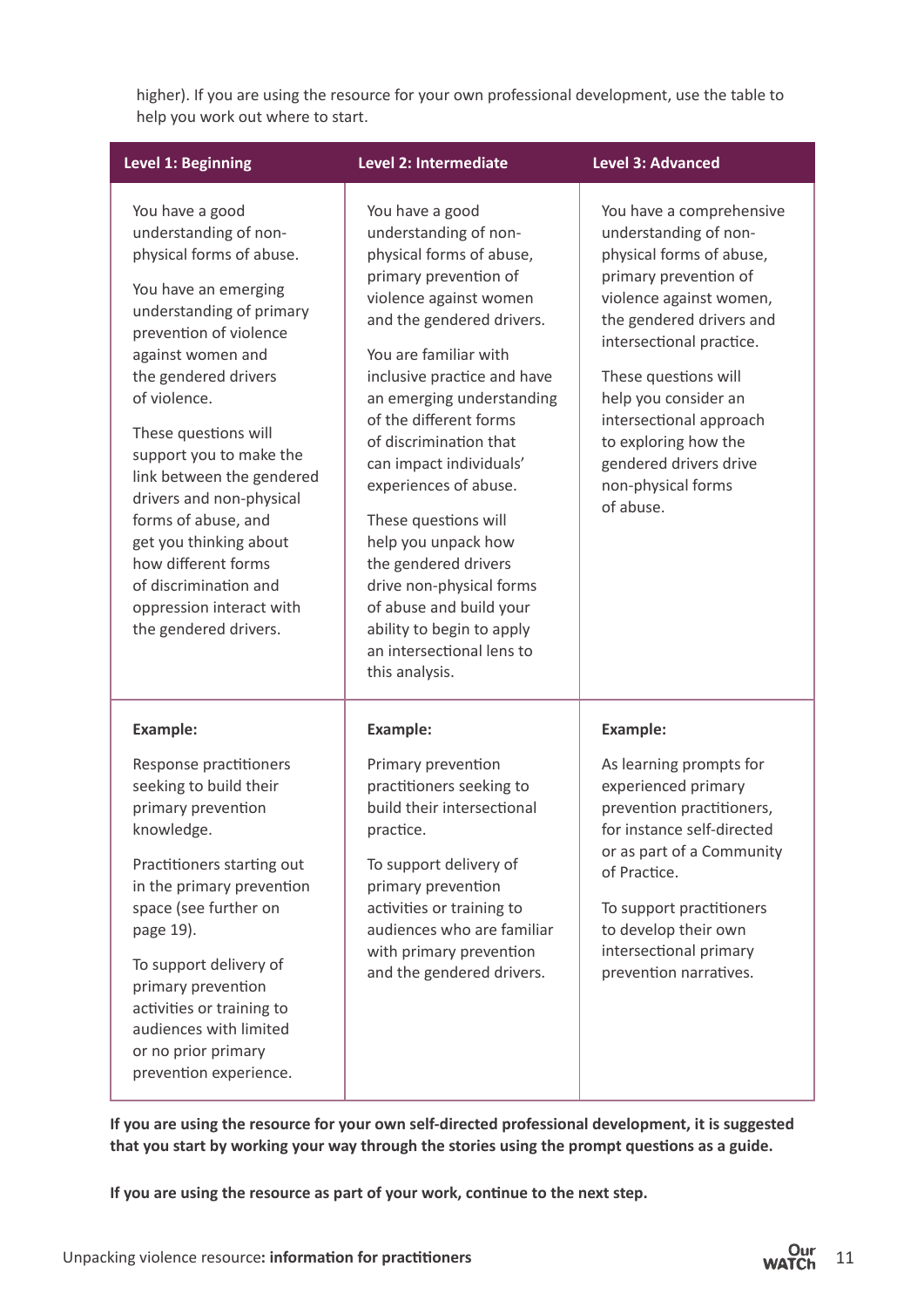#### **Step 3: select your stories**

- Ensure you are using a range of stories (see tips on selecting stories on page 9)
- Review each story and decide if it requires any tailoring for your participants
	- Is it an appropriate length for how you plan to use it?
	- Is it in an accessible format for your participants?
	- Is the language suitable for your participants?
	- Do you need to change any jargon?
- You may decide that you would like to write your own narrative story or stories.
- If you are tailoring the existing stories or writing your own, see page 13 for assistance.

#### **Step 4: review the guidance notes**

- Work through the guidance notes jotting down any notes and example answers you might need to support you.
- You may identify content areas that you require additional information on, such as statistics or further reading.

#### **Step 5: identify supports**

- Reread the section on using the resource safely (see page 14) and ensure you have planned for how you will respond to any potential disclosures.
- Identify what else could support your delivery do you want to set up debriefing for yourself and other facilitators after the session? Are there key people whose support could encourage greater traction, such as managers or the executive? Are there key people who could assist in codelivering this with you?

#### **Step 6: plan for resistance or backlash**

- Using the guidance notes as a starting point, think about what possible resistance or backlash you might experience from your participants.
- Think about how you might respond to this, and if there are strategies you can employ to minimise this (for instance, addressing possible resistance in your introduction or framing of the stories).

#### **Step 7: plan and finalise your evaluation/feedback process**

- Evaluation is an important part of your practice not only does it help you reflect on how your work is going but it also helps you learn how to improve or make adjustments when planning the work you do in the future. When considering how to use this resource, it is important to consider how you will evaluate your use of the resource and its impact on both you as a practitioner and on the people you work with.
- To help you plan your own evaluative practice, we have provided a feedback form template that you could use to collect feedback and reactions from your participants. The feedback form template is on page 61 of this resource and can be incorporated into any existing evaluation tools you are currently using.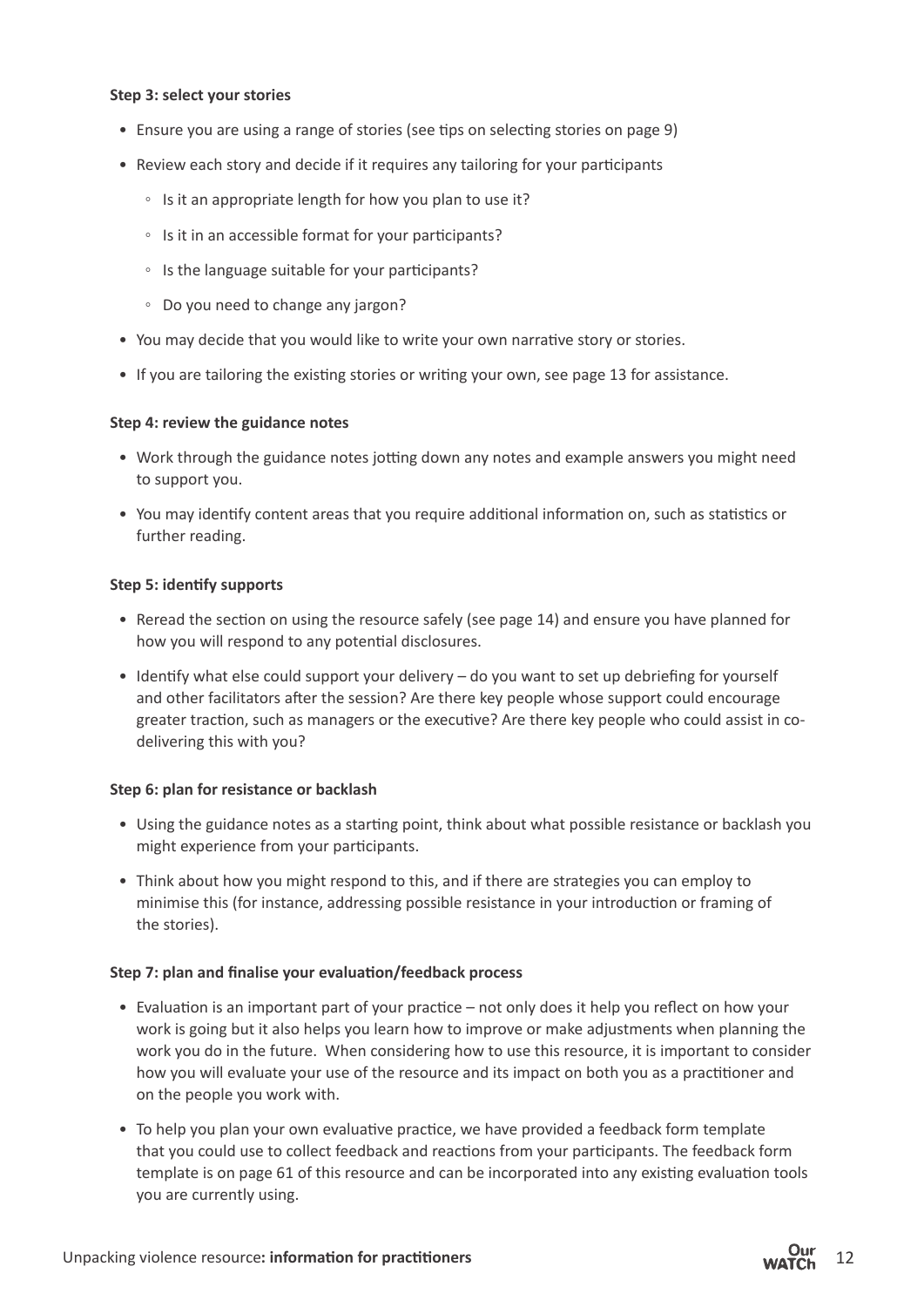Suggested use of the feedback form:

- 1. Determine whether the feedback form provided will meet the needs of, and is a good fit for, your audience
- 2. Create your own modified version of the feedback form if you would like to make any changes
- 3. Allow time for your participants to complete the feedback form at the end of the session then collect them and use for your own internal evaluation purposes

For more information on the evaluation of the Our Watch non-physical violence practitioner resources, and to provide your own feedback, *[https://www.surveygizmo.com/s3/4649339/Practice-](https://www.surveygizmo.com/s3/4649339/Practice-Leadership-NPFV-Resource-Feedback)Leadership-NPFV-Resource-Feedback*.

#### **Tips for tailoring the stories or writing your own**

The narrative stories included in this resource are examples of how you might seek to use storytelling to demonstrate the complex impacts of non-physical forms of violence and their links to the gendered drivers.

The stories you use – and how you tell them – will depend on the purpose and audience they are directed at. This may mean you decide to adjust details of the narrative stories included in this resource or to write some of your own.

Here are some tips for writing intersectional stories about non-physical forms of violence. You should also keep these things in mind if you are making any changes to the narrative stories included in this resource.

#### **Focus on patterns of power and control**

- Focus on showing the gendered patterns of power and control rather than individual incidents of violence or abuse, and how these manifest as fear and coercion. This can be helpful for highlighting the difference between healthy conflict and abuse.
- Think about how this array of non-physical acts of violence contributes to creating unsafe environments or cultures – in the home, the workplace and in other settings – and the impact this has on the women and children who occupy these spaces.
- Ensure the story holds the perpetrator to account for the abuse and that there isn't anything that might infer blame or responsibility on the victim-survivor.

#### **Think about norms, practices and structures**

- Consider how the reactions of others can reinforce, minimise or excuse non-physical violence, including the reactions of friends, family, colleagues and service providers, as well as policies and laws that reinforce discriminatory or unequal power relationships.
- Make links to the gendered drivers to show how these stories about individual relationships are connected to, reinforce and are reinforced by larger community and societal norms, practices and structures.

#### **Take the time to do your homework and seek input from others**

• Do your homework – do the research and make yourself well informed and aware of how different forms of violence are experienced by different groups in the community.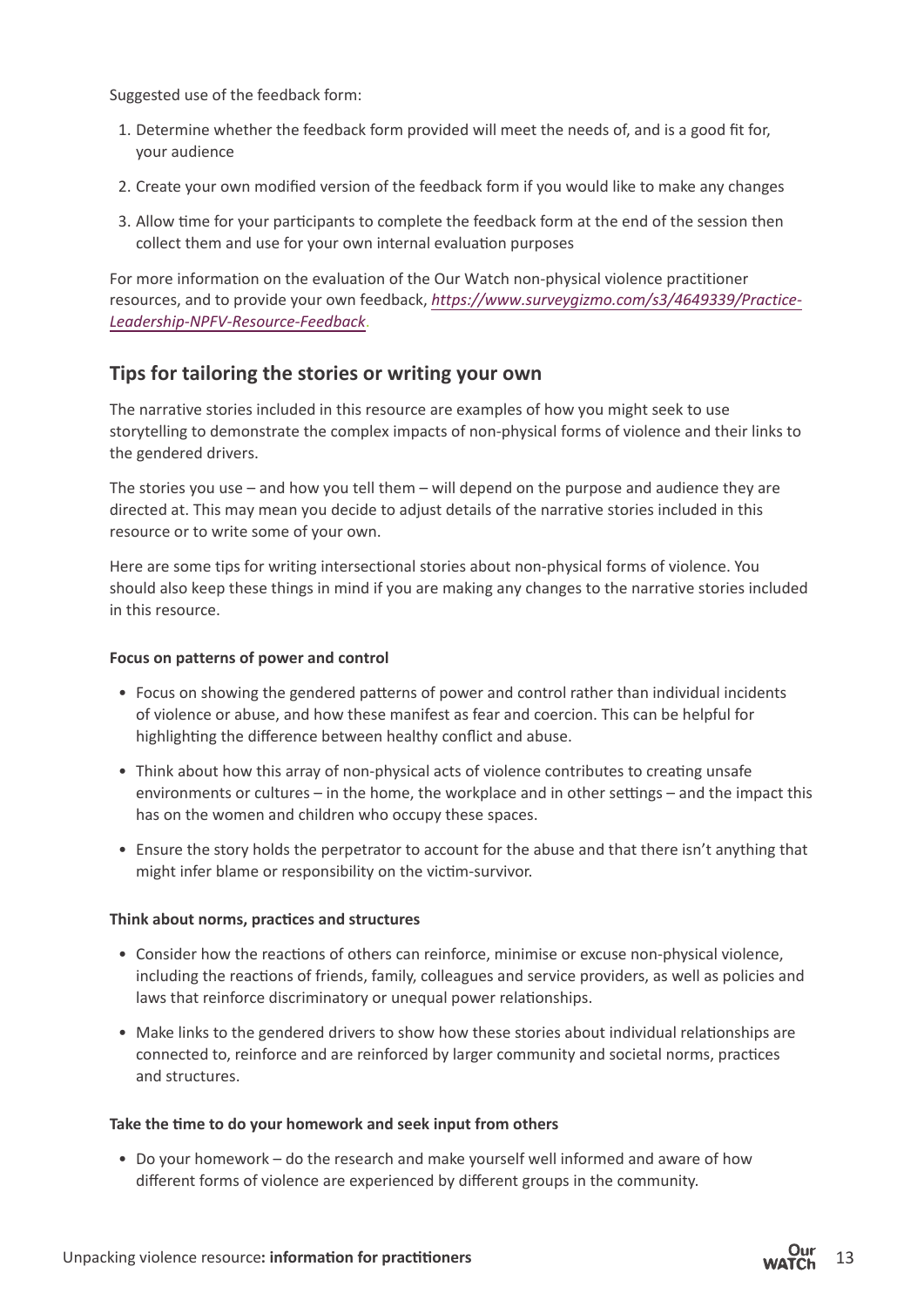- Always seek input from others with a lived experience of the group you are describing, but don't expect them to do the work for you.
- Ensure a review process to seek feedback on your draft stories from key organisations or individuals and be open and willing to take their feedback on board.

#### **Avoid reinforcing stereotypes, myths or assumptions**

- Use your stories to counter or dispel assumptions or stereotypes about particular groups this involves questioning your own assumptions.
- Be mindful of how you talk about 'communities' it is easy talk as if any community were a single homogeneous group, but the reality is that all communities are complex and pluralistic and are made up of individuals with varying experiences and stories. Individuals also belong to multiple communities and no one story can ever claim to represent all people.
- Avoid tokenism intersectionality is not just about ensuring you have 'one of every group' in your stories. Thinking intersectionally requires drawing out and questioning how different people might experience similar events – what might be different? Would they have access to the same services? What norms, practices and structures enable or limit them? What other forms of inequality might impact them?

#### **Question your own assumptions and beliefs**

• Reflective practice is important – be open and aware and constantly consider how you can continue to improve your knowledge and practice, including working alongside partners from many different areas.

#### **Utilise a strength-based approach**

- Avoid thinking of certain communities are inherently more vulnerable or in need of 'saving'. Being an ally means affording all people with power and resilience, reaffirming their agency and choice, and recognising the structural discrimination and oppression that creates vulnerabilities rather than people themselves.
- Think about both the problem and the solution the space we're in and where we want to be. This might include asking key questions such as:
	- What would it look like if everything went the way it should?
	- If this was a safe space for all women, what would it include?
	- What do people require in this space to access everything they need?
	- What is prohibiting this, and how do we attempt to fix it?

### **Using the resource safely: preparing your audience**

Family violence and other forms of violence against women is prevalent and occurs across all communities. This means that many people engaging with this resource may have been impacted by violence. It is important to keep this in mind when utilising the stories and to ensure you do so in a way that lessens the risk of causing distress to others. This includes always introducing the narrative stories prior to sharing them, as well as providing support options suitable to the context in which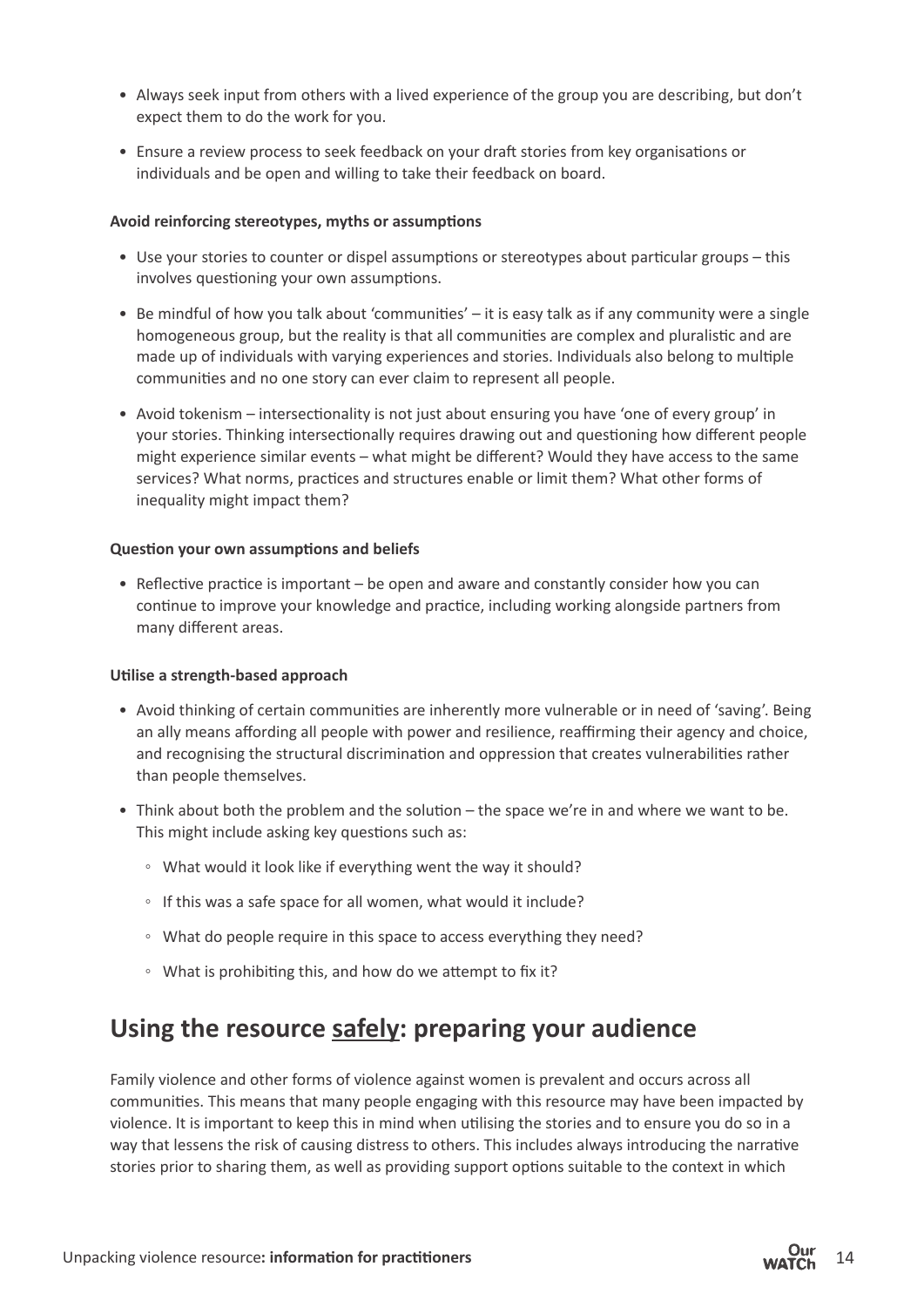you are using the stories (for instance, identify a person who can provide de-briefing during face-toface training or include a link to suitable local support services in written resources).

Here is an example of how you might introduce the stories if you were using them in a training session:

"The stories we are about to use are personal narratives that describe different experiences of non-physical abuse. They are designed to capture the impacts of non-physical forms of abuse on individuals so that we can better understand these forms of abuse and how they connect to the gendered drivers of violence. It can be easier to identify physical abuse, but we know that nonphysical forms of abuse can have serious and long-term impacts on those who experience it. While the stories are fictional, they may resonate or connect with peoples' own experiences. If you find anything in the stories upsetting or distressing, feel free to step out of the room. You can also come and speak to myself, or one of the other facilitators, during the break or after training, or you can contact 1800 RESPECT confidentially on 1800 737 732."

If you do not feel comfortable providing support or referral it is important you identify what options will be available to anyone who might need support.

For information and support about family violence and other forms of violence against women in Australia, contact 1800 RESPECT (1800 737 732 *[www.1800respect.org.au](http://www.1800respect.org.au)*)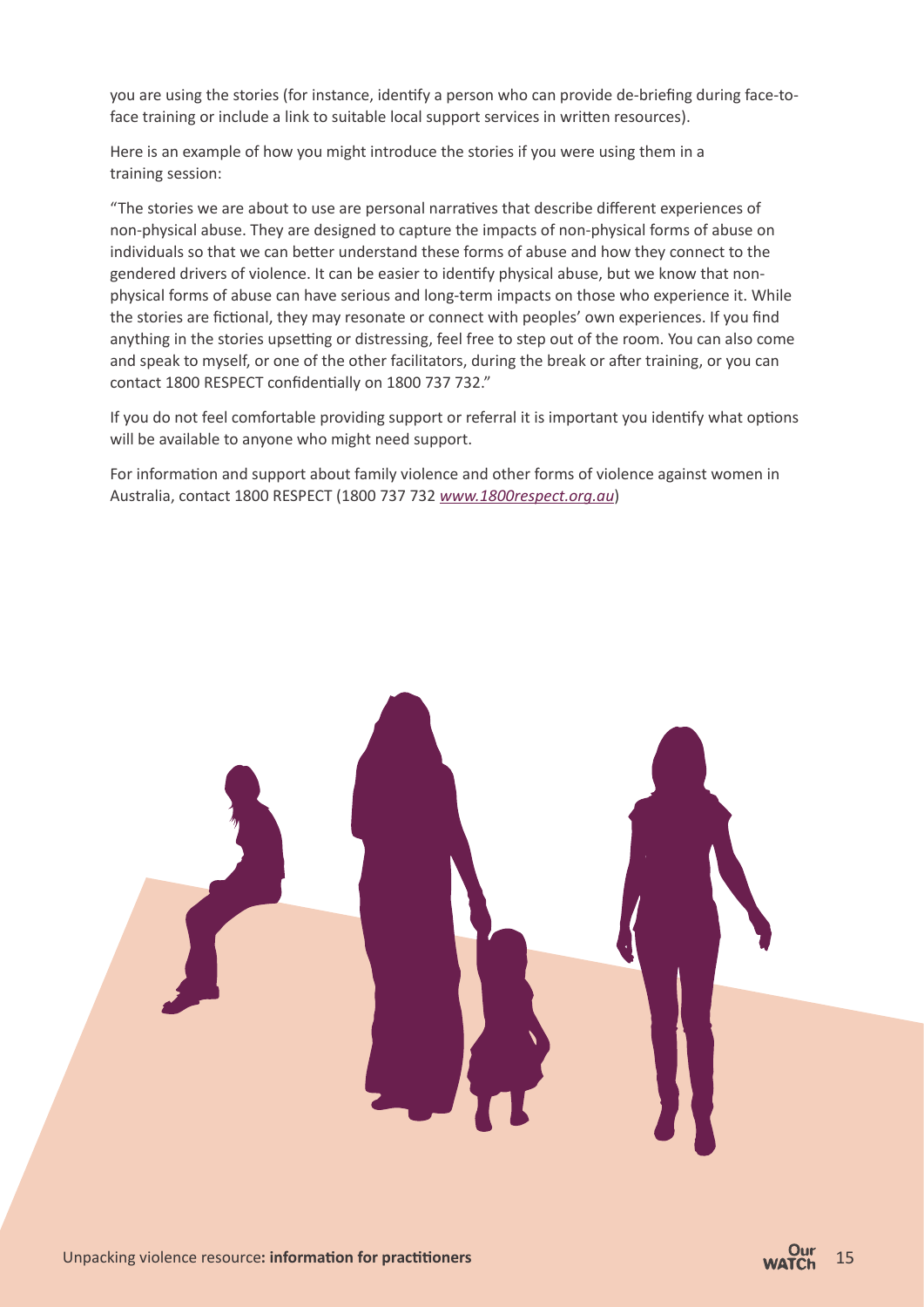# Background knowledge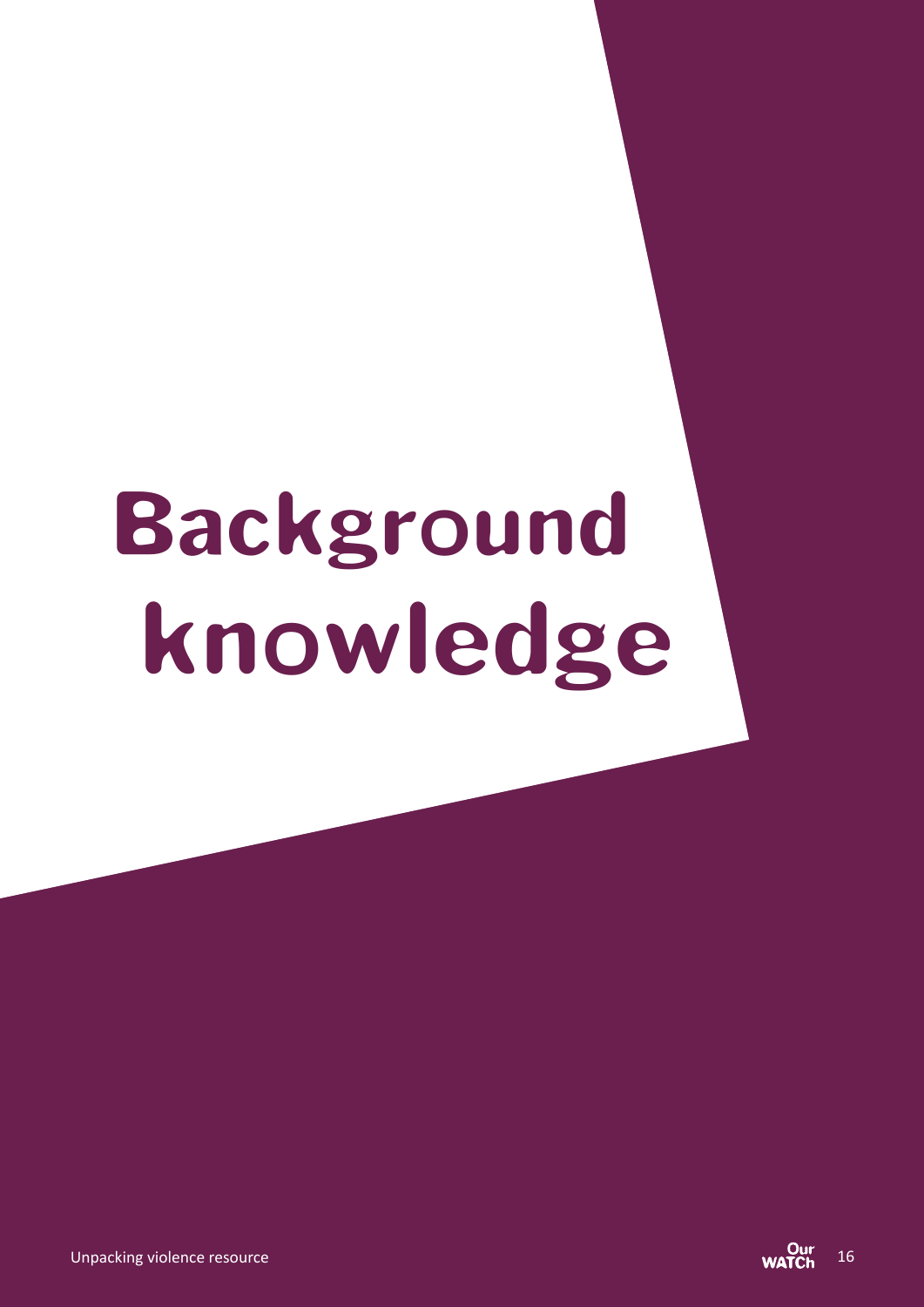## **Background knowledge**

To support your ability to work with the narrative stories, it is recommended you have a good understanding of a number of key concepts and frameworks:

- *[Change the stor](https://www.ourwatch.org.au/getmedia/0aa0109b-6b03-43f2-85fe-a9f5ec92ae4e/Change-the-story-framework-prevent-violence-women-children-AA-new.pdf.aspx)y<sup>7</sup>* sets out the framework for understanding the gendered drivers of violence against women and provides the evidence base for essential actions to address the drivers.
	- Developed by Our Watch, in partnership with VicHealth and ANROWS and released in 2015, *Change the story* brings together the international research and nationwide experience on what drives violence against women and what works to prevent violence against women. Rather than prescribe specific actions, it presents a shared understanding of the evidence and principles of effective prevention and provides a guide to assist governments and other stakeholders to develop their own appropriate policies, strategies and programs to prevent violence against women. It outlines a consistent and integrated national approach to prevent violence against women and their children and is the first national framework of its kind in the world.
- *[Putting the Prevention of Violence Against Women into Practic](https://www.ourwatch.org.au/getmedia/a8d9dc3d-2291-48a6-82f8-68f1a955ce24/Putting-prevention-into-practice-AA-web.pdf.aspx)e<sup>8</sup> is the accompanying handbook* to C*hange the story* and sets out what prevention work looks like in action.
	- This handbook was released by Our Watch in June 2017 and is a how-to guide to support the implementation of *Change the story*. The handbook is a practical guide to assist organisations to put theory into practice and translates the 'big picture' framework of *Change the story* into on-the-ground action. *Change the story* outlines the 'what' and 'why'; this handbook presents the 'how' of primary prevention. It outlines how you can assist in preventing violence against women in your context – whether it is a workplace, school, sports club, local government or NGO – with step-by-step guides and templates.
- (*En)countering resistance: Strategies to respond to resistance to gender initiatives<sup>9</sup> outlines the* different forms of resistance to gender initiatives and suggestions for how to plan for and respond to these. This resource was developed by VicHealth, 2017.

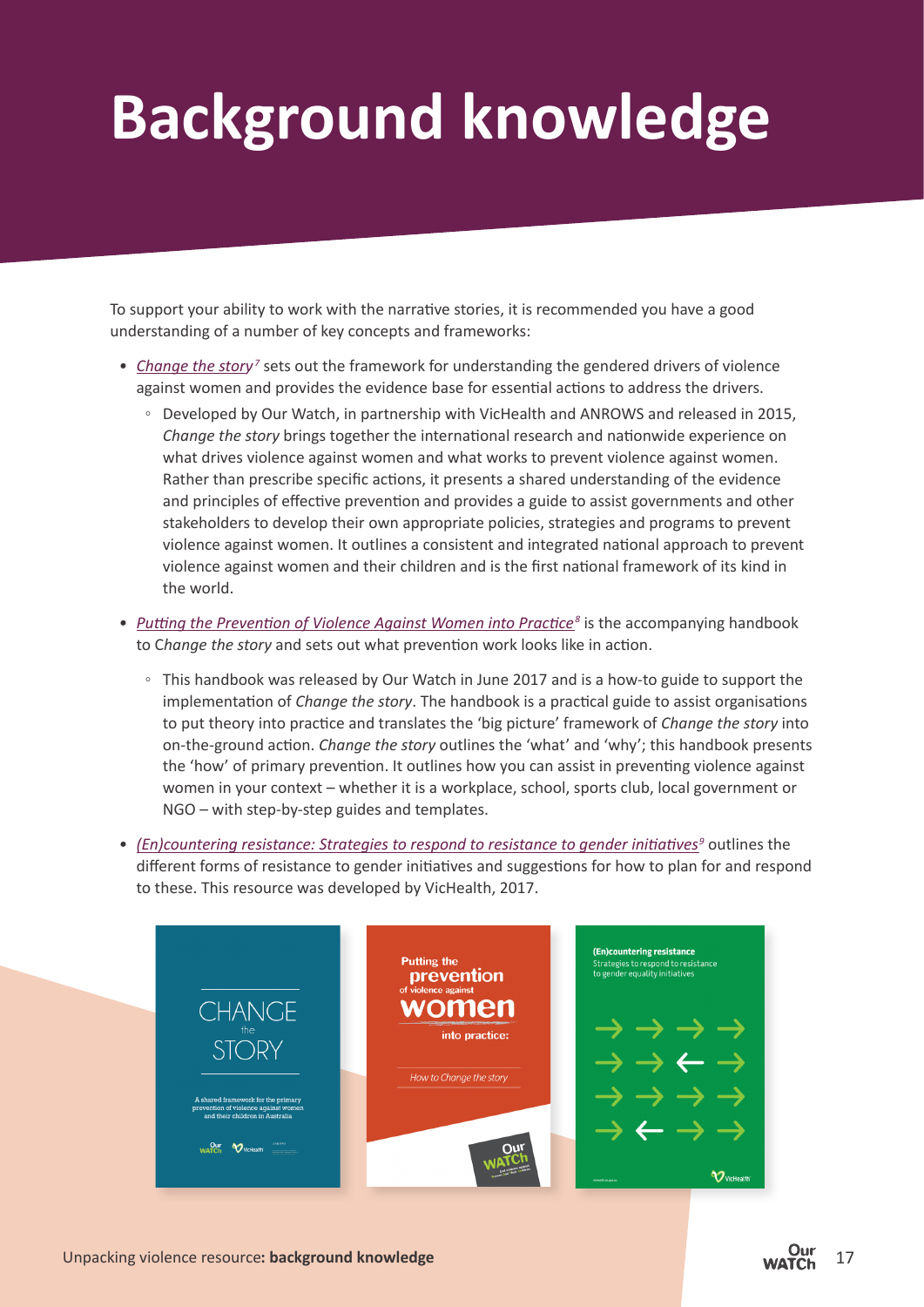## **Non-physical forms of abuse**

As their name suggests, **non-physical forms of abuse** refer to a range of abusive actions and behaviours that are not physical in nature. While there is often a tendency to consider or prioritise only physical or sexual acts of violence, perpetrators often use a range of other abusive behaviours to manipulate, coerce, control, threaten and harm women and children. Often, perpetrators use a combination of different forms of abuse, and women and their children report that non-physical forms of abuse can be of equal or greater impact than physical violence. Non-physical forms of abuse can include emotional and psychological abuse, social abuse, financial and economic abuse, technological abuse, spiritual abuse and stalking. It also includes how the stated or implied threat or fear of this abuse can cause women and children to modify their behaviour or limit their choices in an attempt protect themselves from abuse (referred to as **coercive control**, for instance the idea of 'walking on eggshells'). All forms of abuse can have significant and long-term health and wellbeing, economic and social impacts on women and children, and increasingly, state and territory laws are changing to reflect this more complete definition of violence.

## **The gendered drivers of violence against women**

*Change the story* outlines the evidence for taking a gendered approach to understanding and addressing violence against women. It includes information about the gendered drivers of violence against women, the essential actions required to prevent violence, and the importance of this effort taking place across social norms, practices and structures.

The **gendered drivers** are the particular expressions of gender inequality that consistently predict higher rates of violence against women:



1 Condoning of violence against women;



2 Men's control of decision-making and limits to women's independence in public and private life;



3 Rigid gender roles and stereotyped constructions of masculinity and femininity;

Male peer relations that emphasise aggression and disrespect towards women.

The **essential actions** to address the gendered drivers of violence against women are:

- $(1)$  Challenge condoning of violence against women;
- 2 Promote women's independence and decision-making in public life and relationships;
- 3 Foster positive personal identities and challenge gender stereotypes and roles;
- $\overline{4}$ ) Strengthen positive, equal and respectful relations between and among women and men, girls and boys;
- Promote and normalise gender equality in public and private life.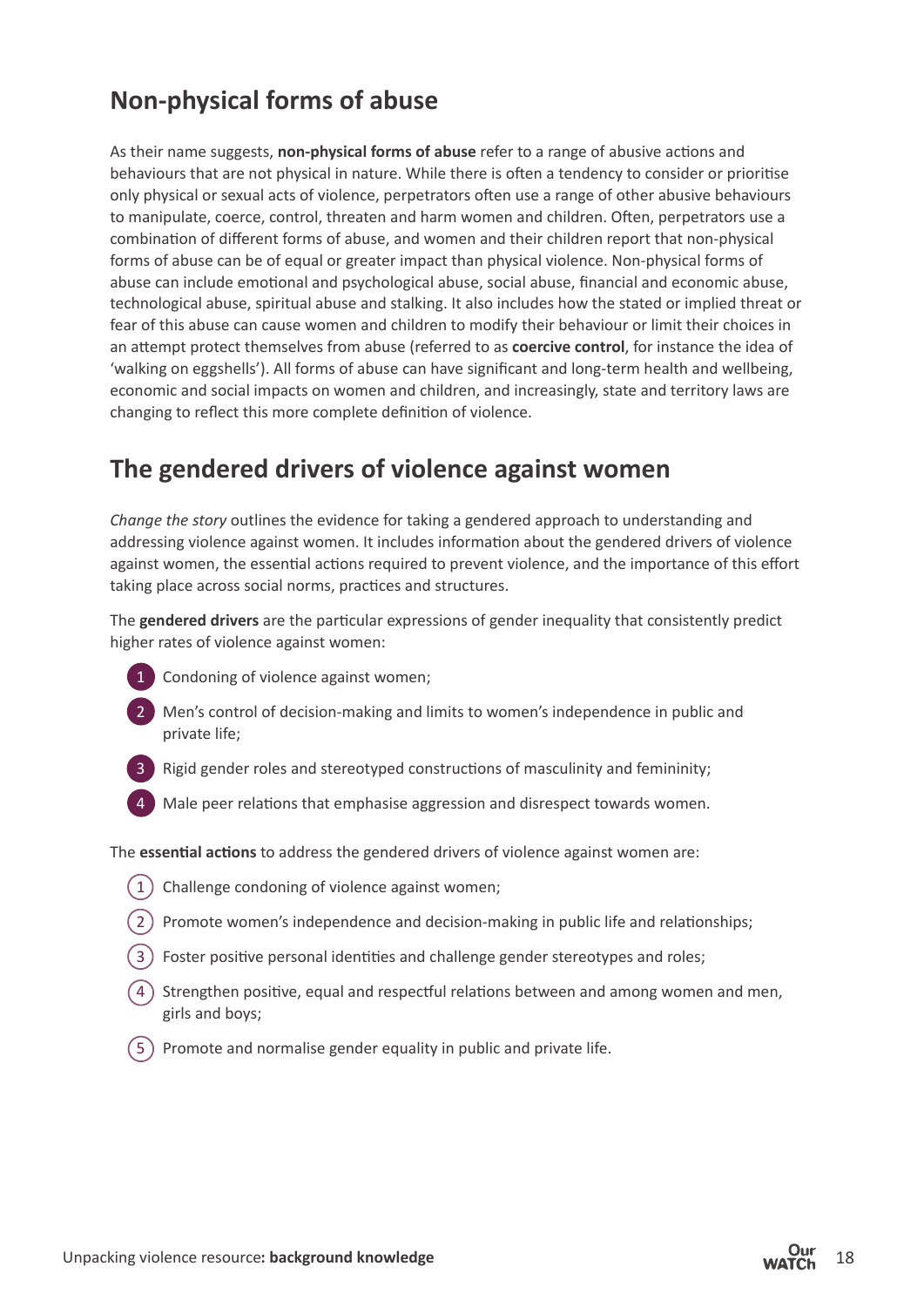To prevent violence against women, we need to address the **norms, practices and structures** that enable or condone violence against women.

- **• Norms** are the things which represent our knowledge about what other people do and we think we should do.
- **• Practices** are the ways these norms are usually or habitually performed.
- **• Structures** are systems such as organisations or rules that arrange our norms and practices in particular way.

## **An intersectional approach**

An **intersectional** understanding of violence against women acknowledges that:

*while gender inequality is a necessary condition for violence against women, it is not the only or necessarily the most prominent factor in every context. An intersectional understanding also acknowledges that violence against women is often experienced in combination with other forms of structural inequality and discrimination. For example, for Aboriginal and Torres Strait Islander women, racism and the legacy of colonisation intersects with sexist beliefs, behaviours and structures resulting in violence that is different for them in comparison to non-Aboriginal and Torres Strait Islander women. Examining how other forms of structural inequality and discrimination intersect with gender inequalities to exacerbate violence supports practitioners to effectively address the root causes of violence against all women, across the diversity of the Australian population… Thus an intersectional understanding of violence against women should not focus on the characteristics of the group itself, but on social structures and social and cultural norms that discriminate and disadvantage that group. At the same time, it is important to remember that no group is homogeneous or defined by a single identity or characteristic.10*

Australian society is diverse and it is important that the stories we use reflects this diversity. There are many different aspects of identity that shape how individuals experience the world, and the access to resources and opportunities they are afforded. This includes:

- Gender;
- Class;
- Race and ethnicity;
- Age;
- Gender identity and sexuality;
- Disability;
- Visa status;
- Geography;
- Socio-economic status;
- Education level.

These factors also shape how people experience different forms of non-physical abuse, as well as their ability to seek and receive support that is appropriate and responsive to their needs.

It is important to remember that none of these factors mean people are 'inherently' more or less vulnerable but are granted more or less power by structural or systemic forms of disadvantage or oppression. Our norms, practices and structures shape who is afforded or limited power, privilege and access to opportunities and resources.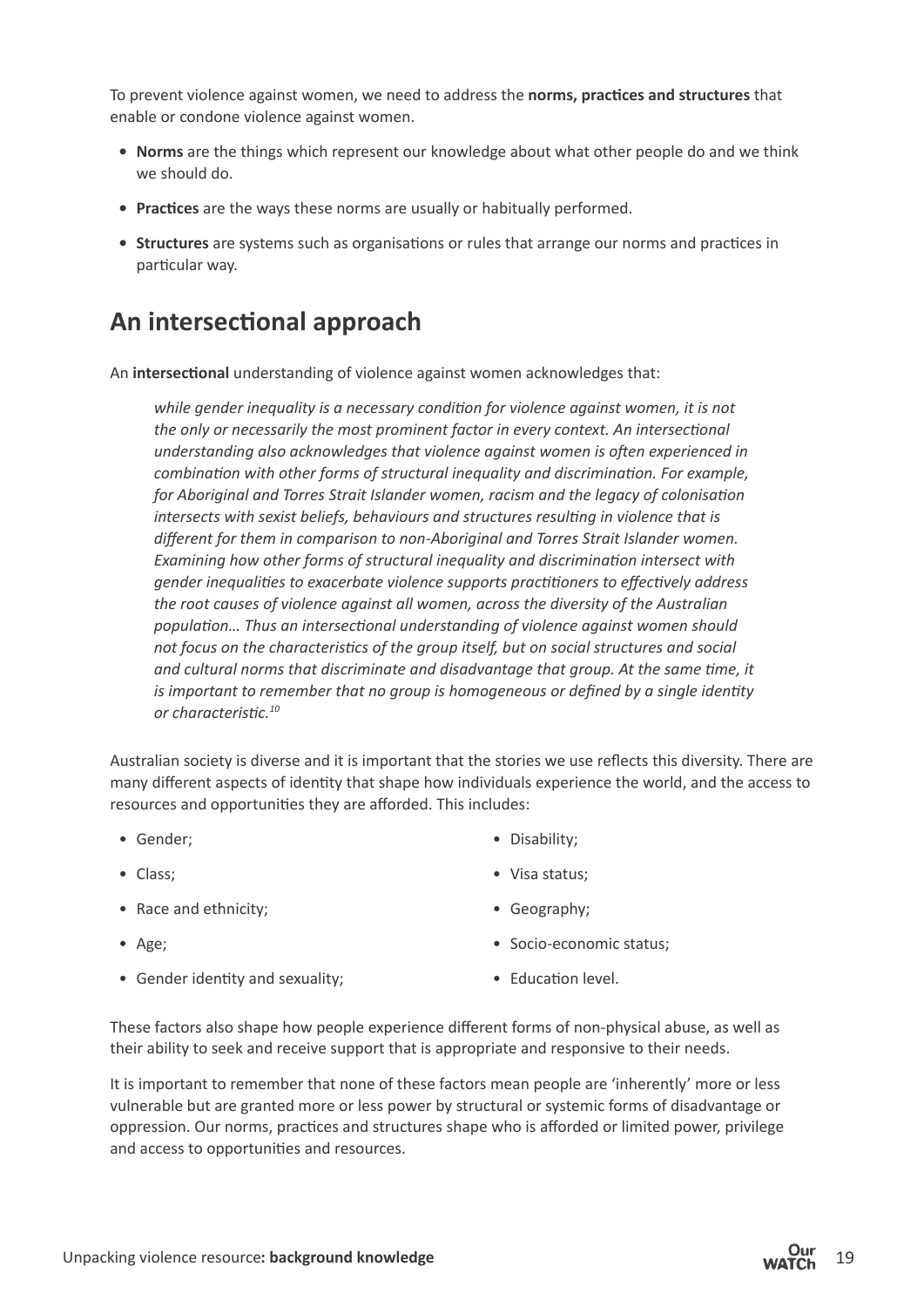While most people are familiar with the terms 'sexism', 'racism' and 'classism', here are some other useful terms to be familiar with:

**Ableism** is a form of discrimination that favours able-bodied people. This includes practical forms of discrimination such as failing to ensure accessible venues, facilities or resources, as well as holding views that people with disabilities are not equal to or are 'less than' people without disabilities.

**Ageism** is the 'stereotyping, prejudice, and discrimination against people on the basis of their age.' Ageism is widespread and socially normalised, leading to the marginalisation of older people within our communities. Examples of ageism include being overlooked for employment, restricted from social services and being stereotyped in the media.

**Micro aggressions** are often subtle yet pervasive acts of hostility, minimisation prejudice or unconscious bias that are experienced by people on the basis of one or more factors of their identity. These might be verbal, behavioural or environmental, and can be intentional or unintentional. For instance, asking someone where they are 'really from' or telling someone with a disability that they are 'inspiring' for no reason other than the fact they have a disability. The cumulative effect of being exposed to daily micro aggressions can impact the health and wellbeing of those experiencing them and can reinforce the message that they are not seen as being equal to or part of the norm.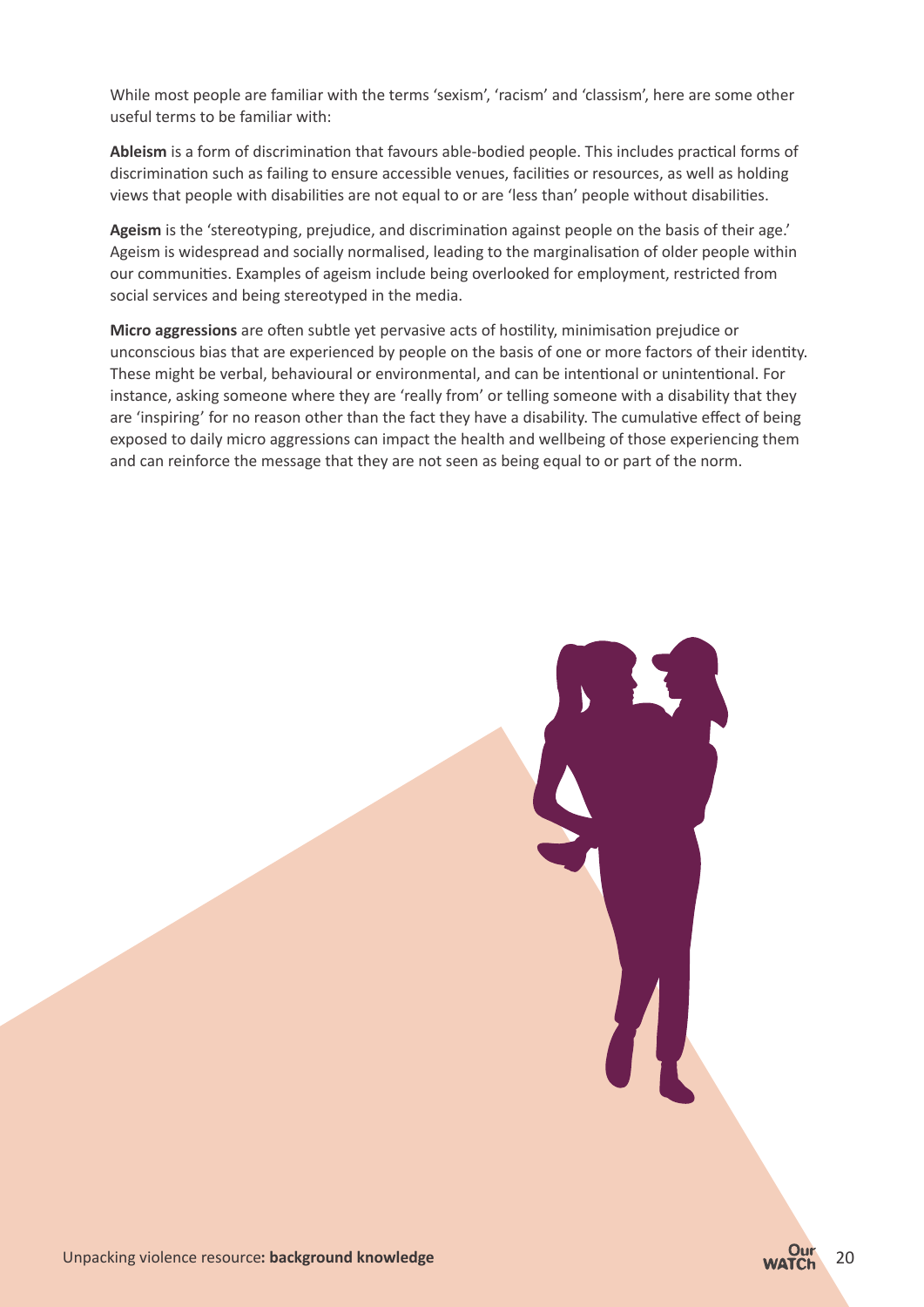# The Narrative Stories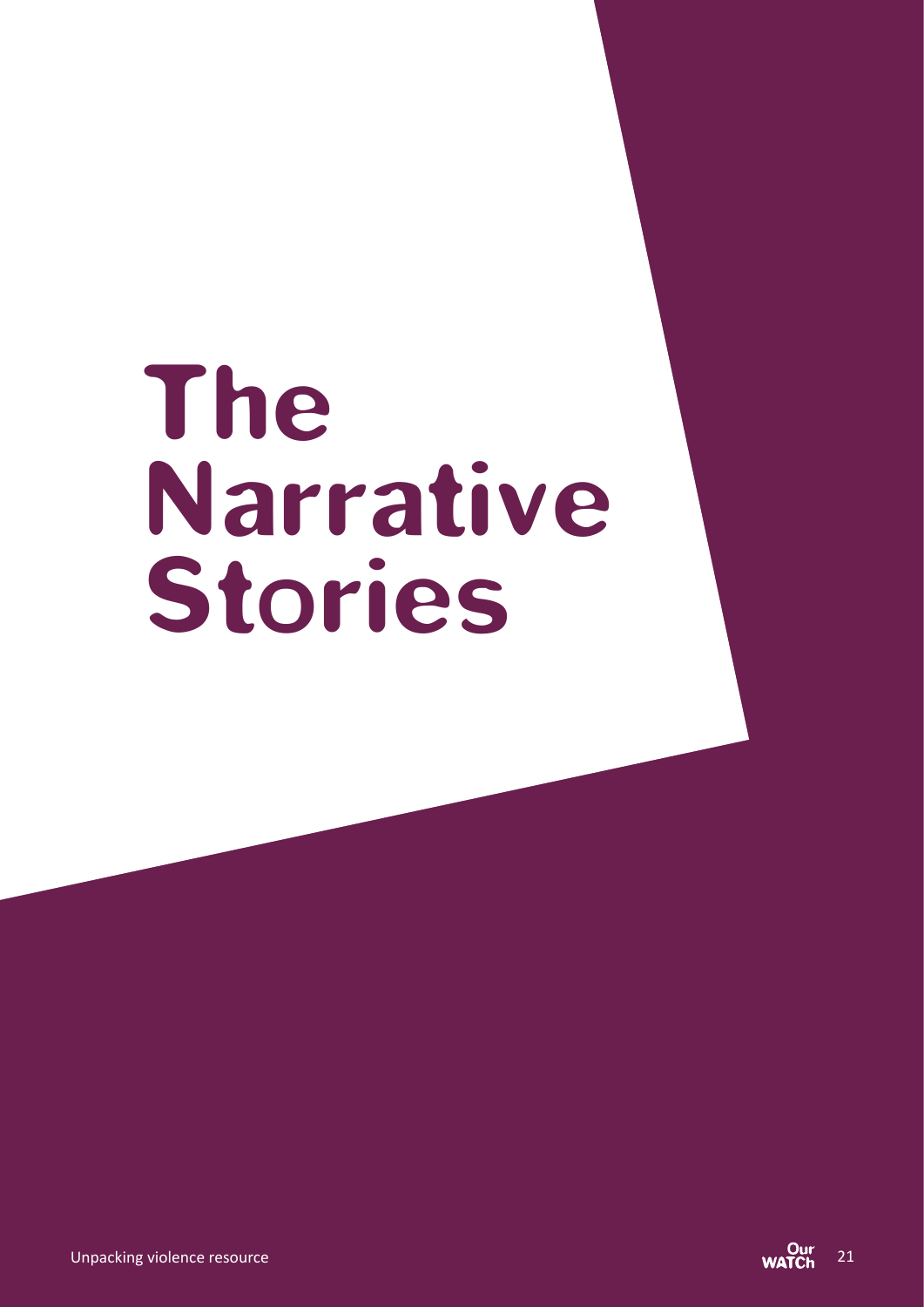## **The Narrative Stories**

The following seven stories were developed using an iterative consultative process with a number of expert practitioners.

Each story is designed to be a learning tool to prompt discussion about non-physical forms of abuse and their link to the gendered drivers. They do not seek to represent the experiences of all women, but to demonstrate how experiences of non-physical forms of abuse may be influenced by intersecting forms of oppression and disadvantage.

- **1. Protection** (family violence perpetrated by a sibling).
- **2. Control** (family violence perpetrated by parents and by a current partner).
- **3. Technology** (family violence perpetrated by a former partner).
- **4. Micro aggressions** (family violence perpetrated by a current partner and micro aggressions perpetrated by a service).
- **5. Safe spaces** (family violence perpetrated by a current partner).
- **6. Locker room talk** (workplace sexual harassment).
- **7. Selling up** (family violence perpetrated by an adult child/elder abuse).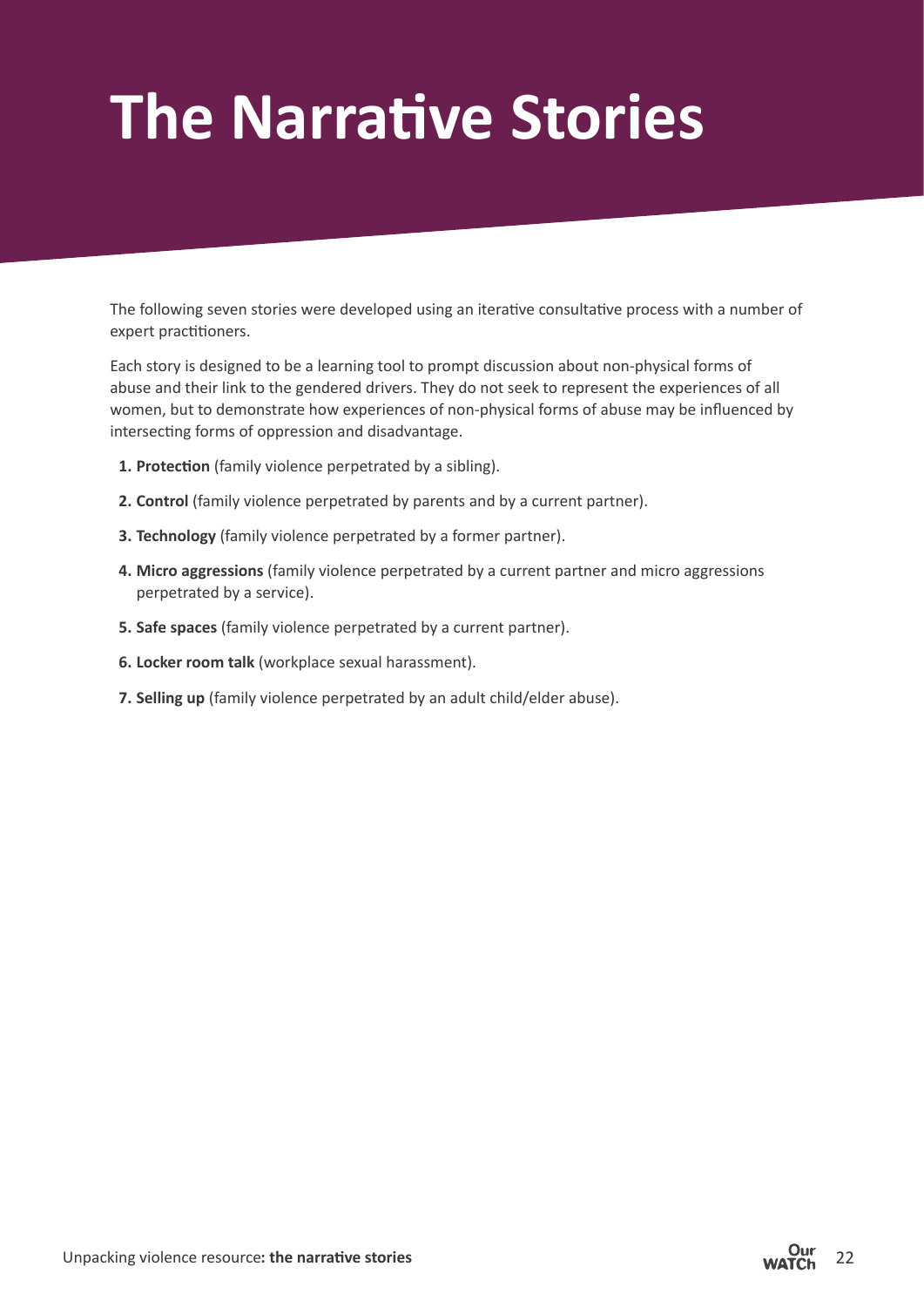## **Protection**

She knew her brother wouldn't let her go. Not to a gig in the city and not with her work colleagues who he'd never liked. It had been like this since their father left and her brother took on all the responsibilities. Not that anyone asked him to or needed him to, but he stepped into that role so seamlessly that before she or their mother realised, he was suddenly making all the decisions, just like their father had. She had wanted to move out – she was in her twenties now and it was embarrassing to still be living at home – but he got into their mother's ear and suddenly neither of them thought it was a good idea. What if something happened to her and she needed their help? It was an unsafe world out there for women, especially for women like her. It wasn't that he didn't trust her – it was all the monsters out there he needed to protect her from. He'd been saying that since university when he'd insisted she come home straight after class because he didn't like her going on public transport after dark, and it had gotten worse after she graduated and started earning her own money.

She used to go out anyway, texting him to say she was with friends and would be back by ten, but he would punish her each time: hiding her wallet, removing her public transport pass, taking the battery out of her wheelchair while she slept. She'd missed work a few times because of that, calling in sick when really she was furious. One time he left her in the car, ignoring her phone calls while he wandered around the shops for an hour because she'd stayed in the city for after-work drinks the night before. She had missed a medical appointment and had to wait ages for a new one. She'd mentioned this to the doctor at the rescheduled appointment, but the doctor laughed it off as if it were a joke. It was obvious how much her brother cared for her, the doctor had smiled, and he clearly had her best interests at heart.

Her mother told her she should know better – that this is what her brother was like – and she really needed to stop egging him on. He was under a lot of pressure, with his job and always running her around to medical appointments when she needed it, and he really was doing his best. It annoyed her, the way people were always going on about how great he was and how he did so much for the family. Going on about it in this weird coded way as if she couldn't understand what they were implying – as if she were stupid. 'You're so lucky to have him,' the neighbours would often say when they crossed paths outside the house and her brother would smile modestly as if he didn't love the attention. But when she suggested ways to free her from this dependency on him – getting her license, organising taxis to her appointments – he shrugged them off, so things never changed.

And the problem was, she really wanted to go to this gig. She adored the band, for once it was in an accessible venue, and she'd been invited by a particular colleague who she was pretty convinced had been flirting with her for months now because she had been flirting back pretty hard too. But she knew there'd be repercussions if she went and she just couldn't afford to take any more time off work, let alone risk losing her job because they'd already been so patient with her. And if her brother found out who'd she gone with, well, then there'd be trouble because it was a dangerous world out there for women like her.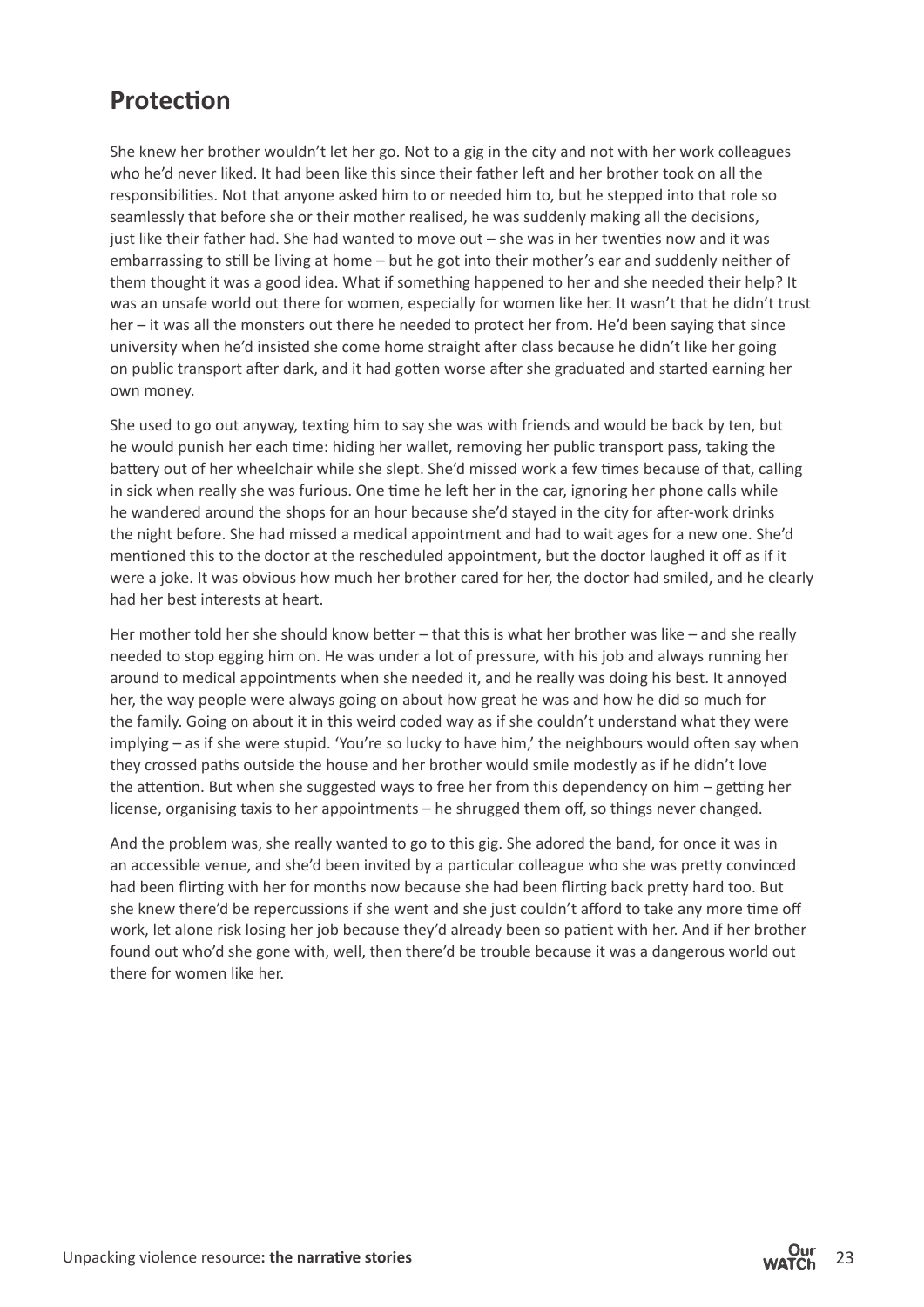## **Guidance notes: protection**

#### **Setting:**

- Private sphere;
- Workplaces, corporations and employee organisations;
- Health, family and community services.

#### **What forms of non-physical abuse could be present?**

#### **Prompt questions**

Level 1:

- Who is the perpetrator in this story?
- What impacts has the perpetrator/s behaviour had on the character's day to day life?

#### Levels 2 & 3:

• What wellbeing, economic and social impacts might this have on the character?

Family violence perpetrated by sibling.

Social abuse:

- Isolation and limiting her movement;
- Restricting who she can socialise with.

Emotional abuse:

- Using concern/protection as a reason to limit someone's movements:
- Repercussions for breaking his rules (causing her to miss work or medical appointments, restricting her ability to move around).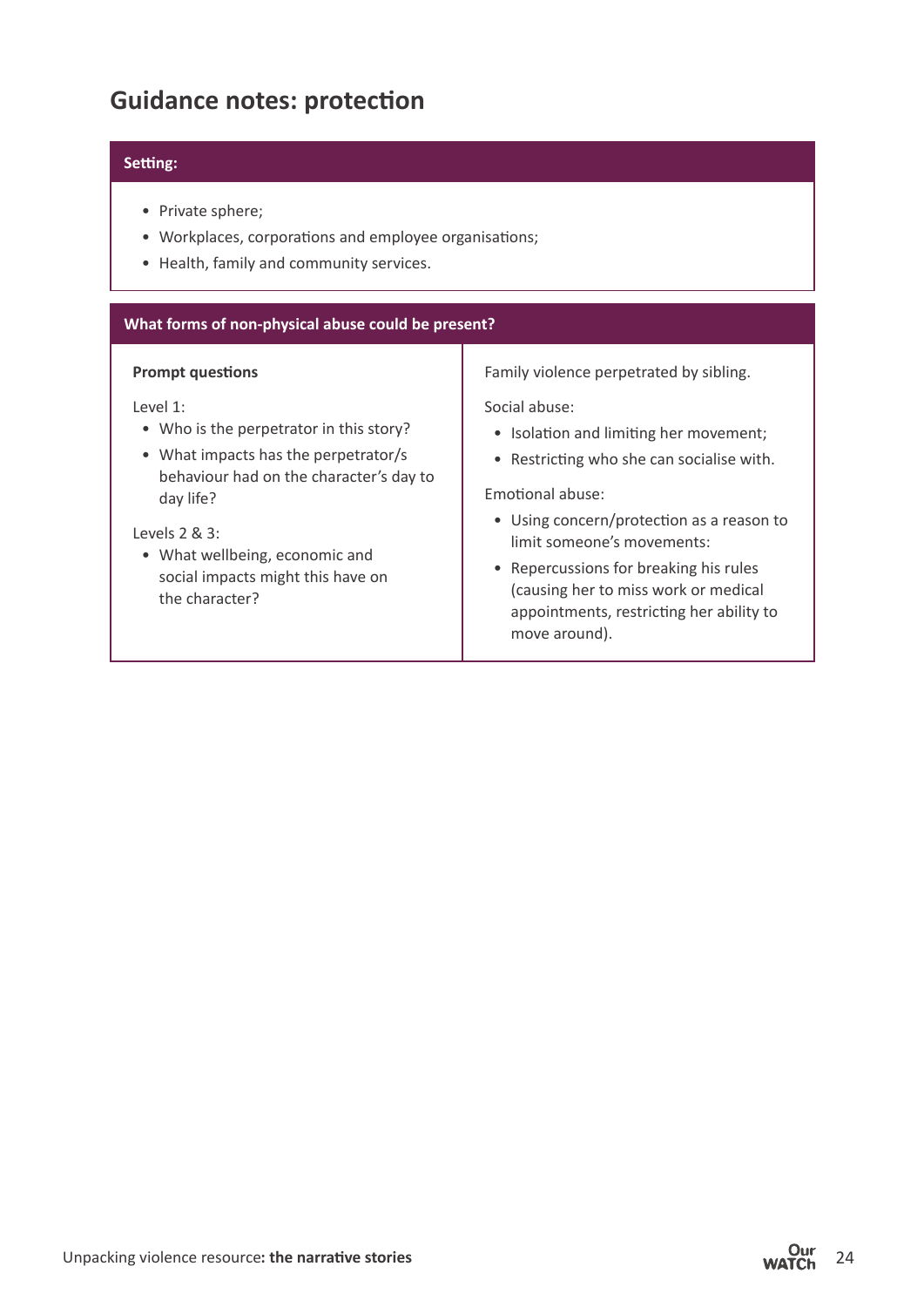#### **What gendered drivers are present and how do they operate across norms, practices and structures to create the conditions in which violence against women is more likely to occur?**

#### **Prompt questions**

#### Level 1:

• Which of the gendered drivers are present in this story?

#### Level 2:

• Which of these examples reflect individual attitudes and behaviour? Which examples are the product of organisational or systemic conditions?

#### Level 3:

• Which of these are examples of gendered norms, gendered practices, and gendered structures?

#### 1 Condoning of violence against women:

- Protectionism and infantilisation of women with a disability (by brother, mother, neighbours and doctors);
- Downplaying or minimizing of abuse (by mother and doctor);
- Victim-blaming putting blame on disability for creating 'burden' and being a stressor for brother. 'You're so lucky to have him'.
- 2 Men's control of decision-making and limits to women's independence in public and private life:
	- Brother taking on father's role as 'protector' and deciding where she should go and with whom (including who she might be romantically involved with);
	- Neighbours reinforcing brother's role as 'head of the family';
	- Brother limits her independence ie doesn't allow her to get license.
- 3 Rigid gender roles and stereotyped constructions of masculinity and femininity:
	- Men as either protectors or monsters, and women needing protection by or from them.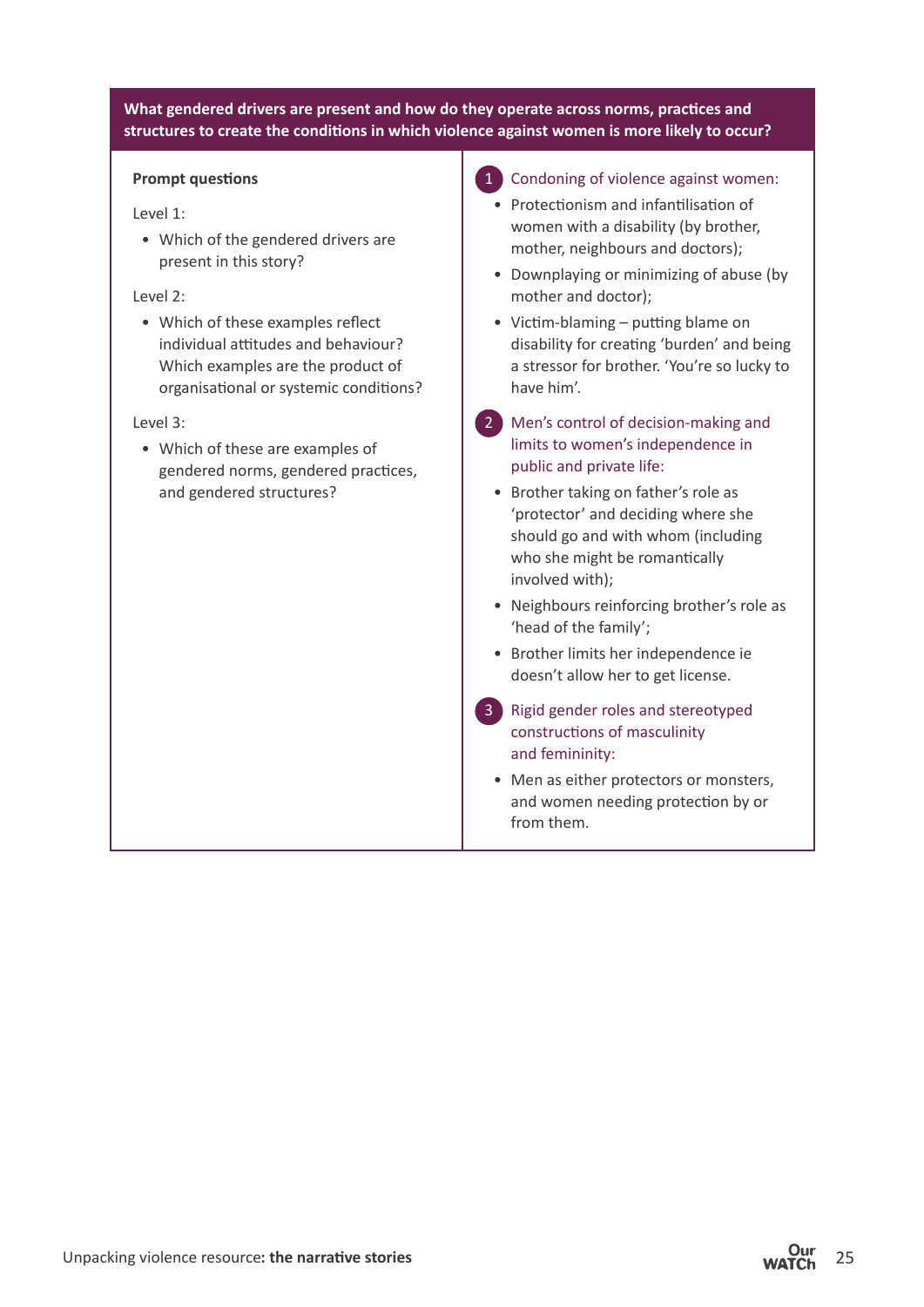- $(1)$  Challenge condoning of violence against women.
- 2 Promote women's independence and decision-making in public life and relationships.
	- Foster positive personal identities and challenge gender stereotypes and roles.
	- Strengthen positive, equal and respectful relations between and among women and men, girls and boys.
- $(5)$  Promote and normalise gender equality in public and private life.

Don't forget that essential actions should address one of the gendered drivers.

- Level 1: What are the opportunities to change this story?
- Level 2: Are these actions addressing norms, practices or structures?
- Level 3: What considerations would need to take place to ensure these actions were intersectional and inclusive?

#### **Applying an intersectional lens**

#### **Prompts**

Level 1:

- Apart from gender, what other forms of discrimination or oppression might influence the character's experience?
- How might these impact on or influence her ability to seek out or access support?

#### Level 2:

- How might this story change if the woman in it did not identify as having a disability?
- How might this story change if it was about an older woman and her grown up son who lives with her?

#### Level 3:

- How might this story change if she had an intellectual disability?
- Would this story change if the colleague she had a crush on was male or female?
- How might this story change if it was about an Aboriginal or Torres Strait Islander woman living in a small regional town?

#### This story touches on:

- the intersections of gender inequality and ableism;
- how 'protection' is often used as an excuse for behaviour that controls or limits the movement of women and people with a disability;
- how women with disabilities experiencing abuse often struggle to be heard or believed, even when they disclose abuse to others;
- the importance of not presenting any individuals as being inherently more 'vulnerable' than others, but recognising that larger systemic and structural forms of oppression and marginalisation make people vulnerable.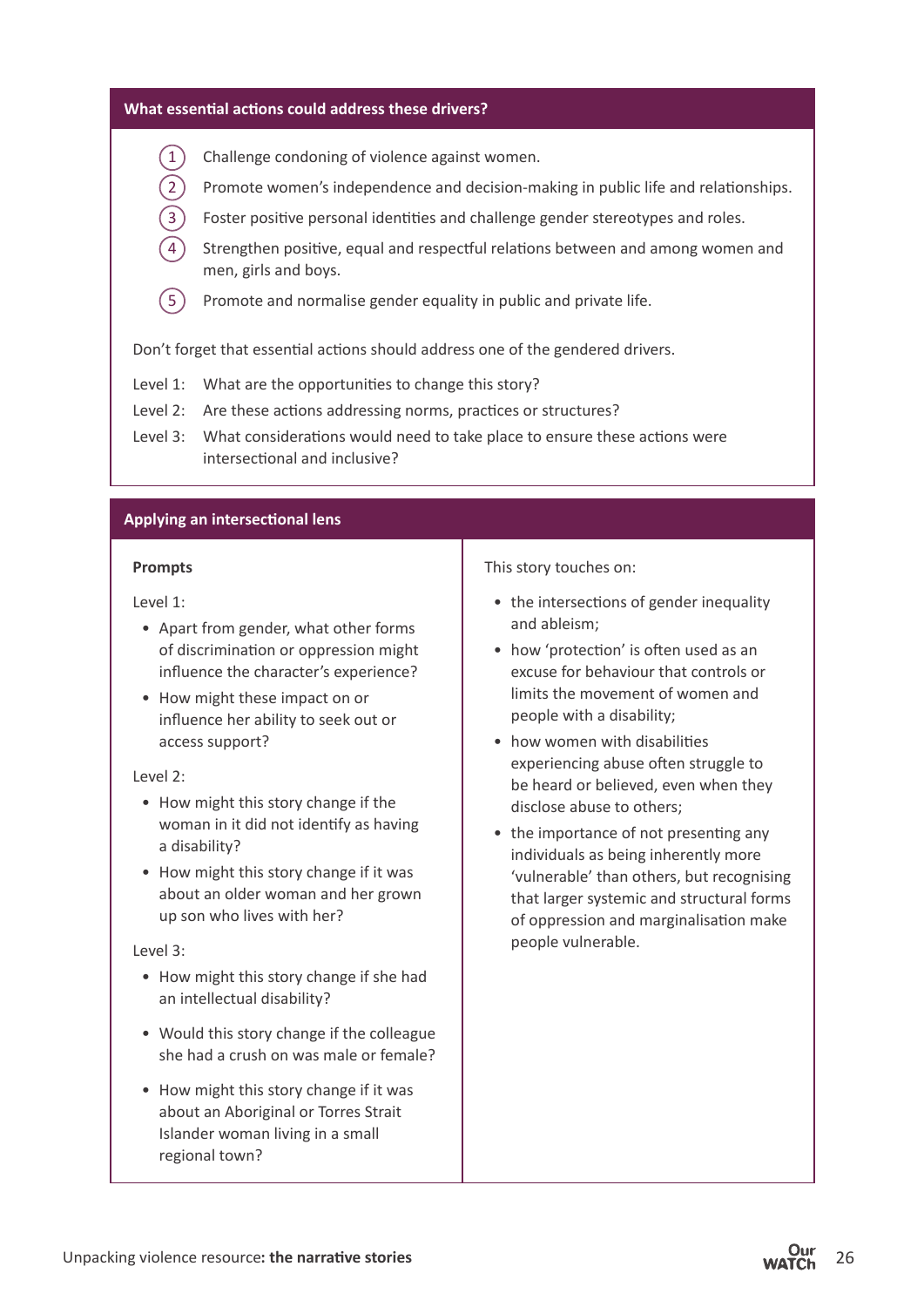#### **Anticipating resistance**

#### **Prompts**

Level 1:

• What resistance or backlash might people have to this story?

#### Levels 2 & 3:

• How might you prepare for, mitigate or respond to this backlash?

#### **Possible resistance:**

- If she really wants to leave, there's nothing stopping her;
- He's only trying to protect her;
- It doesn't seem to be affecting her that much – she can go out if she wants and just deal with the repercussions.

#### **Useful resources**

- Women with Disabilities Victoria, (2017), *Inclusive Planning Guidelines for the Prevention of Violence Against Women with Disabilities,* Melbourne: WDV, *h[ttp://www.wdv.org.au/](http://www.wdv.org.au/documents/Inclusive%20Planning%20Guides_print.pdf) [documents/Inclusive%20Planning%20Guides\\_print.pdf](http://www.wdv.org.au/documents/Inclusive%20Planning%20Guides_print.pdf).*
- Women with Disabilities Victoria (2018), *Our Right to Respect: Guidelines for developing resources with women with disabilities about safety from violence and abuse,* Melbourne: WDV, *[http://www.wdv.org.au/wp-content/uploads/2018/06/FINAL-Our-Right-to-Safety](http://www.wdv.org.au/wp-content/uploads/2018/06/FINAL-Our-Right-to-Safety-and-Respect-Safeguards-Guidelines.pdf)[and-Respect-Safeguards-Guidelines.pdf.](http://www.wdv.org.au/wp-content/uploads/2018/06/FINAL-Our-Right-to-Safety-and-Respect-Safeguards-Guidelines.pdf)*

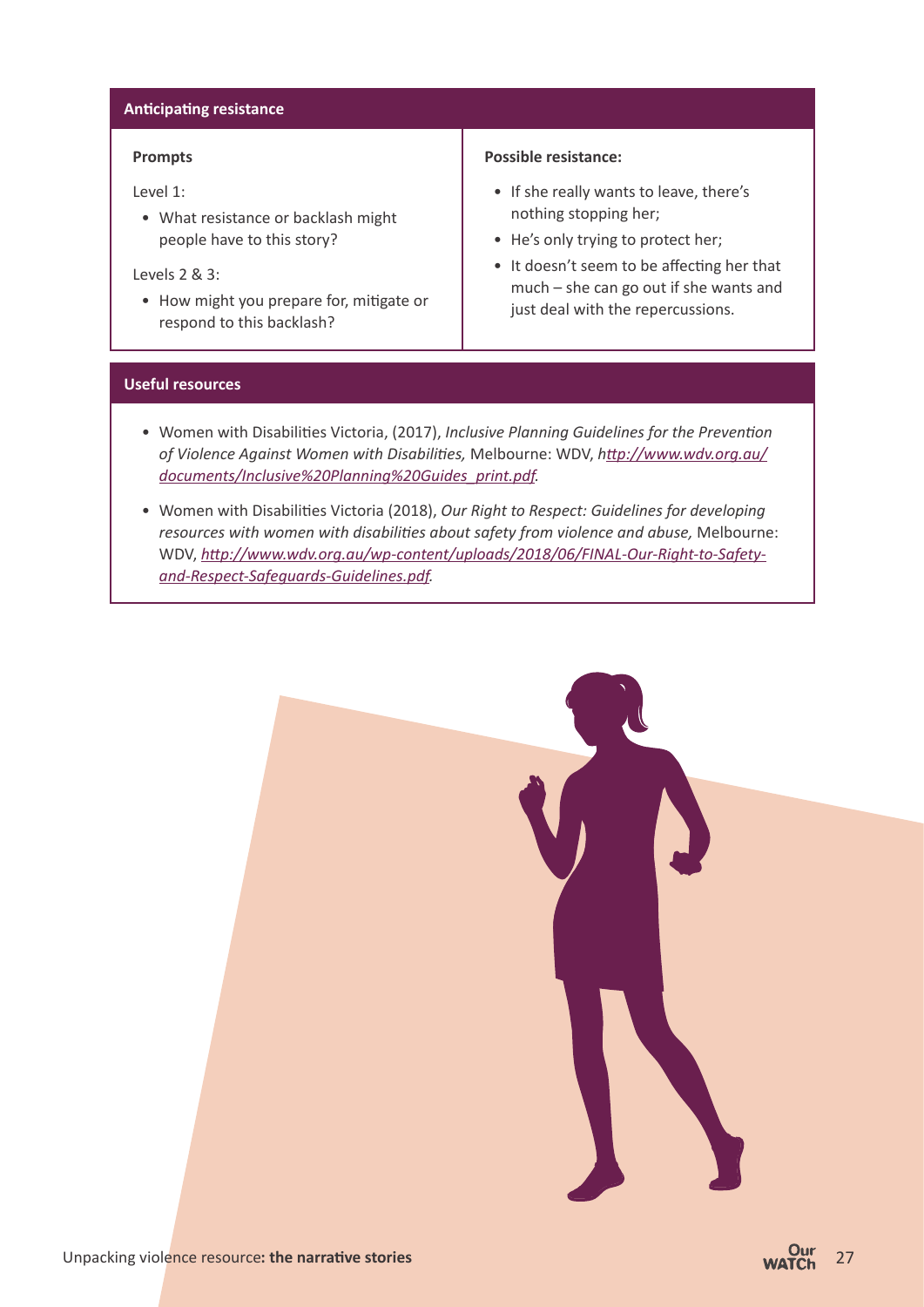## **Control**

Like so many other kids, I spent six long years waiting for high school to end so that I could leave that close-minded, judgemental world behind and finally start my life. It was clear since I was young that my parents would never accept me for who I was because they lived in a world where being a lesbian was a choice – and it was the wrong choice. My mother for the most part just ignored it, as if dropping comments about how attractive the men on *Neighbours* were was enough to change my sexuality. But my father – it disgusted him in a way nothing else seemed to come close to. The first time I got dobbed in by some busybody parent for kissing another girl at a party, he just looked at me with complete revulsion and sent me to my room and I wasn't allowed out until it was time for school the next day. As we sat down to dinner that night, he told me – in front of Mum and all my siblings – that if this was something I chose to continue doing I could find somewhere else to live. I was fourteen.

The next few years were pretty horrible and even though all I wanted to do was run away, there was nowhere for me to go, even after I got into university. At university I discovered this amazing world outside of my lectures, eventually overcoming my shyness to join the queer collective and suddenly meeting all these people who saw the world the same way I did. I even started kind-of-maybe-seeing another girl from one of my classes. We met during a tutorial when some of the male students started giving another student a hard time because she was talking about queer rights. The tutor didn't do anything – that happened a lot – and it was left to us queer kids and feminists to jump in to their defence. Another girl spoke up first and I was so impressed I found myself speaking up too.

That was how it started, and it was pretty wonderful for those first few months. I couldn't tell my parents, obviously, but that didn't seem that big a problem because I hadn't been telling them these things for years. But then something changed. The girl I was seeing started getting really possessive. She didn't want me hanging out with our friends anymore – didn't trust me with them – and she became convinced I was flirting with people when I wasn't. She didn't like me going out without her and when we did, she would put me down in front of everyone, so I stopped going out that much. When I eventually told her I needed some space, she texted me to say that she would tell my parents about relationship if I broke up with her. I had no choice – I had no money and nowhere to go and my parents would kick me out if they found out the truth.

I tried to get help, making an appointment with one of the university student counsellors because you could see them for free. But he just looked at me like I was being dramatic – told me that conflict was normal in relationships and asked if I'd considered how we might both at fault? And I could tell what he was thinking – you're both women, how bad can it be?

Only it *was* bad, and I didn't know what to do. I felt like I was stuck between a rock and a hard place, and neither option was bearable. I won't lie – I was running out of options and my head was getting pretty dark when I got called in to see one of my lecturers. I had submitted a terrible essay – cringeworthy to think about it now, but I just wasn't in a good place to study – and she wanted to know why my work had suddenly slipped. And I ended up crying – sobbing – as everything tumbled out because I was just so exhausted from holding it all in. She listened to me, and she believed me, and she connected me with a couple of services. She helped me get a job in the university library and eventually I was able to move into a sharehouse. It's pretty shabby and the room is small, but it's my own. And while things still aren't great with my parents, I no longer spend all my time worrying about whether or not I'll have a roof over my head. And it's a small thing I know, but finally it feels like my life is starting and I'm the one in control.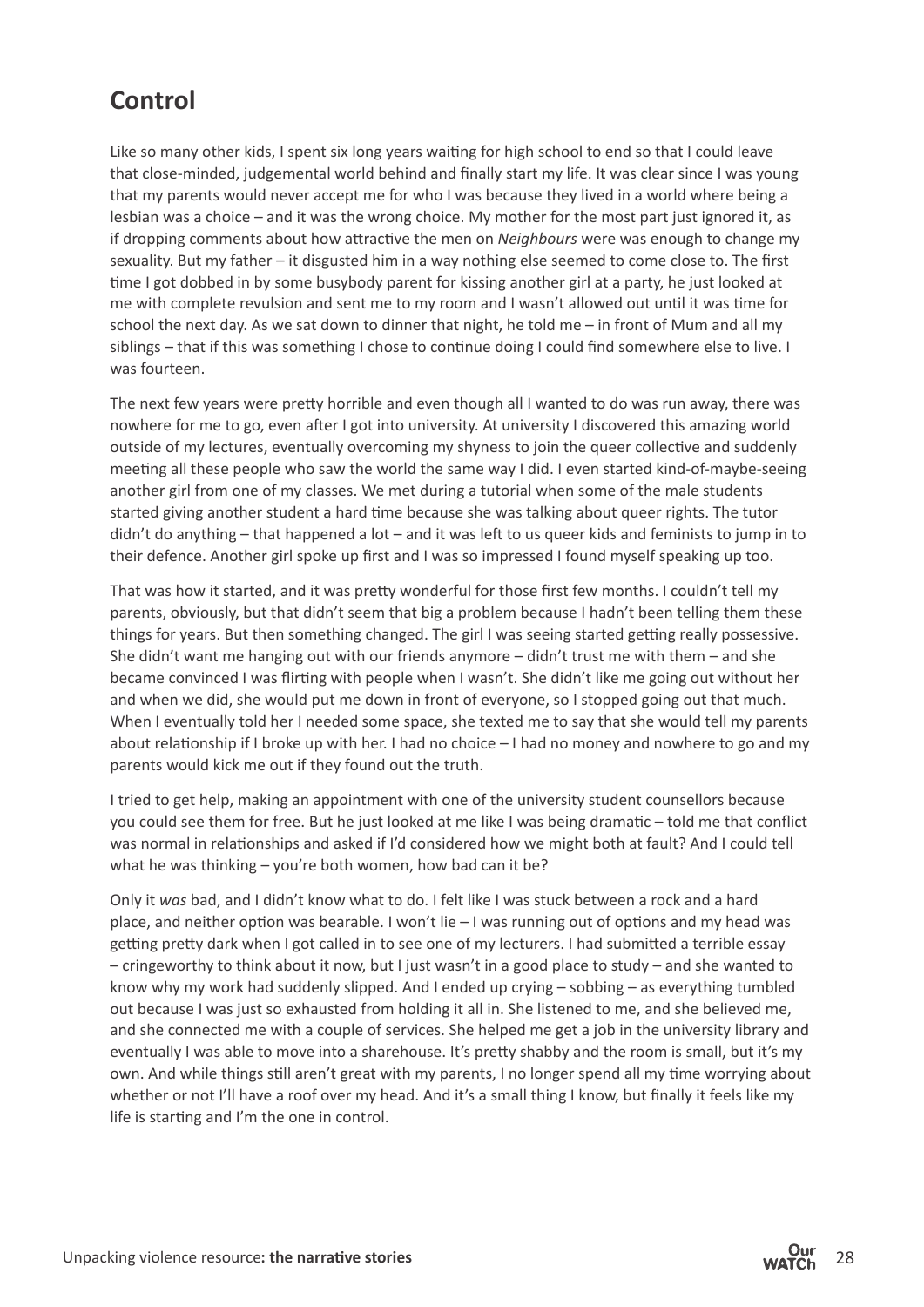## **Guidance notes: control**

#### **Setting:**

- Universities, TAFE and other tertiary education institutions;
- Education and care settings for children and young people.

#### **What forms of non-physical abuse could be present?**

#### **Prompt questions**

Level 1:

- Who is perpetrating abuse in this story?
- What impacts has the perpetrator/s behaviour had on the character's day to day life?

Levels 2 & 3:

• What wellbeing, economic and social impacts might this have on the character?

Family violence perpetrated by parents.

Financial abuse:

• Threatening to stop support/kick young woman out of home.

Emotional and psychological abuse:

- Withdrawing love and affection because of sexuality;
- Refusing to accept sexuality;
- Degrading or belittling someone because of their sexuality.

Family violence perpetrated by a current partner (intimate partner violence).

Emotional and psychological abuse:

- Threatening to disclose someone's sexuality against their will;
- Possessiveness and controlling behaviour;
- Verbally demeaning or belittling someone in front of others.

Social abuse:

• Restricting or controlling who someone can spend time with.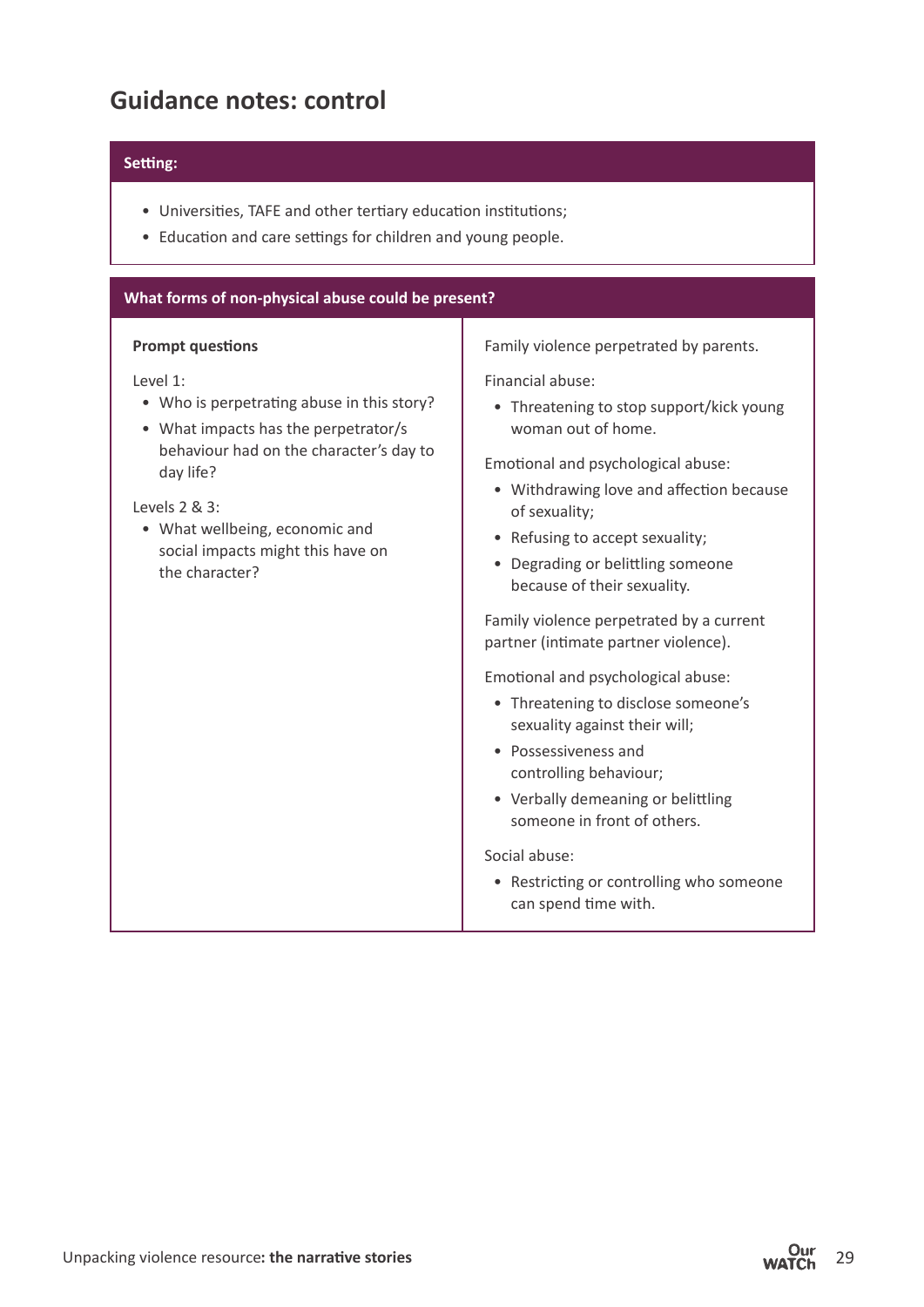#### **What gendered drivers are present and how do they operate across norms, practices and structures to create the conditions in which violence against women is more likely to occur?**

#### **Prompt questions**

#### Level 1:

• Which of the gendered drivers are present in this story?

#### Level 2:

• Which of these examples reflect individual attitudes and behaviour? Which examples are the product of organisational or systemic conditions?

#### Level 3:

• Which of these are examples of gendered norms, gendered practices, and gendered structures?

#### 1 Condoning of violence against women:

- Excusing of controlling behaviour and abuse perpetrated by parents;
- Excusing/justification of abuse by parents towards LGBTIQ young people (ie behaviour justified because of their views);
- Minimisation of intimate-partner violence experienced by women in same-sex relationships (by counsellor).
- **3** Rigid gender roles and stereotyped constructions of masculinity and femininity:
	- Prioritisation and acceptance of heterosexual norms;
	- Idea that women 'can't be violent' or that the abuse must be mutual;
	- Lack of service provider competency to work with LGTIQ community (counsellor).

#### **What essential actions could address these drivers?**

|  |  | 1) Challenge condoning of violence against women. |
|--|--|---------------------------------------------------|
|  |  |                                                   |

- 2 Promote women's independence and decision-making in public life and relationships.
- Foster positive personal identities and challenge gender stereotypes and roles.
- Strengthen positive, equal and respectful relations between and among women and men, girls and boys.
- $(5)$  Promote and normalise gender equality in public and private life.

Don't forget that essential actions should address one of the gendered drivers.

- Level 1: What are the opportunities to change this story?
- Level 2: Are these actions addressing norms, practices or structures?
- Level 3: What considerations would need to take place to ensure these actions were intersectional and inclusive?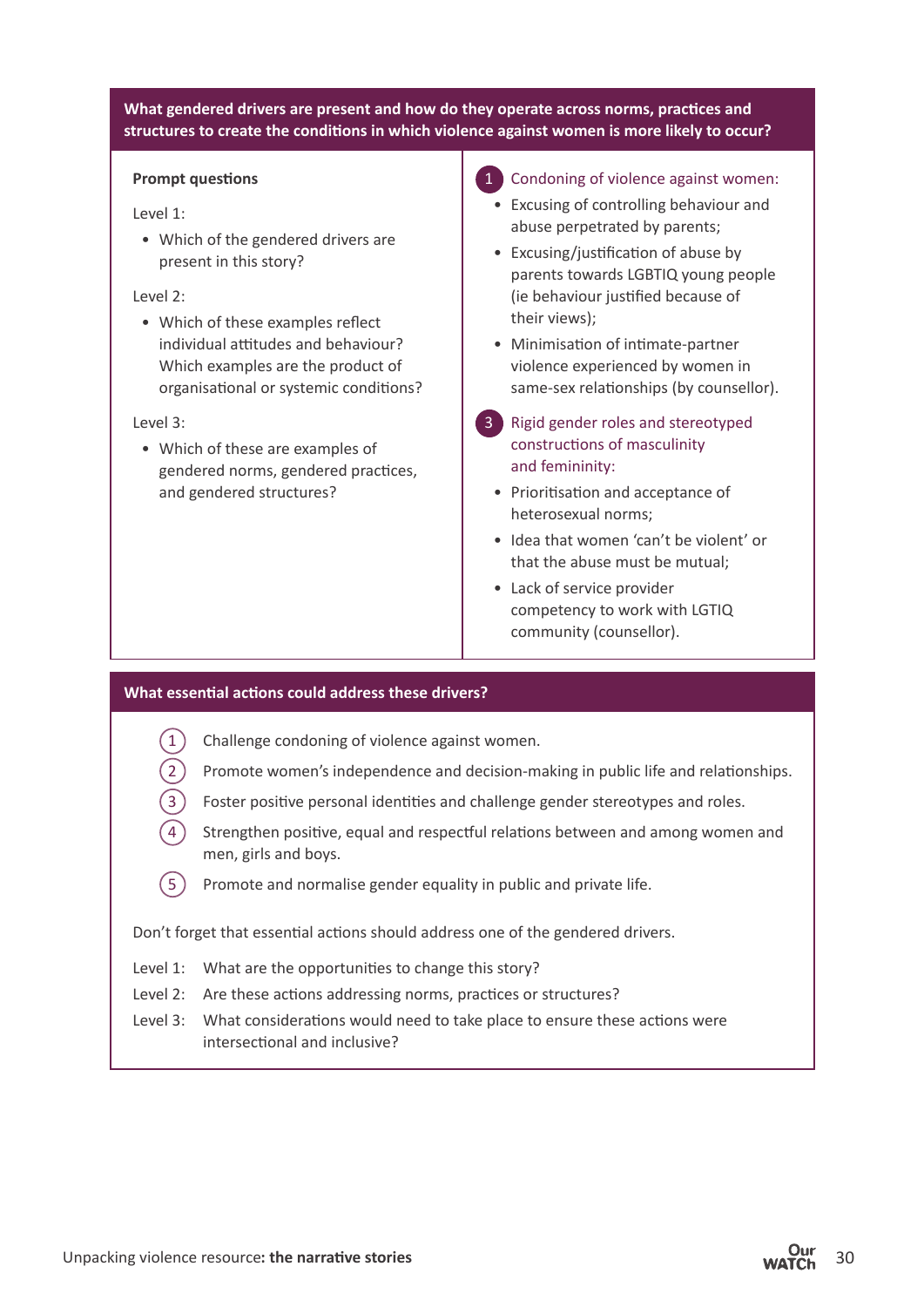#### **Applying an intersectional lens**

#### **Prompts**

Level 1:

- What other forms of discrimination and oppression are present in this story?
- How might these impact on or influence her ability to seek out or access support?

#### Level 2:

- How might this story be different if it took place in a metro, regional or remote part of Australia?
- How might this story be different if the main character was an international student dependent on her parents to pay her university fees and living expenses?

#### Level 3:

- How might this story be different if the main character had a disability that was not catered for by most standard rental or accommodation options?
- How might this story change if the main character identified as non-binary or gender diverse?

#### This story touches on:

- the intersection of gender inequality and homophobia;
- the interdependency of sex, gender and sexuality and how dominant norms shape expectations regarding gender and sexuality;
- the young woman's experience of multiple perpetrators;
- how young people experiencing abuse from parents are often dependent on them and unable to leave;
- how threats around sexuality can be used to perpetrate abuse;
- micro aggressions experienced by LGBTIQ people, including from service providers and within university learning environments;
- barriers to LGBTIQ people accessing mainstream services;
- assumptions about abuse in same-sex relationships – that it either does not exist or that it is mutual as women 'can't be that violent' and men 'can fight back' or that there can't be power inequality between two women or two men.

#### **Anticipating resistance**

#### **Prompts**

#### Level 1:

• What resistance or backlash might people have to this story?

#### Levels 2 & 3:

• How might you prepare for, mitigate or respond to this backlash?

#### **Possible resistance:**

- Resistance to idea that woman can perpetrate abuse;
- Resistance to gendered drivers of LGBT people's experience abuse;
- Resistance to including abuse; perpetrated by women as scope of work is 'men's violence against women';
- Excusing abuse perpetrated by the parents because they have the right to their own values and belief systems.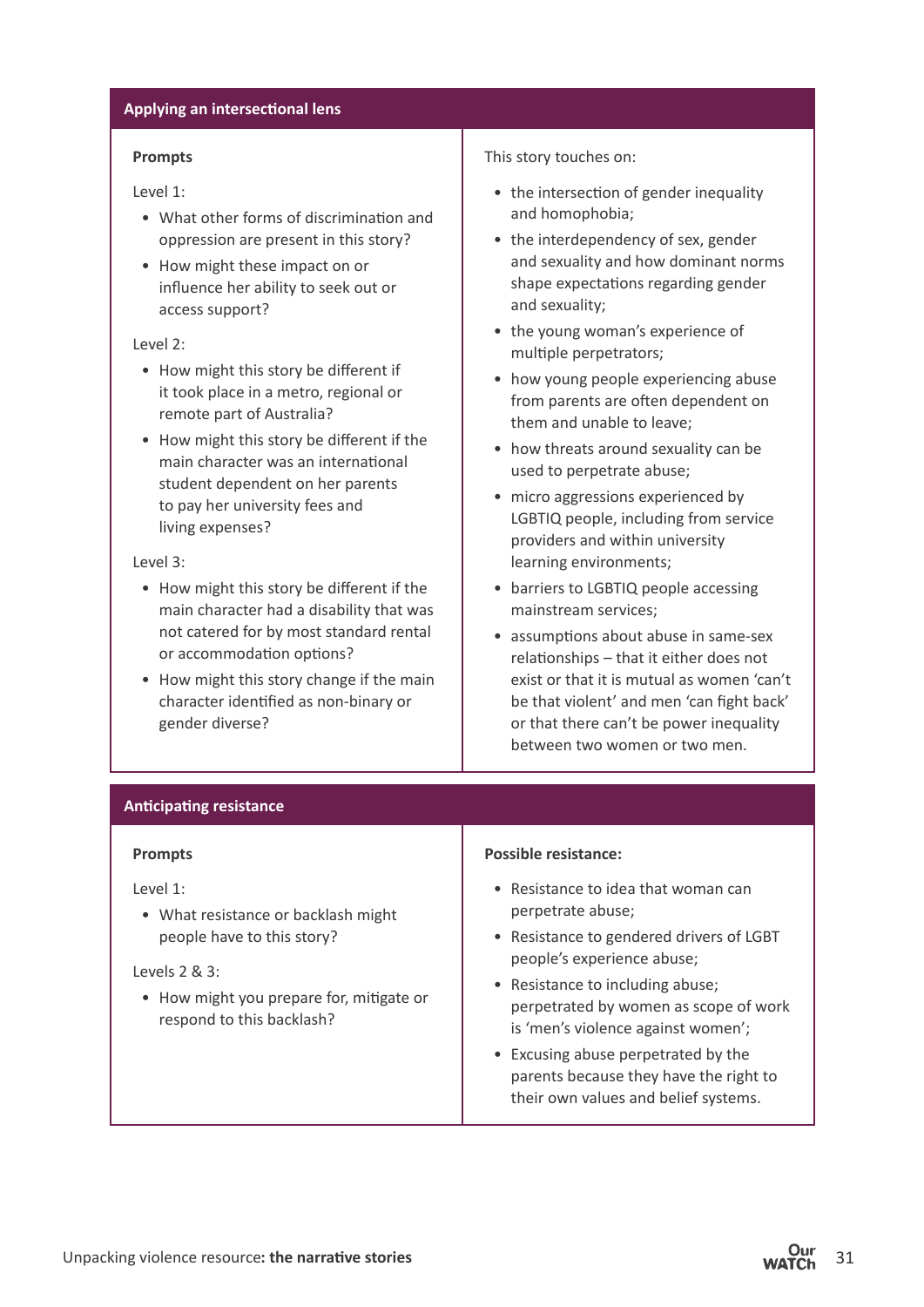#### **Useful resources**

• Our Watch, (2018), *Primary prevention of family violence against people from LGBTI communities, [https://www.ourwatch.org.au/getmedia/32e193c0-66f9-4957-81bb-](https://www.ourwatch.org.au/getmedia/32e193c0-66f9-4957-81bb-62c2245a9d88/Primary-Prevention-of-FV-against-LGBTI-people-Report-(Accessible-PDF).pdf.aspx)[62c2245a9d88/Primary-Prevention-of-FV-against-LGBTI-people-Report-\(Accessible-PDF\).](https://www.ourwatch.org.au/getmedia/32e193c0-66f9-4957-81bb-62c2245a9d88/Primary-Prevention-of-FV-against-LGBTI-people-Report-(Accessible-PDF).pdf.aspx) [pdf.aspx.](https://www.ourwatch.org.au/getmedia/32e193c0-66f9-4957-81bb-62c2245a9d88/Primary-Prevention-of-FV-against-LGBTI-people-Report-(Accessible-PDF).pdf.aspx)*

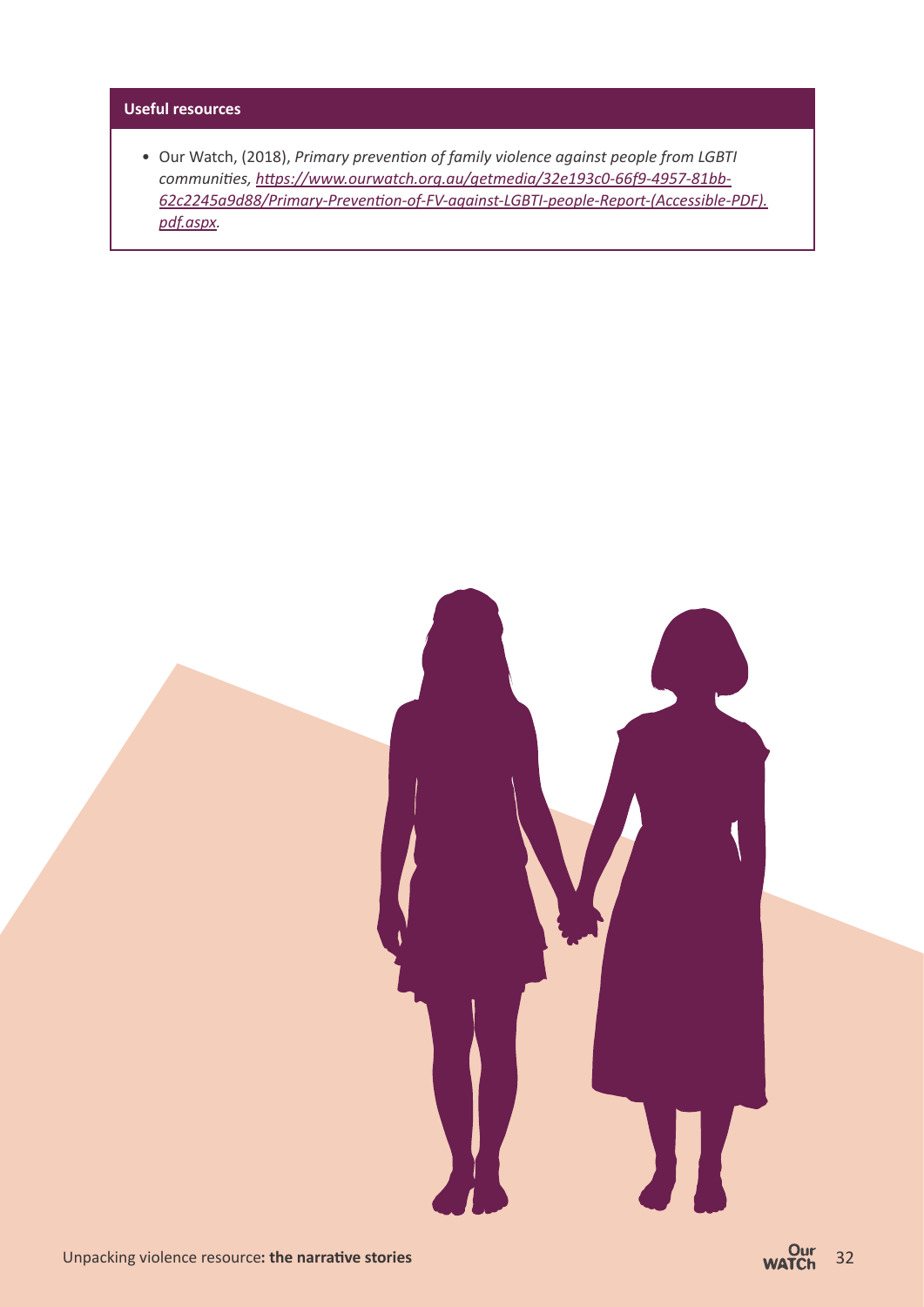## **Technology**

You haven't seen him in three weeks, but it seems like he's always with you. The text messages, the phone calls, the emails, the comments on your Facebook page... You try to block him but he keeps finding ways to get through. Your mobile keeps pinging with messages from unknown numbers that switch between anger and pleading, hurt and defensive. You're a bitch, a slut, the love of his life, the only person he could ever have children with, the only one who has ever understood him. It was the two of you against the world and now you've destroyed him by leaving. *Ping, ping, ping.*

You try changing your number and there are twenty-four peaceful hours before he somehow gets hold of the new one and the avalanche started again, relentless and un-abating. He begs you to come back in the morning, curses you in the afternoon and in the middle of the night tells you he has nothing left to live for now. *Ping, ping, ping.* 

He's started involving other people now. Your best friend posts a picture on Facebook of the two of you celebrating her birthday at your favourite restaurant by the river and he leaves a comment right there for everyone to see: *Don't trust this lying whore.* Your best friend removes it as soon as she sees it, but you know that it was there and that others have seen it too. She tells you not to think about it – he's obviously not taking the break up well – but he'll get over it soon enough. You ring the local police station but they tell you their hands are tied and to call back if he turns up at your house and scares you, but you are scared already.

You start scanning your friend's Facebook profile pages, checking every post to see if he's commenting about you. People tell you to ignore him  $-$  to put your phone away  $-$  but at least this way you know what he's saying, what he's doing, where he is. *Ping ping ping*… If someone tags you in a photo you quickly un-tag yourself because you're worried he'll turn up wherever you are and make a scene. You stop commenting on people's posts because he might see them and reply. Suddenly, it's like you don't exist anymore – all those photos and chains of comments that you are no longer a part of. It lurks inside your head all the time: checking your phone when you should be concentrating at work, lighting up the home screen when you should be trying to sleep, that feeling of anxious dread every time it vibrates on the table nearby.

He has photos, too – he reminds you – naked images that you're ashamed that you let him take. And it eats you up inside knowing that any day now he could share them – with your friends, with your family, with strangers… You want to call the police, but you're too embarrassed. You want to tell your friends but you feel so stupid for letting this happen. If your parents find out, if your work finds out… As you sit there shaking, your phone starts up again… *Ping, ping, ping.*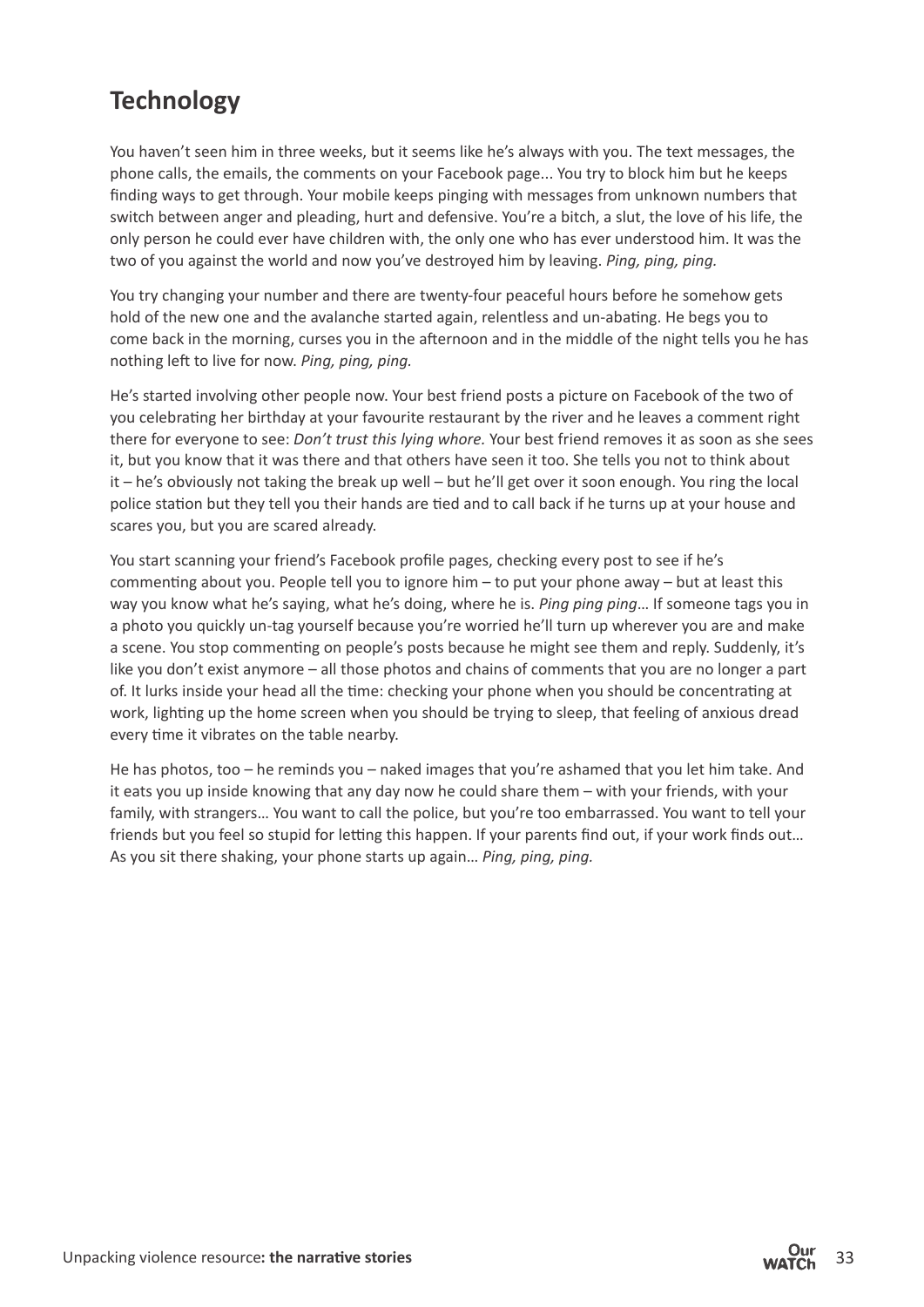## **Guidance notes: technology**

#### **Setting:**

• Not specified.

| What forms of non-physical abuse could be present?                                                                                                                                                                                               |                                                                                                                                                                                                                                                                                                                                                                                                                                                                                                    |  |  |  |  |  |  |
|--------------------------------------------------------------------------------------------------------------------------------------------------------------------------------------------------------------------------------------------------|----------------------------------------------------------------------------------------------------------------------------------------------------------------------------------------------------------------------------------------------------------------------------------------------------------------------------------------------------------------------------------------------------------------------------------------------------------------------------------------------------|--|--|--|--|--|--|
| <b>Prompt questions</b><br>Level 1:<br>• What impacts has the perpetrator's<br>behaviour had on the character's day to<br>day life?<br>Levels $2 & 3$ :<br>• What wellbeing, economic and<br>social impacts might this have on<br>the character? | Family violence perpetrated by ex-partner<br>(intimate partner violence).<br>Technology-facilitated abuse:<br>• Sending abusive texts, emails<br>or messages;<br>• Using social media to harass, monitor or<br>stalk someone;<br>Making continuous abusive phone calls.<br>• Threats to/sharing of intimate images of<br>someone without their consent.<br>Emotional abuse:<br>• Threatening self-harm and blaming<br>someone for this;<br>• Threatening comments;<br>• Isolation and humiliation. |  |  |  |  |  |  |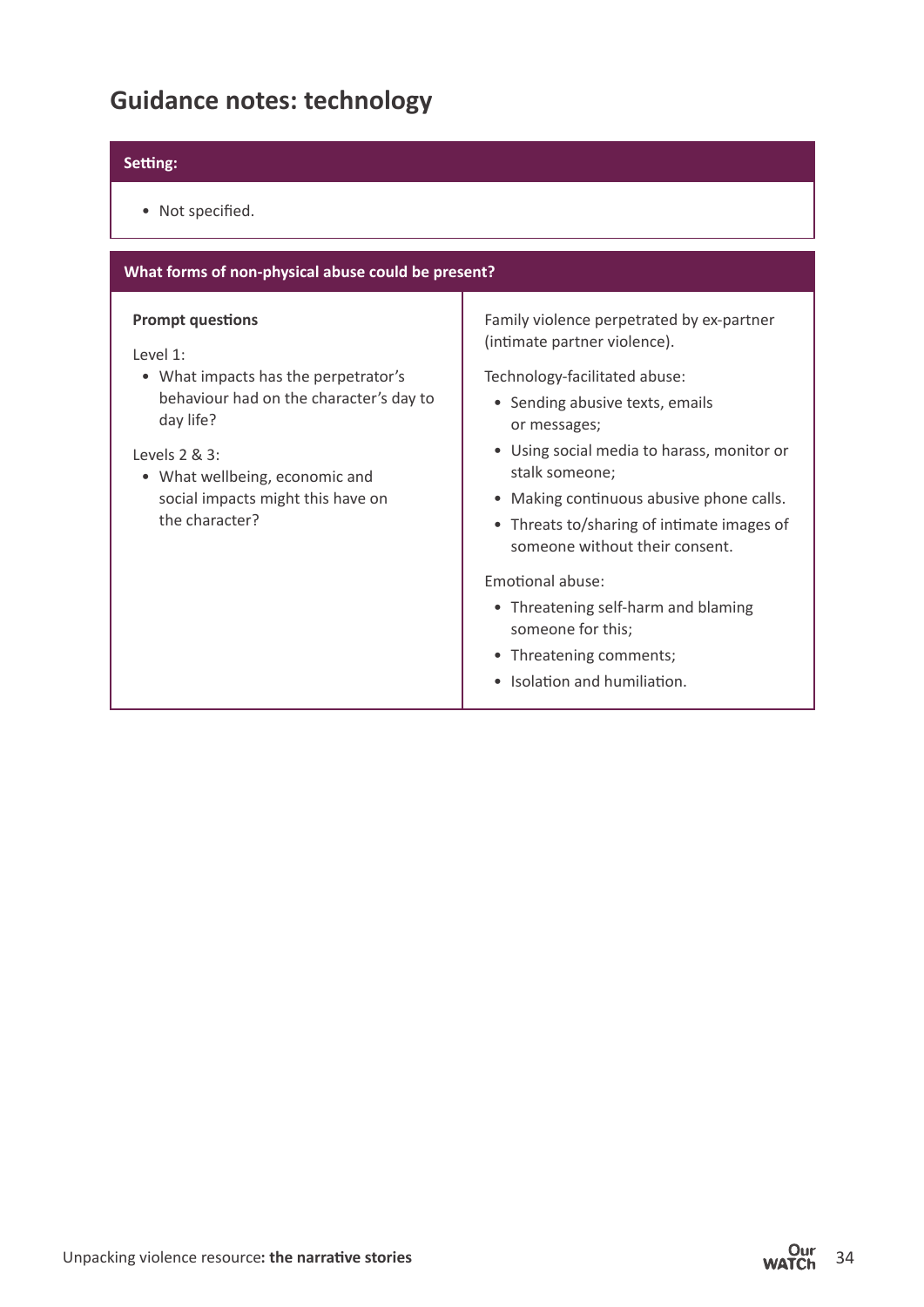#### **What gendered drivers are present and how do they operate across norms, practices and structures to create the conditions in which violence against women is more likely to occur?**

#### **Prompt questions**

#### Level 1:

• Which of the gendered drivers are present in this story?

#### Level 2:

• Which of these examples reflect individual attitudes and behaviour? Which examples are the product of organisational or systemic conditions?

#### Level 3:

• Which of these are examples of gendered norms, gendered practices, and gendered structures?

#### 1 Condoning of violence against women:

- Minimisation of behaviour by best friend;
- Shifting responsibility for change to the person experiencing violence (changing number, ignoring him etc);
- Police not willing/unable to act.
- 3 Rigid gender roles and stereotyped constructions of masculinity and femininity:
	- Perpetrator's sense of entitlement to control and be in relationship with the person experiencing abuse;
	- Use of gendered language in insults.

#### **What essential actions could address these drivers?**

|  |  |  |  | 1) Challenge condoning of violence against women. |
|--|--|--|--|---------------------------------------------------|
|--|--|--|--|---------------------------------------------------|

- $\overline{2}$  Promote women's independence and decision-making in public life and relationships.
- Foster positive personal identities and challenge gender stereotypes and roles.
	- Strengthen positive, equal and respectful relations between and among women and men, girls and boys.
- $(5)$  Promote and normalise gender equality in public and private life.

Don't forget that essential actions should address one of the gendered drivers.

- Level 1: What are the opportunities to change this story?
- Level 2: Are these actions addressing norms, practices or structures?
- Level 3: What considerations would need to take place to ensure these actions were intersectional and inclusive?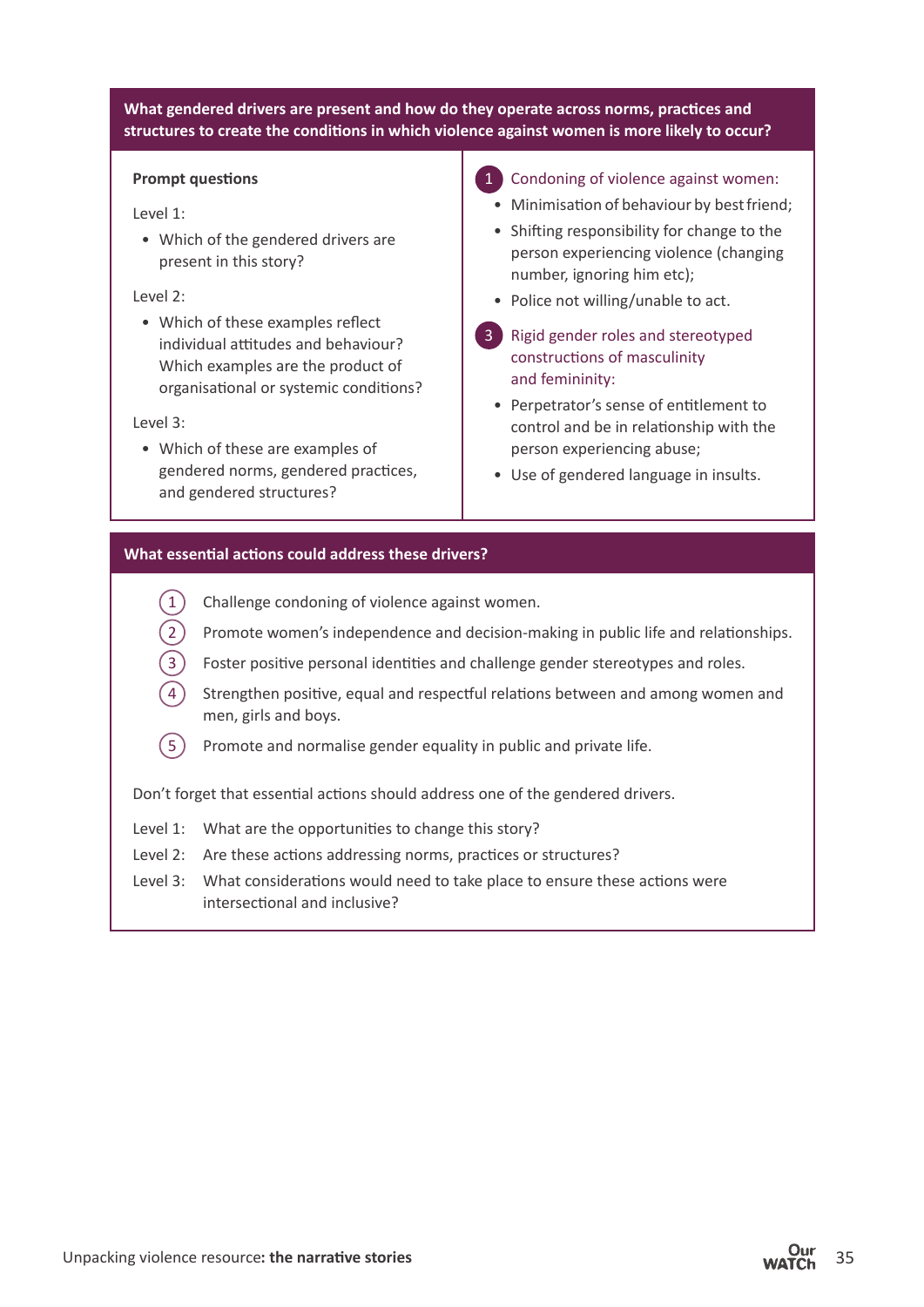#### **Applying an intersectional lens**

#### **Prompts**

Level 1:

- Apart from gender, what other forms of discrimination or oppression might influence the character's experience?
- How might these impact on or influence her ability to seek out or access support?

#### Level 2:

- How might this story change if the character lived in a small town or a capital city?
- How might this story change if the character was sixteen years old?
- How might this story change if the character was an international student with limited knowledge of the legal and support system in Australia?

Level 3:

- How might this story change if the character was non-verbal and relied on technology to communicate with others?
- How might this story change if the character worked in the sex industry?
- How might the story change if the character identified as bisexual but did not feel safe sharing this information with her family or colleagues, and the perpetrator was a woman?

#### **Anticipating resistance**

#### **Prompts**

Level 1:

• What resistance or backlash might people have to this story?

#### Levels 2 & 3:

• How might you prepare for, mitigate or respond to this backlash?

#### **Possible resistance:**

- If it's really that bad, why doesn't she close her accounts and block him?
- People shouldn't be so dependent on technology – you can just turn social media off;
- $\bullet$  It's just online she isn't in any real physical danger;
- She shouldn't have shared intimate images with the perpetrator in the first place.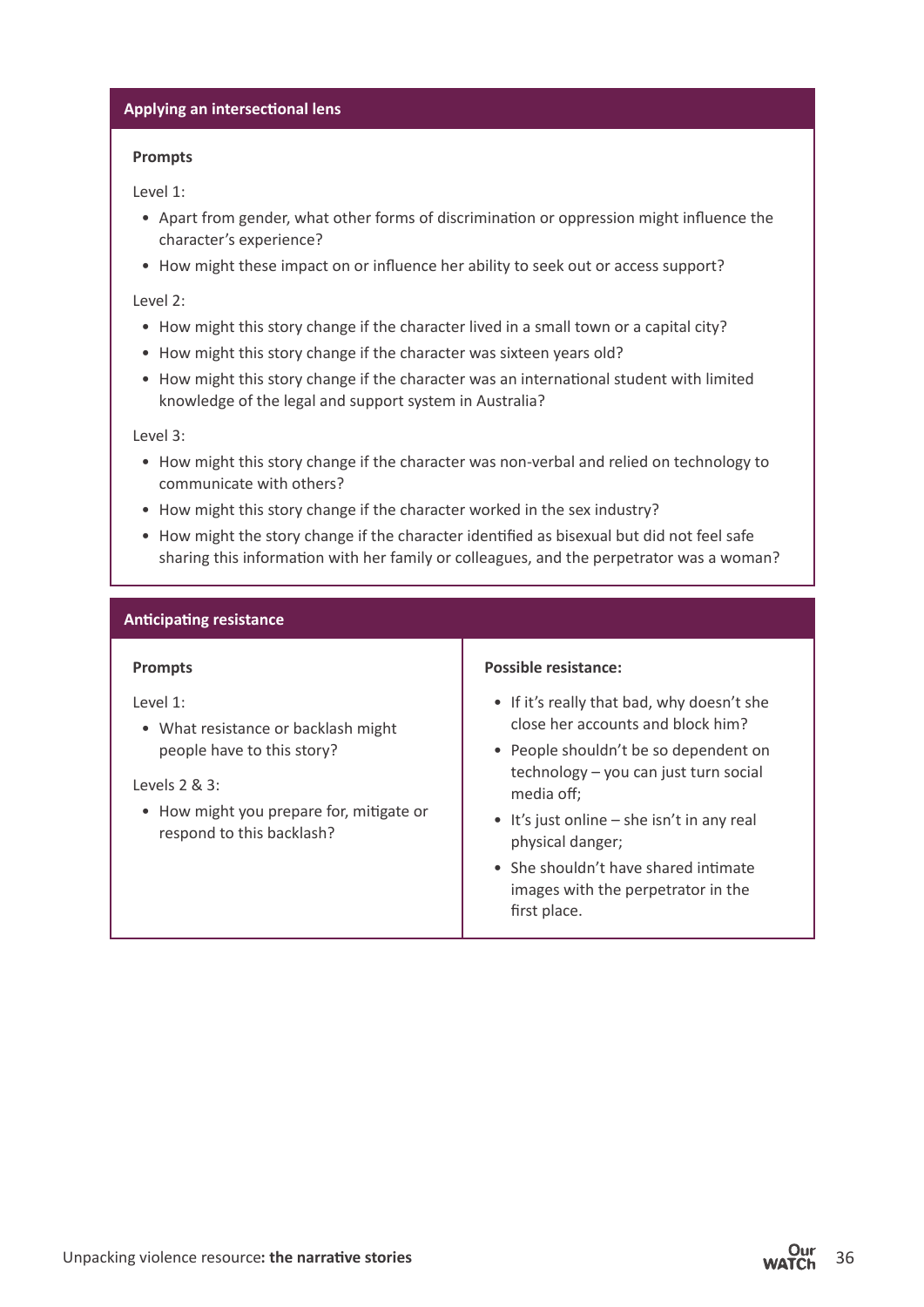#### **Useful resources**

- Women's Health East (2018), *Women Online: The intersection of technology, gender and sexism*, Melbourne: WHE, *[http://whe.org.au/wp-content/uploads/sites/3/2018/06/WHE\\_](http://whe.org.au/wp-content/uploads/sites/3/2018/06/WHE_WomenOnline-VR3_20-6-18_WEB.pdf) [WomenOnline-VR3\\_20-6-18\\_WEB.pdf](http://whe.org.au/wp-content/uploads/sites/3/2018/06/WHE_WomenOnline-VR3_20-6-18_WEB.pdf).*
- DVRCV, (2018), *Using Technology Safely, [https://www.dvrcv.org.au/knowledge-centre/](https://www.dvrcv.org.au/knowledge-centre/technology-safety) [technology-safety](https://www.dvrcv.org.au/knowledge-centre/technology-safety).*
- DVRCV, (2015), *SmartSafe website*, *<http://www.smartsafe.org.au/>.*
- eSafety Commissioner (2018), *Report to the eSafety Commissioner*, *[www.esafety.gov.au/](http://www.esafety.gov.au/image-based-abuse/action/remove-images-video/report-to-us) [image-based-abuse/action/remove-images-video/report-to-us](http://www.esafety.gov.au/image-based-abuse/action/remove-images-video/report-to-us).*
- eSafety Commissioner, *eSafety Women website, <https://esafety.gov.au/women>*
- eSafety Commissioner, e*Safety Women Online training for front line workers*, *[https://](https://frontlineworkers.esafety.gov.au/) [frontlineworkers.esafety.gov.au/](https://frontlineworkers.esafety.gov.au/)*

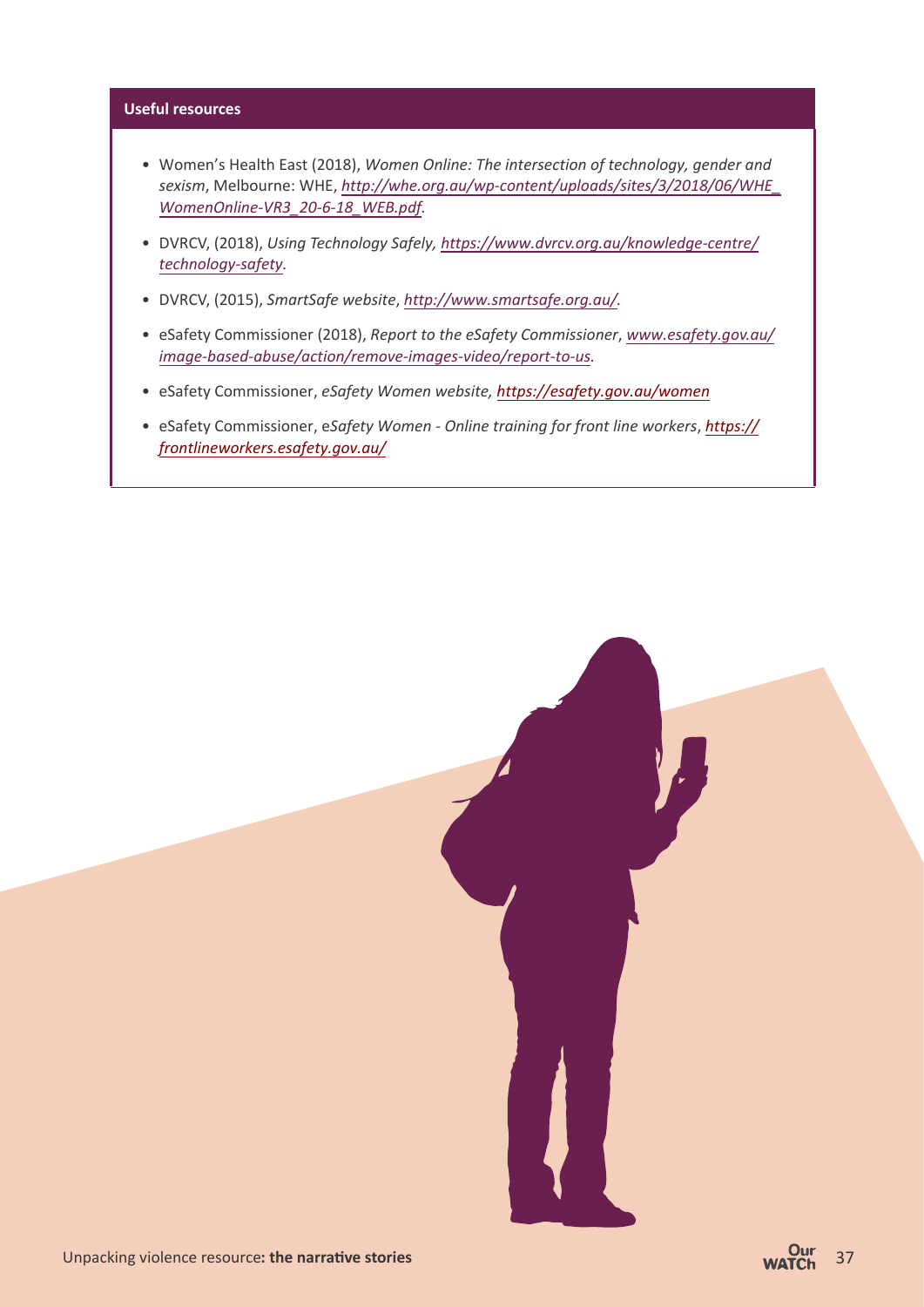## **Micro aggressions**

[Sound of telephone ringing]

**Woman 1 (Phone support worker):** Hello, this is United Women & Children's Support, how can I help you today?

**Woman 2 (Caller):** Hi, umm. I found this number online and I guess I'm just looking for some information?

**Phone support worker:** Sure. Can you tell me a bit about what's going on for you today?

**Caller:** It's… well, my husband. He's… I don't know how to describe it. I feel like I'm going crazy…

**Phone support worker:** I'm here to listen, you can talk about whatever is happening for you.

**Caller:** So… we fight, right, and he says these horrible things, but then the next day he acts like nothing is wrong. Like, I'm making it all up and then he twists it all around so that it sounds like I'm being irrational and over-reacting and picking fights for nothing.

**Phone support worker:** I can hear from what you're saying that this must be very difficult having him do this to you.

**Caller:** It is really difficult. And he always – like, he's just critical of everything I do. I can never do anything right and he just picks and picks and picks away, criticising my cooking and my parenting and how clean the house is. And when I say something about it he gets all defensive and accuses me of being a crazy angry black woman and it's doing my head in.

**Phone support worker:** Sorry, but can I just confirm, when you say… do you mean you're Aboriginal or Torres Strait Islander? It's just, I need to know for our data…

**Caller:** Um, yeah, I'm a Yugambeh woman from Queensland originally. So, the more I think about it, the more I've started to realise that it's been like this since we met and I've just been putting up with it and thinking it was ok. But I mean – since we met! Since university! That's a long long time ago.

**Phone support worker:** You met at university?

**Caller:** Yeah. We were both studying nursing.

**Phone support worker:** Oh, wow. Good on you.

**Caller:** Um, ok. But anyway, I mean, it's even impacting my work because they're long shifts and it's like he needs to know where I am all the time, but I'm obviously at work so I can't answer my phone...

Phone support worker: Does he work?

**Caller:** Sorry?

#### **Phone support worker:** Is he working too?

**Caller:** Yeah, he's a nurse as well, I told you. We both are. And, I mean, that's the thing, we both work at the same hospital so it's like he can monitor me and no one has any issues telling him where I am because he's my husband, but I just feel like he's… like he needs to know where I am all the time. Like, he can't deal with me spending time with my family for anything because then I'm abandoning him and the kids, but if we're doing some traditional Irish thing that's fine, but the minute I want to -

**Phone support worker:** Sorry, I'm confused. Traditional Irish thing?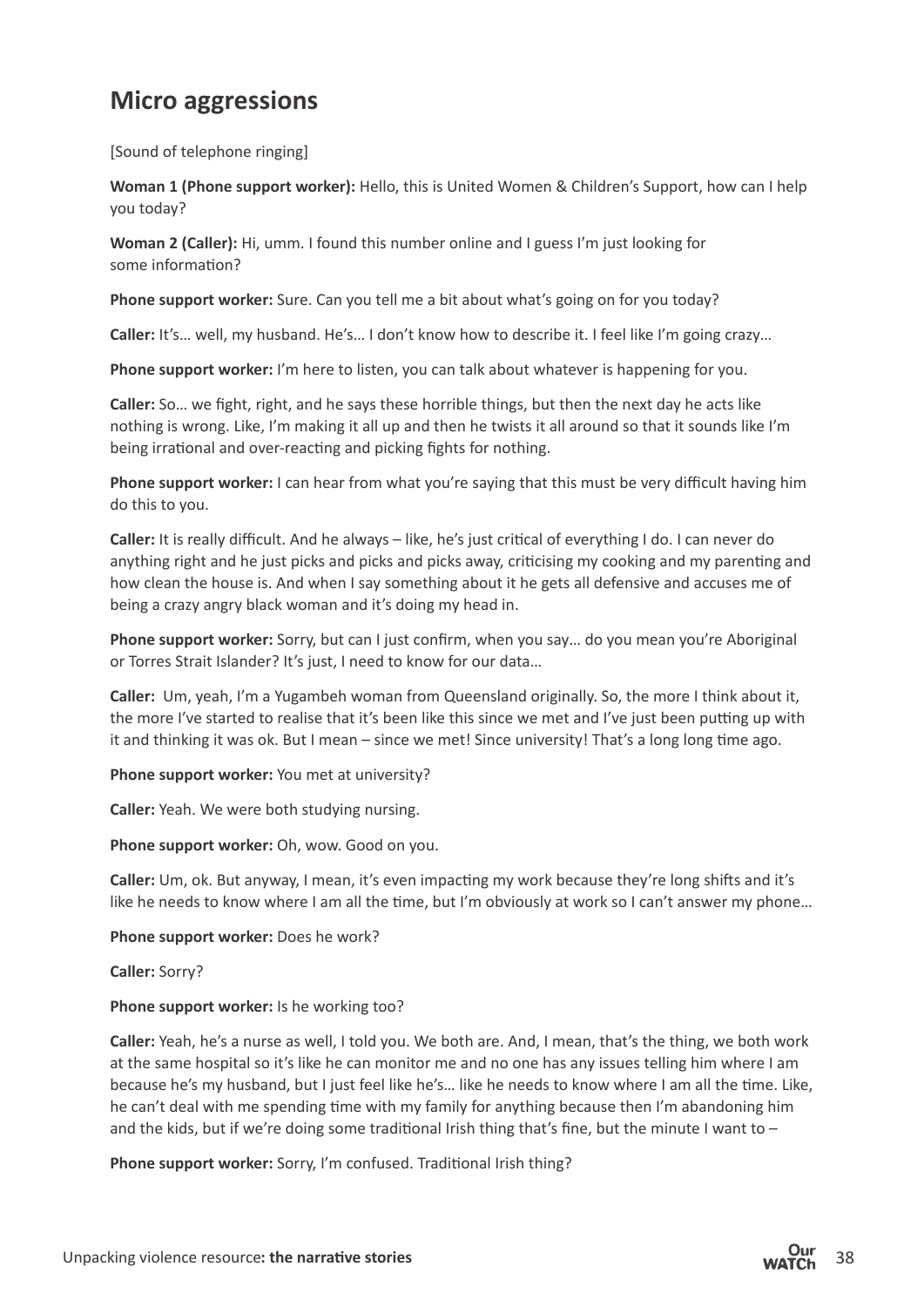**Caller:** Yeah, he's Irish. Well, you know Australian, but they're really proud of their Irish heritage so we're constantly doing Irish things. But he acts like it's this big inconvenience when I want to go back home for cultural things.

**Phone support worker:** Oh, right. So he's not Aboriginal or Torres Strait Islander? I'll just un-tick that box…

**Caller:** Yeah... Um, so yeah, his family don't say anything. They just watch him speak to me like that and do nothing. Like, he got all embarrassed when a photo appeared in the paper of me and the kids at a Sorry Day rally and wouldn't speak to me for days because his mum had seen it and thought I was breaking the law. But she's never really liked me anyway. They all just act like I'm so lucky to have him. And I just… I feel like I'm going crazy. Am I just imagining all of this? Because there are women who are far worse off than me but I just feel so overwhelmed by everything.

**Phone support worker:** I can hear that you're very emotional at the moment –

**Caller:** Of course I'm emotional – I feel like my head is about to explode! I feel like no one is listening to me and no one is actually hearing what I'm saying –

**Phone support worker:** Now if you just calm down –

**Caller:** Excuse me?

**Phone support worker:** There's no need to get so angry with me. I'm just trying to help –

**Caller:** Are you? Because I'm finding this conversation really disrespectful and unhelpful.

**Phone support worker:** I didn't mean to come across that way -

**Caller:** But you did. You are.

**Phone support worker:** I... I'm sorry. That wasn't my intention. What can I do?

**Caller:** You can start by asking me what I need. And listen to me. The same way you would anyone else.

Phone support worker: I'm sorry. Can we start this again?

**Caller:** [long pause] Ok. But only if you promise me you're going to go do your homework after this.

**Phone support worker:** I promise. So, how can I help you?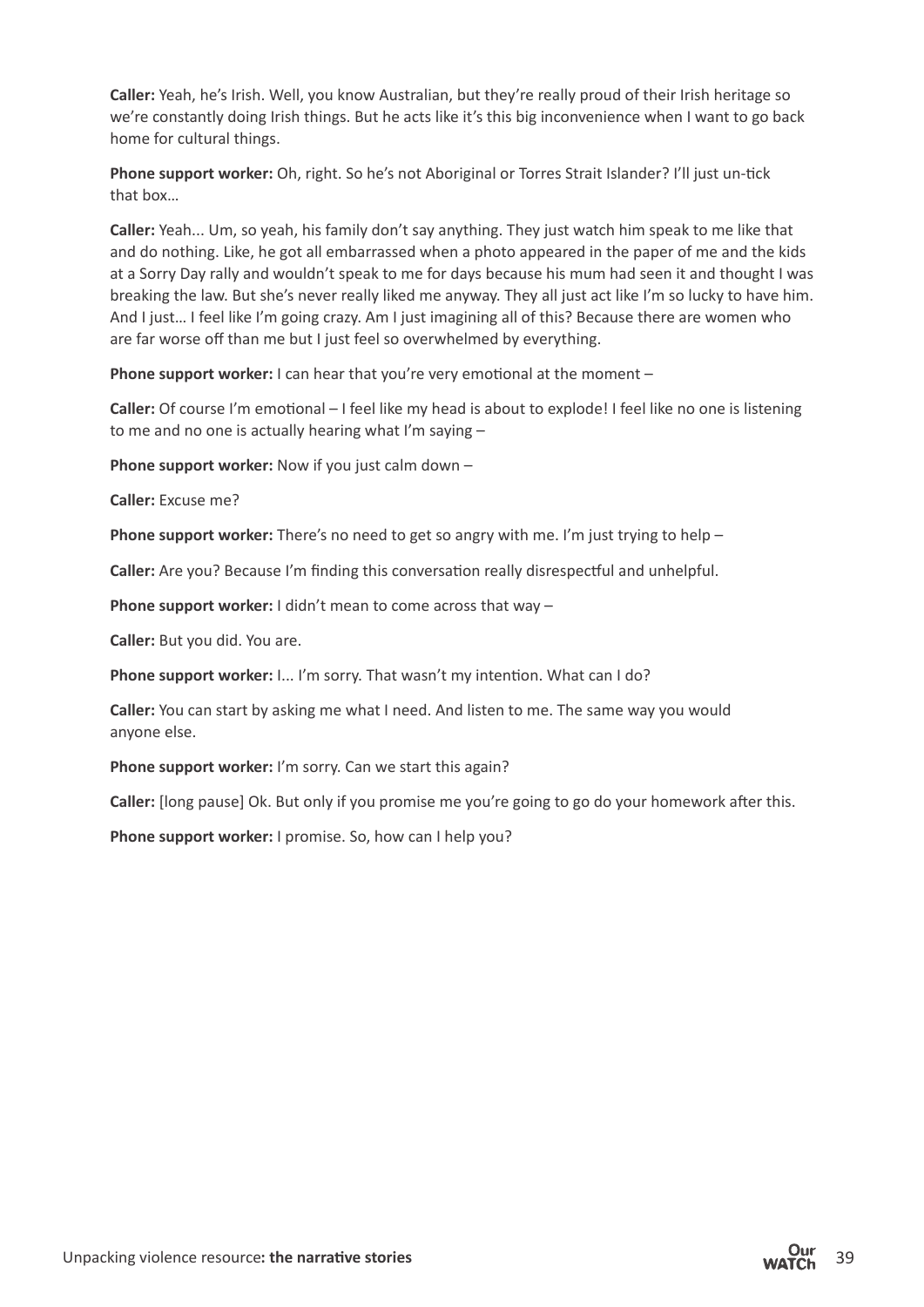## **Guidance notes: micro aggressions**

#### **Setting:**

• Health, family and community services.

#### **What forms of non-physical abuse could be present?**

#### **Prompt questions**

Level 1:

- Who is the perpetrator in this story?
- What impacts has the perpetrator/s behaviour had on the character's day to day life?

Levels 2 & 3:

- What impact might the micro aggressions have on the character?
- What wellbeing, economic and social impacts might this have on the character?

Family violence perpetrated by partner (intimate partner violence).

Emotional and psychological abuse:

- Gaslighting making her question her own recollections or experiences, and denying things happened when they did. Blaming her for over-reacting, being irrational etc;
- Constantly criticising and putting her down;
- Possessive and controlling behaviour, including monitoring her whereabouts.

Cultural and spiritual abuse:

- Isolating her from family and from participating in cultural practices;
- Belittling or minimising her cultural practices.

Systemic violence/abuse:

• Micro aggressions from the phone support worker, including making assumptions based on the caller's Aboriginality about her education, employment, and her husband's ethnicity and employment.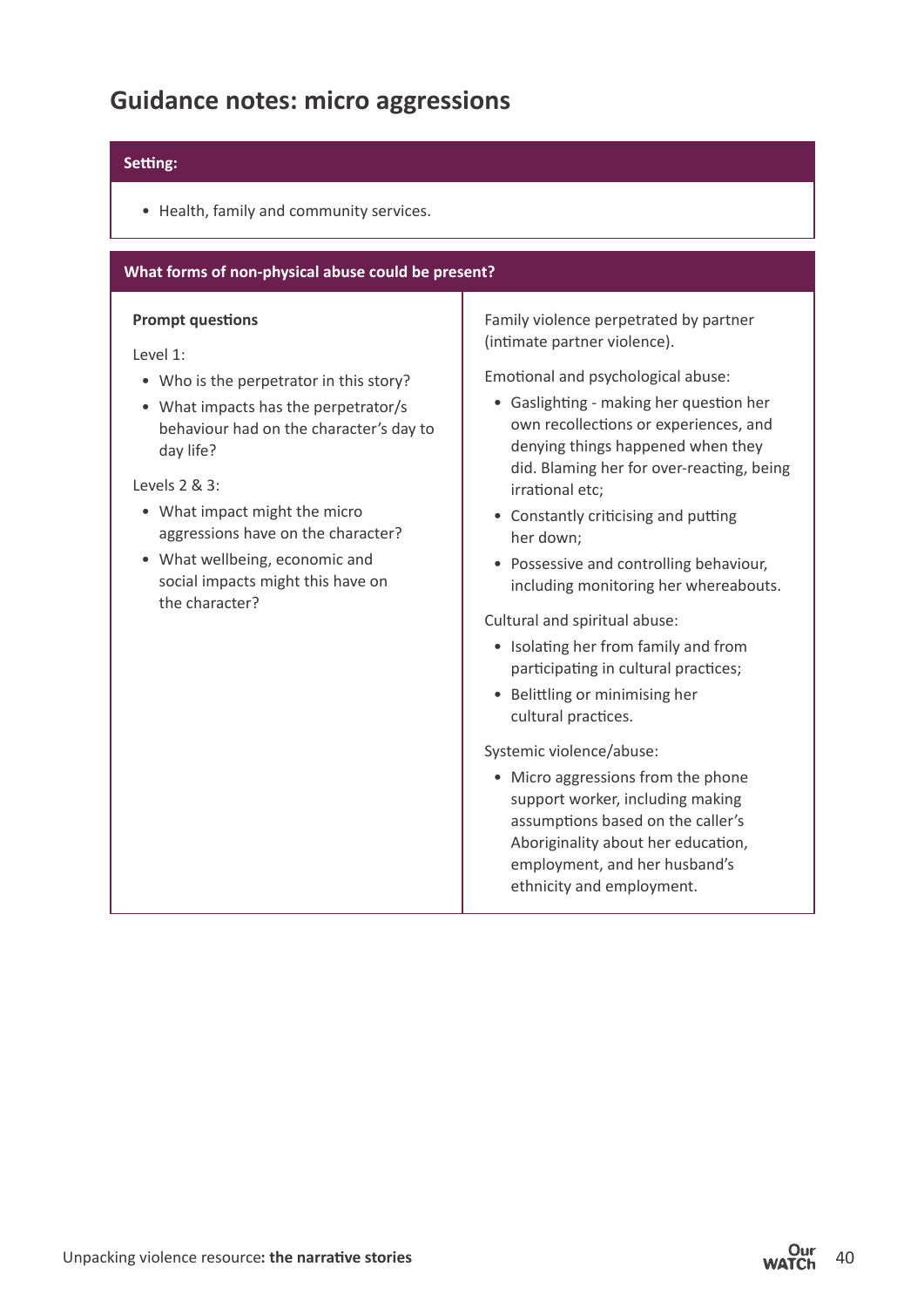#### **What gendered drivers are present and how do they operate across norms, practices and structures to create the conditions in which violence against women is more likely to occur?**

#### **Prompt questions**

#### Level 1:

• Which of the gendered drivers are present in this story?

#### Level 2:

• Which of these examples reflect individual attitudes and behaviour? Which examples are the product of organisational or systemic conditions?

#### Level 3:

• Which of these are examples of gendered norms, gendered practices, and gendered structures?

#### 1 Condoning of violence against women:

- Minimisation and excusing of violence against Aboriginal and Torres Strait Islander women, (including by his family).
- 2 Men's control of decision-making and limits to women's independence in public and private life:
	- Husband's sense of entitlement and possession over wife, including needing knowing where she is all the time.
- **3** Rigid gender roles and stereotyped constructions of masculinity and femininity:
	- Stereotyped assumptions about Aboriginal women (and men), including education and employment status;
	- Husband's expectations caller will manage cooking, parenting and household chores.

#### **What essential actions could address these drivers?**

- Challenge condoning of violence against women.
- 2 Promote women's independence and decision-making in public life and relationships.
- Foster positive personal identities and challenge gender stereotypes and roles.
- Strengthen positive, equal and respectful relations between and among women and men, girls and boys.
- $(5)$  Promote and normalise gender equality in public and private life.

Don't forget that essential actions should address one of the gendered drivers.

- Level 1: What are the opportunities to change this story?
- Level 2: Are these actions addressing norms, practices or structures?
- Level 3: What considerations would need to take place to ensure these actions were intersectional and inclusive?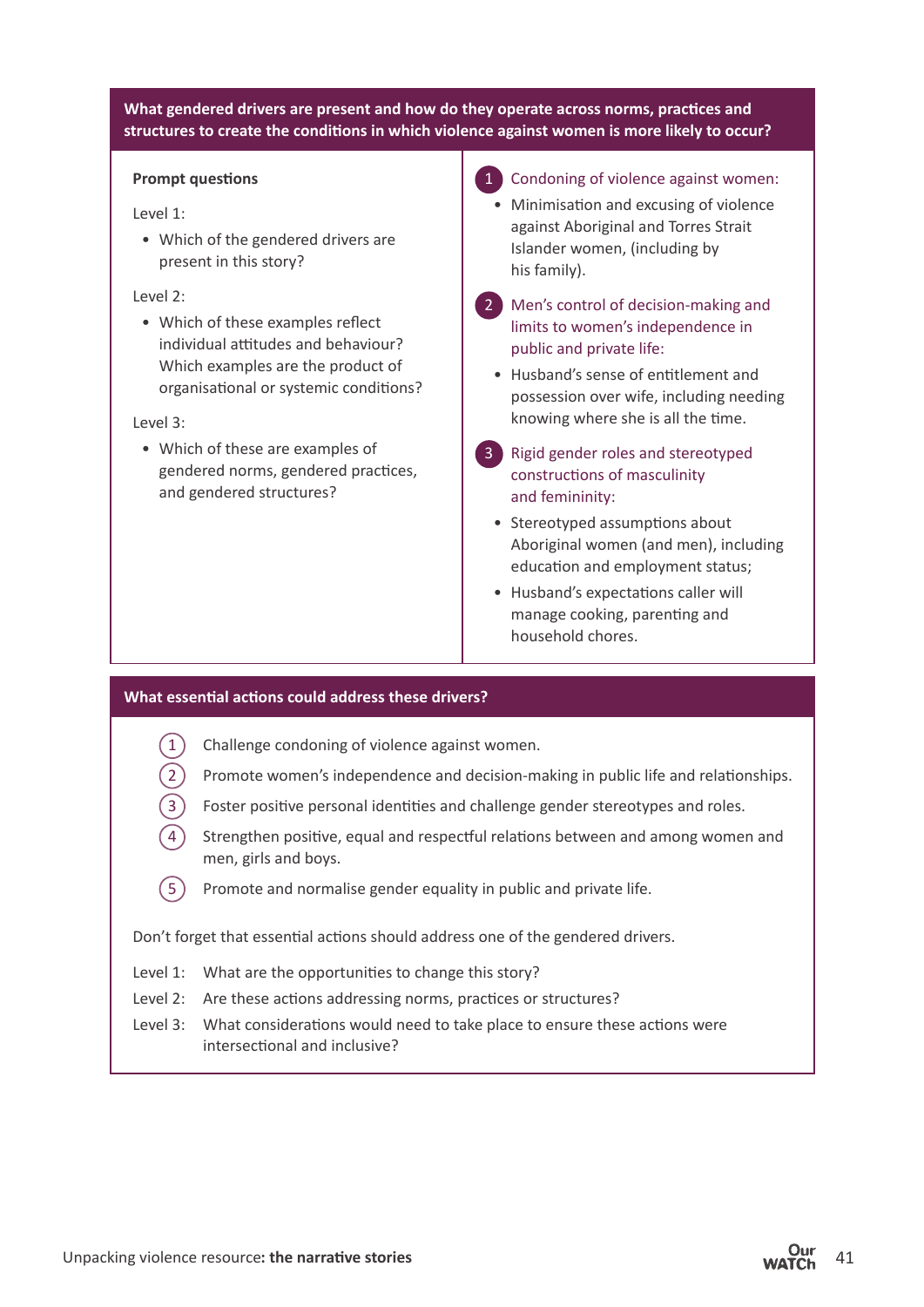#### **Applying an intersectional lens**

#### **Prompts**

Level 1:

- What other forms of discrimination and oppression are present in this story?
- How might these impact on or influence her ability to seek out or access support?

#### Level 2:

• How might this story be different if it took place in a metro, regional or remote part of Australia?

#### Level 3:

- How might this story be different if the caller was a full-time carer?
- How might this story change if the caller also identified as a Muslim?

#### This story touches on:

- the intersections of gender inequality, racism and the ongoing impacts of colonisation for Indigenous and non-Indigenous Australia;
- harmful assumptions and stereotypes about Aboriginal and Torres Strait Islanders;
- how Aboriginal and Torres Strait Islander women experiencing abuse often struggle to be heard or believed, even when they disclose abuse to others, or have their abuse minimised or excused;
- the importance of not presenting any individuals as being inherently more 'vulnerable' than others, but recognising that larger systemic and structural forms of oppression and marginalisation make people vulnerable;
- how services can perpetuate non-physical abuse through micro aggressions;
- the importance service providers 'doing their homework' in order to better support Aboriginal and Torres Strait Islander people, including cultural safety training and awareness.

#### **Anticipating resistance**

#### **Prompts**

#### Level 1:

• What resistance or backlash might people have to this story?

#### Levels 2 & 3:

• How might you prepare for, mitigate or respond to this backlash?

#### **Possible resistance:**

- Denial that a service might respond like this (Note that this narrative draws from real world examples);
- 'The worker was only trying to help' (Importance of avoiding the 'saviour narrative' that sees some women as inherently in need of more protection than others);
- Resistance to the story shifting the spotlight between both the perpetrator and systemic/structural violence/abuse.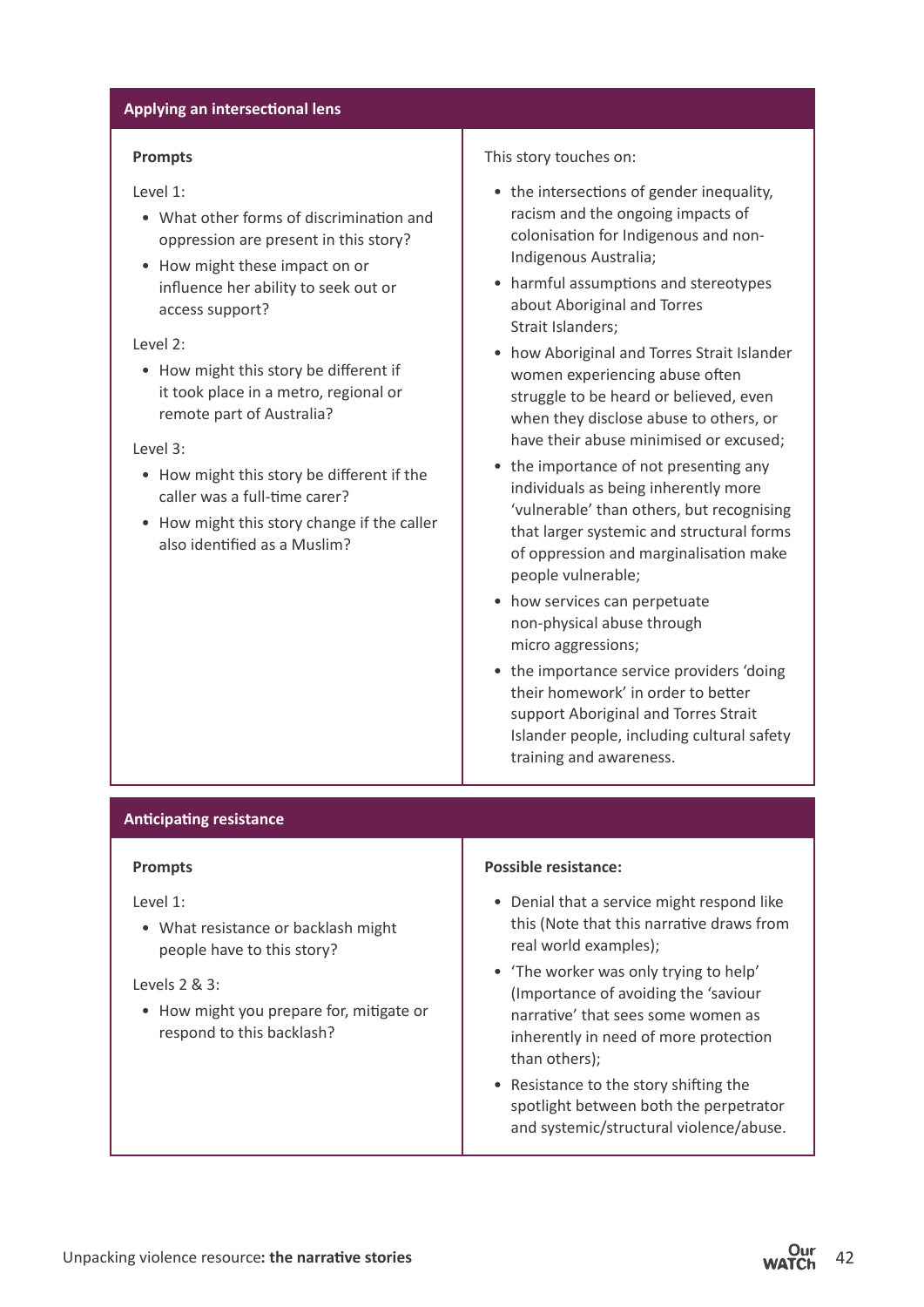#### **Useful resources**

• Our Watch (2018), *Changing the Picture: preventing violence against Aboriginal and Torres Strait Islander women*, Melbourne: Our Watch, *[https://www.ourwatch.org.au/What-We-](https://www.ourwatch.org.au/What-We-Do/Prevention-of-violence-against-Aboriginal-and-Torr)[Do/Prevention-of-violence-against-Aboriginal-and-Torr](https://www.ourwatch.org.au/What-We-Do/Prevention-of-violence-against-Aboriginal-and-Torr).*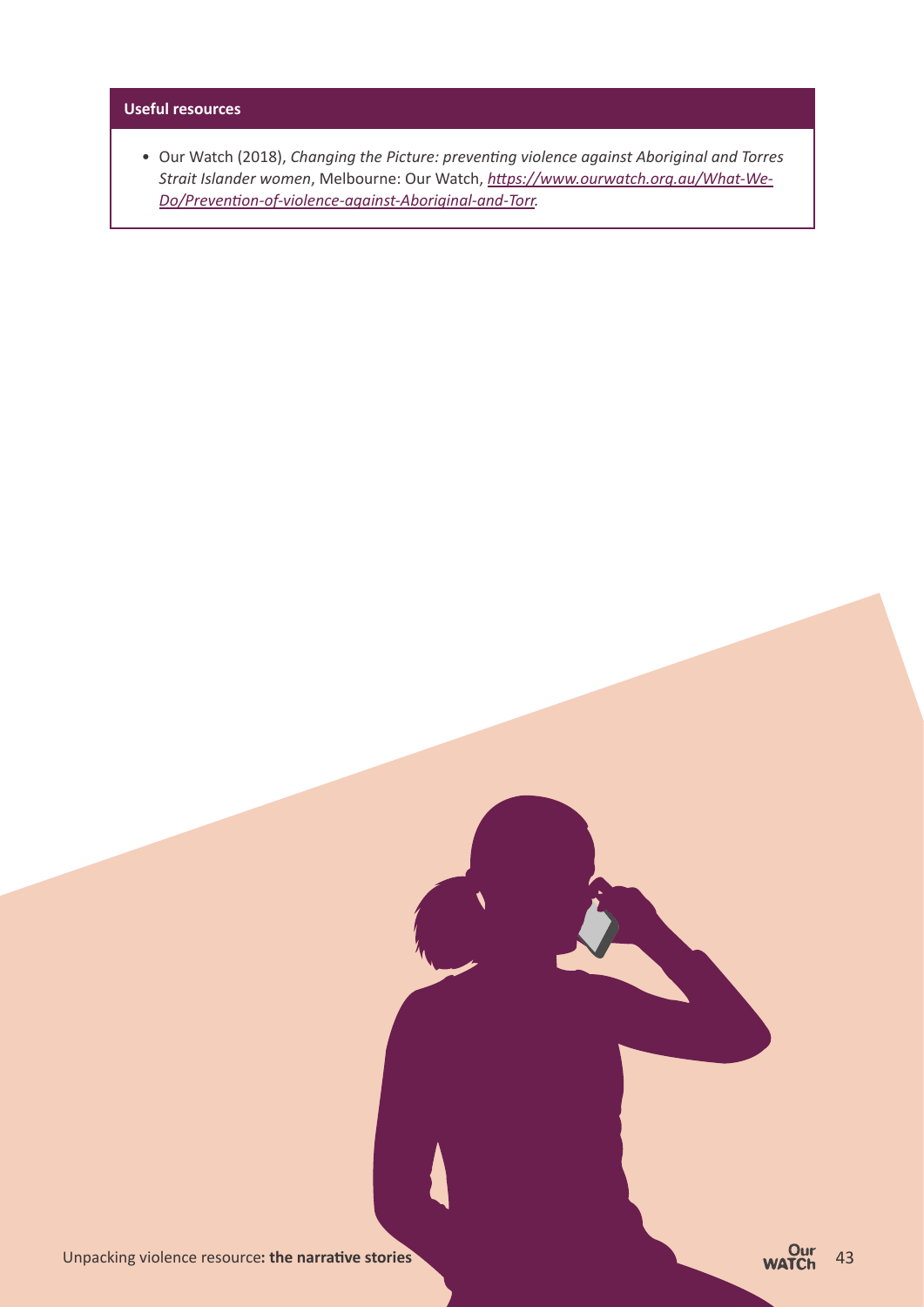## **Safe spaces**

#### To my darling sister,

Sorry it's been so long since I last emailed. Things have been so busy here with the girls starting kinder. You should see the belly on me now – I feel twice as pregnant as I did with the twins and twice as exhausted too! It would be great to have a bit more help around the house but you know what husbands are like. He can stack the dishwasher but anything beyond that seems beneath him!

I've been wanting to call you and Mum, but we've been trying to cut down on our overseas phone calls because he's worried about our spending. There seems to be less and less money coming into our joint account these days, but I never hear the end of it if I ask for more money. Even the girls have started calling me up on it. You should hear them – perfect mimics of him sometimes – 'Mummy, stop whining all the time!' Between you and me, it gets to me sometimes – as if he's the only one who is allowed to complain about things. Work doesn't value him, his boss is out to get him, he's under all this pressure to put food on the table. I offered to find a job once the baby is a few months old but the idea of me not being here for the kids makes him sad, and he thinks I'd struggle to find work because the system is so different to back home. Plus, my wages would barely cover the cost of childcare. I think it embarrasses him sometimes to have a foreign-born wife; they give him a hard time at work joking that my cooking stinks out the lunchroom.

Sometimes it is like a dark cloud descends on the house when he gets home and we all have to be on our best behaviour. He's under pressure, what with the funding cuts and possible redundancies, so we try our best but he's often so hard to read. I know I shouldn't push him but it's embarrassing to have to put off paying bills. I can't win though – he gets upset if I ask him for more money but you should see him if we get overdue notices. Last time he went into this rage about how I couldn't be trusted with his money and how he'd be better off sending me home because I was a liability and I'd never get my permanent visa if I didn't get my act together, then he refused to speak to me for the rest of the evening. We'd promised the girls we'd go to the movies that night because it was cheap ticket night, but he sat on the couch with the volume up loud ignoring us all. I did what you told me to do the next day – told him he shouldn't be speaking to me like that, not with the girls around, and that they'd been so disappointed about the movie. He just looked at me like a bewildered puppy completely shocked that I thought he'd said those things to me. He never would, he insisted, and he was so hurt that I would ever think him possible of that. And he had been ready to go to the cinema, but I was the one who didn't seem to want to go. And he was worried about me because my memory has been all over the place with this pregnancy and the hormones were making me overly sensitive. And maybe he's right, because like I told you before I've just been so exhausted and not sleeping that well right now.

Sometimes I don't know how I'm going to manage when this baby arrives. I asked him about taking some time off work – parental leave, like you suggested – but when he raised this at work they asked him who was really wearing the pants in our relationship. He was so angry when he came home because of the shame I'd caused him, and he wouldn't speak to me all weekend. Had the girls running back and forth to deliver messages to me because he couldn't even look at me. And then they started on about it too, telling me I shouldn't make Daddy sad because you can tell they hate having to run back and forth between us.

Anyway, I better be going. I haven't forgotten about your offer to fly over and help out in these last few months, but I'm just not sure the time is right. You remember how he got when Mum and Dad came to visit – grumpy and mopey and giving me such a hard time about. Maybe after the baby is born and things settle down for him at work a bit more, when things have improved.

Sending my love to everyone.

Your loving sister. Xxx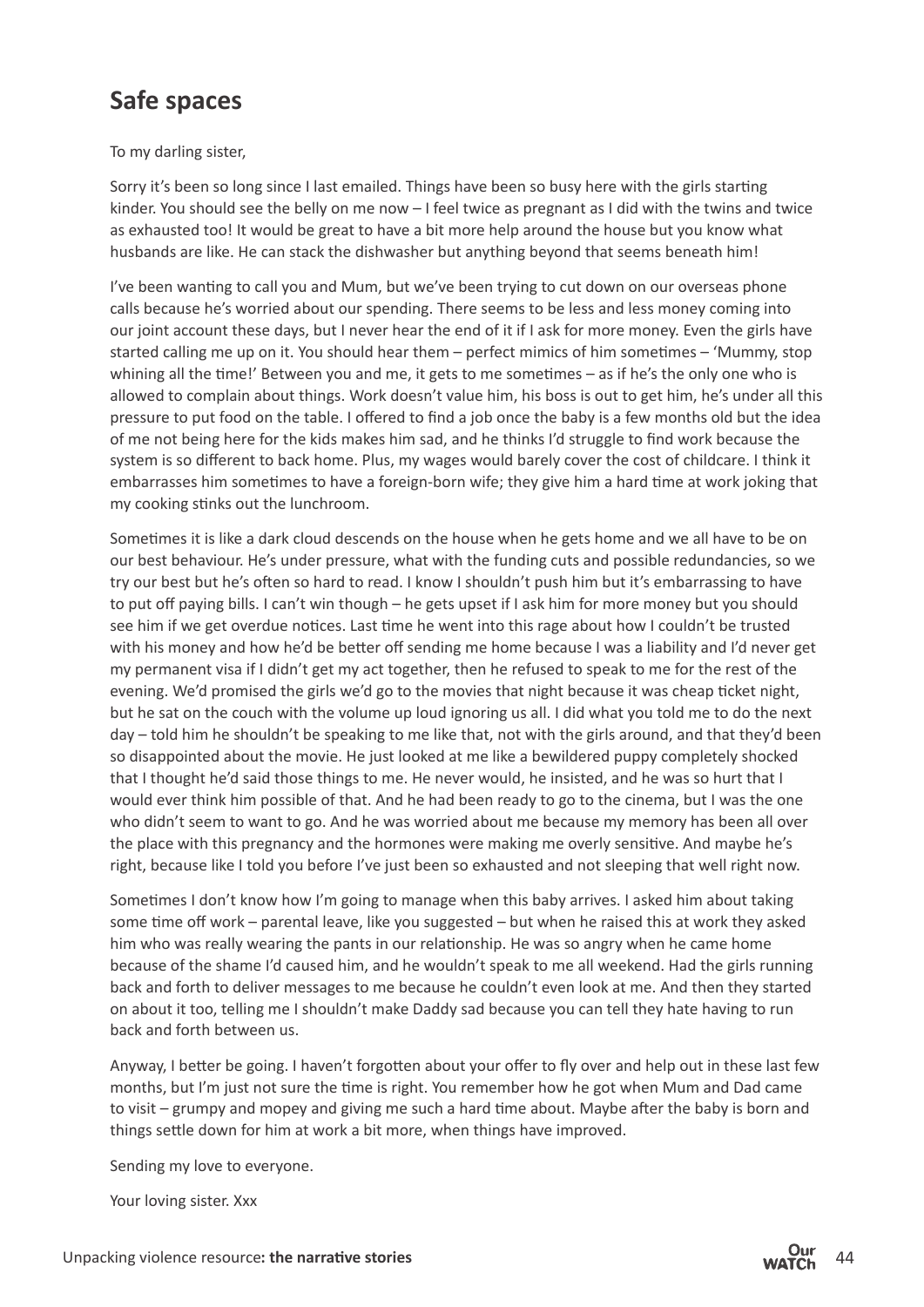## **Guidance notes: safe spaces**

#### **Setting:**

• Private sphere.

#### **What forms of non-physical abuse could be present?**

#### **Prompt questions**

Level 1:

- What impacts has the perpetrator's behaviour had on the character's day to day life, and on that of their children?
- Do you think the woman would consider her home to be a 'safe space'? Why or why not? Would her children?

Levels 2 & 3:

• What wellbeing, economic and social impacts might this have on the character and their children?

Family violence perpetrated by a current partner (intimate partner violence).

Financial abuse:

- Controlling access to finances;
- Restricting her ability to earn income;
- Expecting her to manage household finances with limited money.

Emotional and psychological abuse:

- Using visa status to threaten or control, including the threat of being sent home or separated from children;
- Children witnessing or being exposed to abuse;
- Using children as proxies for abuse;
- Gaslighting making her question her own recollections or experiences, and denying things happened when they did. Questioning her memory and wellbeing;
- Punishing family by ignoring them or blaming them for things;
- Threats and intimidation.

Social abuse:

- Isolating her from family/support networks and controlling who she can or cannot speak with;
- Restricting access to employment and other social connections;
- Belittling or limiting her access to culture;
- Making house so uncomfortable that people do not want to visit.

Note: Pregnancy as risk factor for experiencing family violence.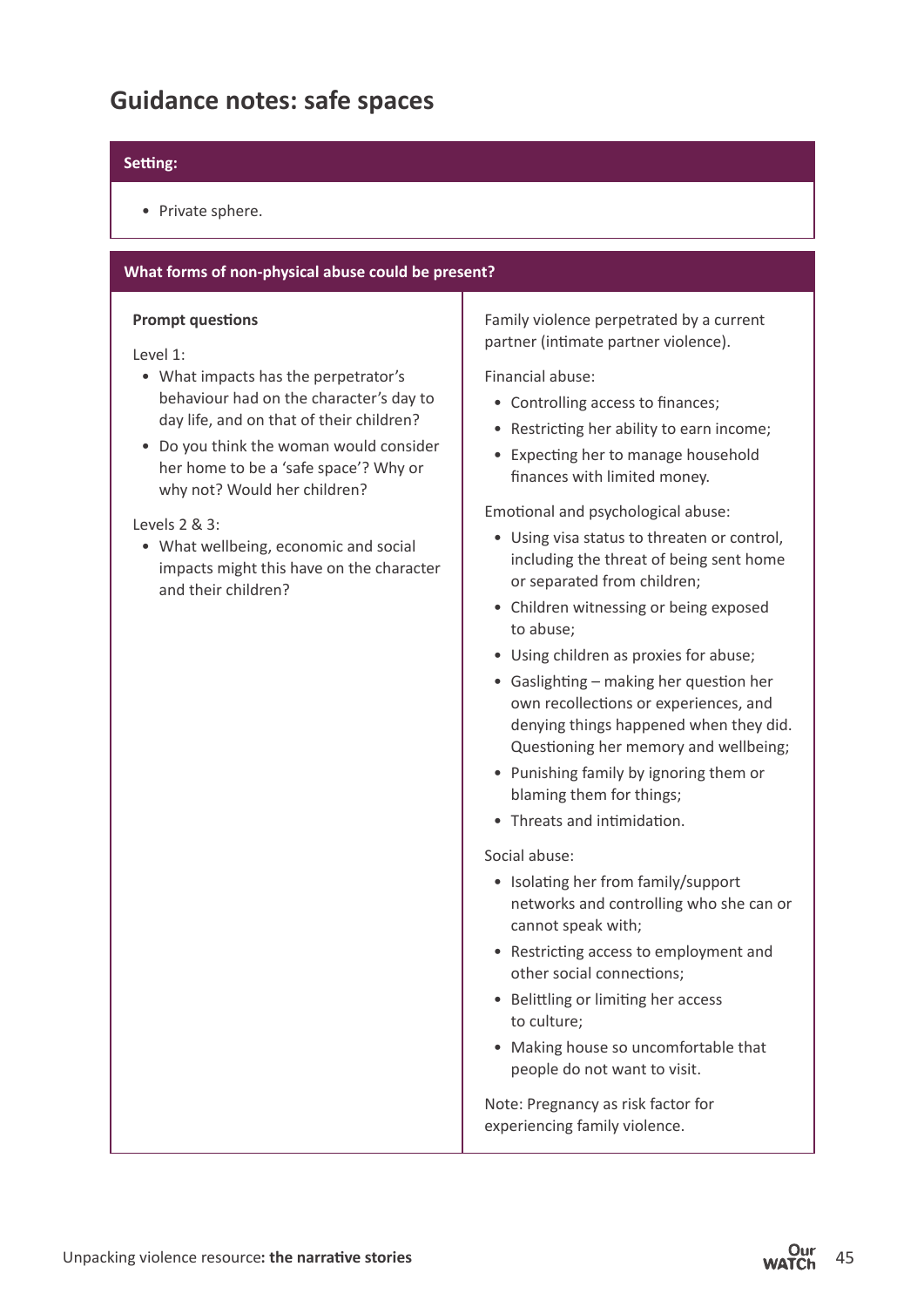#### **What gendered drivers are present and how do they operate across norms, practices and structures to create the conditions in which violence against women is more likely to occur?**

#### **Prompt questions**

#### Level 1:

• Which of the gendered drivers are present in this story?

#### Level 2:

• Which of these examples reflect individual attitudes and behaviour? Which examples are the product of organisational or systemic conditions?

#### Level 3:

• Which of these are examples of gendered norms, gendered practices, and gendered structures?

#### 1 Condoning of violence against women:

- Minimising or excusing his behaviour and blaming it on stress, work, money issues etc.
- Structural barriers (such as her temporary visa) that can make it harder for migrant women to seek support.
- 2 Men's control of decision-making and limits to women's independence in public and private life:
	- Household income seen as 'his money' rather than shared money;
	- Husband's control over her ability to work and her contact with family.
- 3 Rigid gender roles and stereotyped constructions of masculinity and femininity:
	- Men seen as breadwinners and women seen as primary caregivers (reinforced by the belief that her wage is responsible for covering childcare and that this is the only value of her being employed);
	- Husband's workplace not supportive of parental leave for men;
	- Wife seen as 'whining' if she brings up finances;
	- Role modelling unequal and disrespectful relationships to children.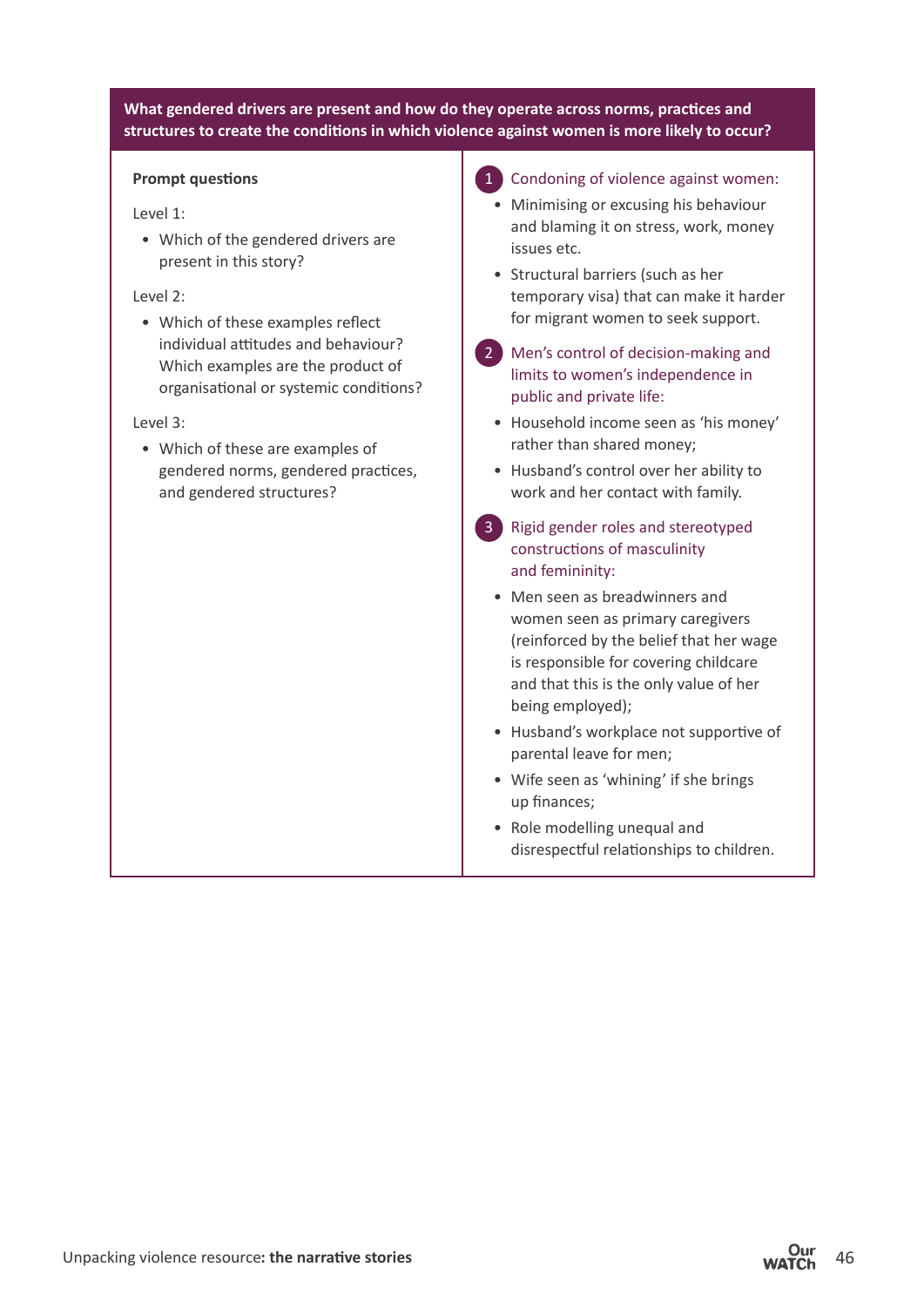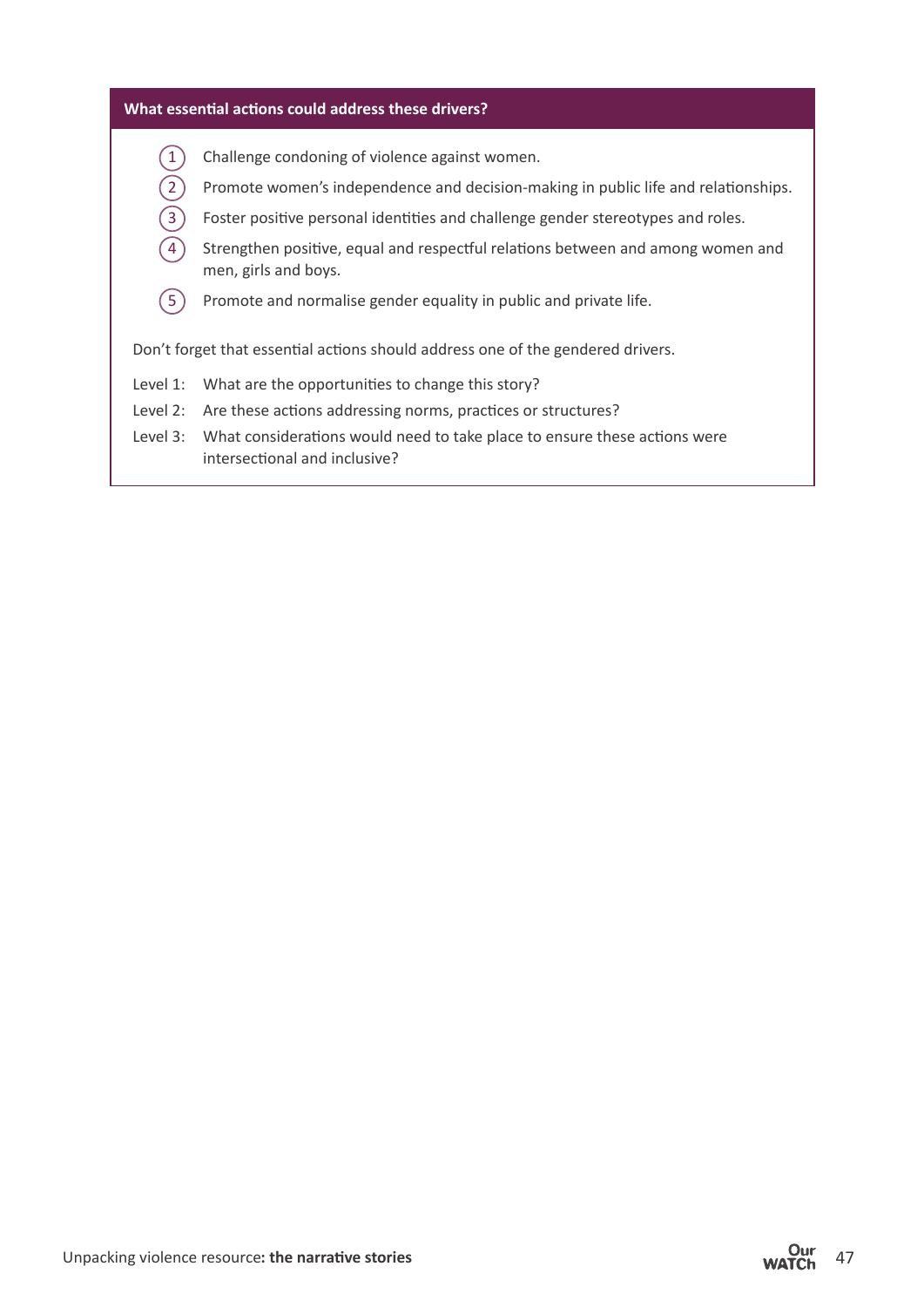#### **Applying an intersectional lens**

#### **Prompts**

Level 1:

- What other forms of discrimination and oppression are present in this story?
- How might these impact on or influence her ability to seek out or access support?

#### Level 2:

- What might change in this story if it was an Australian-born woman from an Anglo-Saxon background living in Perth while her family were in Tasmania?
- What might change about this story if the family had come to Australia as refugees and had temporary protection visas?

#### Level 3:

- Would this story change if the woman's home country was Canada or Iraq?
- Would this story change if her husband was a taxi driver or a university lecturer?

#### This story touches on:

- the intersections of gender inequality and racism;
- how structural inequalities can reinforce inequality in relationships and make it harder for women to seek support, for instance, her dependency on her husband for her visa and future permanent residency;
- how violence against women on temporary visas may be more likely to be excused or minimised (for instance, suggesting she may be making up the violence in order to stay);
- how patterns of power and control can highlight the difference between a healthy relationship and an abusive one (A key point here is looking at whether his behaviour is causing her fear or to change her own behaviour in order to avoid repercussions);
- the importance of questioning internal assumptions or unconscious bias about gender and race, such as blaming 'culture' for abuse. (Note that in this story we do not know the cultural or ethnic background of either the woman or her husband, only that there is a power discrepancy created by their different residency statuses);
- how the core elements of abuse power, coercion and control – are what defines abuse, and that this occurs across all cultures and communities.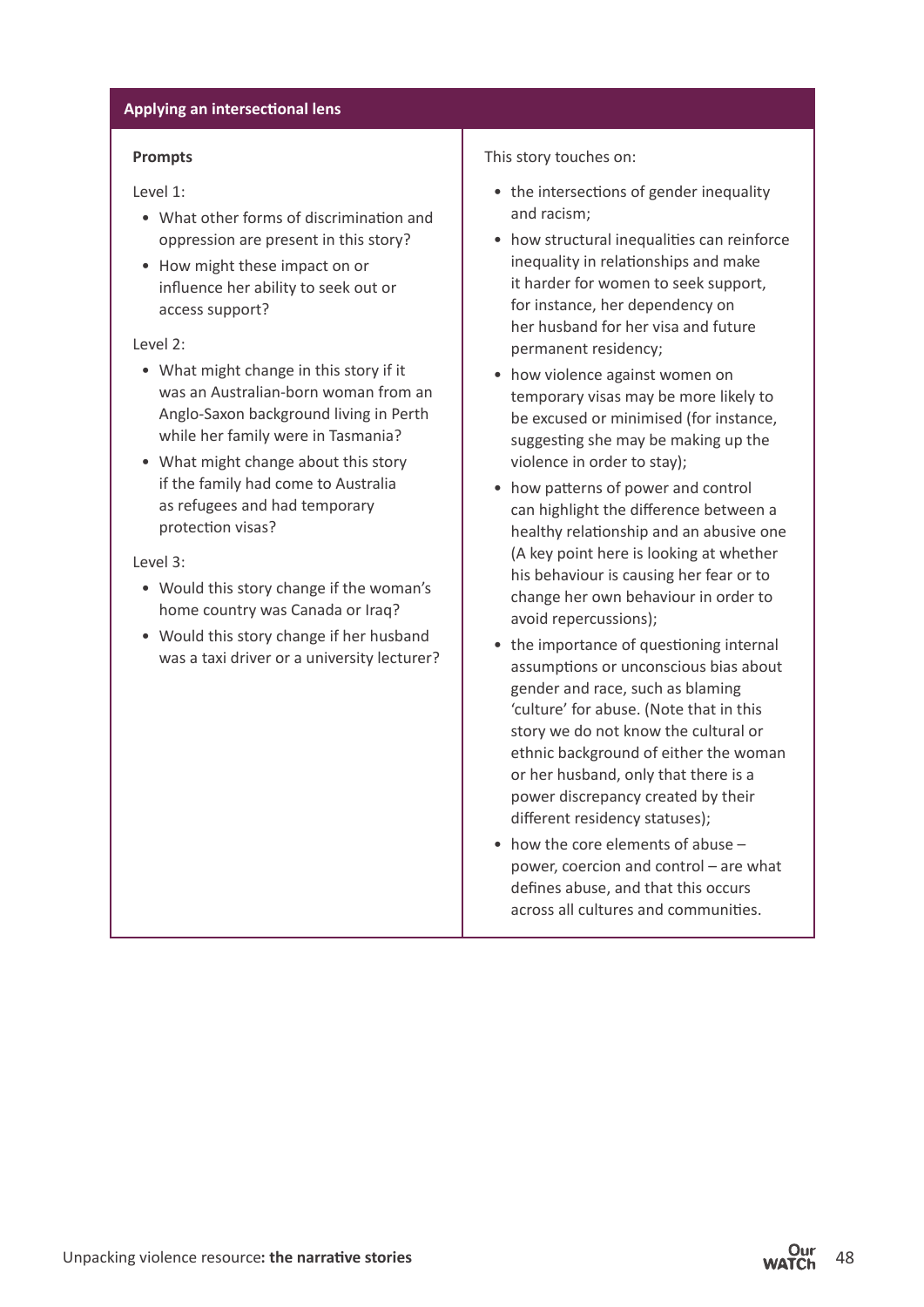#### **Anticipating resistance**

#### **Prompts**

Level 1:

• What resistance or backlash might people have to this story?

#### Levels 2 & 3:

• How might you prepare for, mitigate or respond to this backlash?

#### **Possible resistance:**

- Blaming 'culture' for the abuse;
- Justifying the perpetrator's behaviour, for instance seeing each individual act on its own as 'not that bad' or 'part of a normal relationship' (ie, it is normal to fight about money, not everyone gets on with their in-laws etc).

#### **Useful resources**

- Our Watch, (2016), *Community based prevention of violence against women and their children: A toolkit for practitioners,* Melbourne: Our Watch, *[https://www.ourwatch.org.au/](https://www.ourwatch.org.au/getmedia/0ae20458-abd0-4df6-81a9-4626c98dee25/OurWatch-Community-Toolkit-2-AA.pdf.aspx) [getmedia/0ae20458-abd0-4df6-81a9-4626c98dee25/OurWatch-Community-Toolkit-2-AA.](https://www.ourwatch.org.au/getmedia/0ae20458-abd0-4df6-81a9-4626c98dee25/OurWatch-Community-Toolkit-2-AA.pdf.aspx) [pdf.aspx.](https://www.ourwatch.org.au/getmedia/0ae20458-abd0-4df6-81a9-4626c98dee25/OurWatch-Community-Toolkit-2-AA.pdf.aspx)*
- Multicultural Centre for Women's Health, (2017), *Intersectionality Matters: A guide to engaging immigrant and refugee communities to prevention violence against women,*  Melbourne: MCWH, *[http://mcwh.com.au/downloads/Intersectionality-Matters-](http://mcwh.com.au/downloads/Intersectionality-Matters-Guide-2017.pdf)[Guide-2017.pdf](http://mcwh.com.au/downloads/Intersectionality-Matters-Guide-2017.pdf).*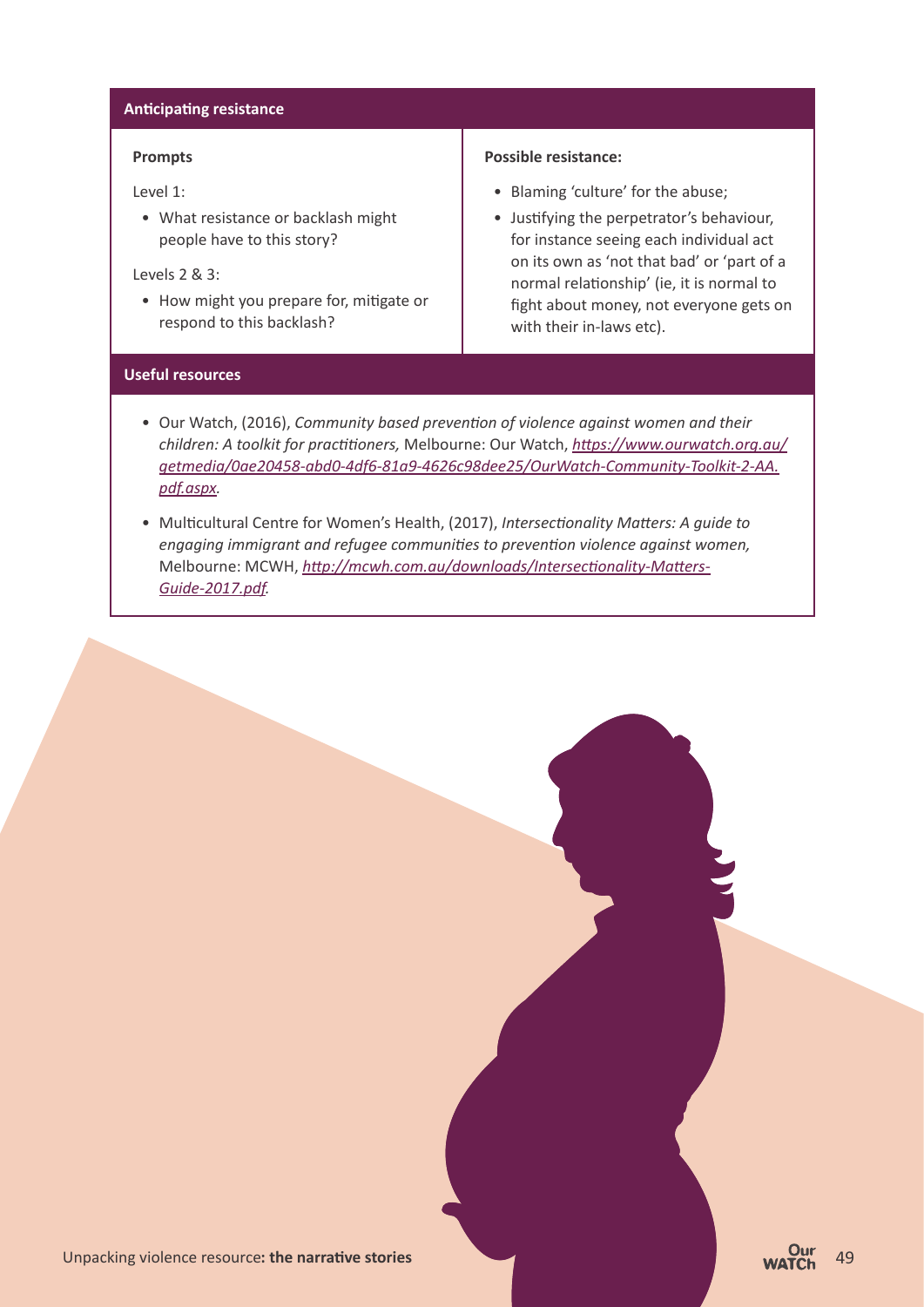## **Locker room talk**

It was a disaster waiting to happen. Imagine how you'd feel if straight off the back of winning the district grand final for the first time in a quarter of a century, you rock up at the start of the footy season to a lecture about how, because of some local government grant, everyone is expected to sit through these training sessions about how woman are people too, as if we didn't already know that. Don't get me wrong – I know this isn't the most sensitive environment in the world, but that's the nature of the sport. But someone on the Board has gone all PC and now they're putting in ramps and making inclusivity pledges and trying to get more girls on the field. They've certainly rubbed a lot of the blokes up the wrong way by putting all the money towards employing this girl to help make the club culture 'more appealing to ladies'. There are plenty of other things that need fixing around here, like renos for the change rooms or getting rid of all the pot holes in the oval or upgrading the medieval training equipment. To be honest, things have gone a bit too far.

I mean, I get it – I feel bad for her, but what do they expect? They're feeding her to the lions, sending this poor girl into a room full of blokes still high off the fumes of the championship and making her talk about gender equality. Everyone thinks so – the boys, the coach, most of the Board. She could be less full on about it too. Rocks up to the first session and starts talking about consent, like we're all rapists or something. You can imagine how that went down. And I'm not naming names, but I think she got the message when she turned up the next day to find some of the boys had done a Photoshop number on a couple of nudey images with a headshot they found on her LinkedIn profile and then posted it in the team's Facebook group instead. It's become a bit of a running competition now – who can find the best pic. She's been a Kardashian, some Victoria's Secret angels, even a couple of vintage Playboy models. She laughs along with it, but you can tell it's getting to her even though it's a closed group so it's not like everyone can see it.

The problem is they're going about it all the wrong way. Footy is an institution in this town. Everyone's dad or grandad played, and we've even got a couple of Brownlow boys who started out at this club. But it's like none of that history matters anymore. And it's not just us blokes; my Mum agrees too. Suddenly there's all this money to start a girl's team and we're apparently part of the problem. Besides, I've seen some of the girls who are signing up to play. Calf muscles bigger than mine. They'll have no trouble handling themselves amongst the boys and I reckon most of them probably play for the other team, if you get my drift. I mean, I'm not a Neanderthal, it's fine if women want to play too, but the reality is the boys are always going to kick farther and play harder and that's the type of game people want to see. We tried explaining this to the new chick but she went all women's lib on us, which got a rise out of the boys, and then she goes and gets upset when one of the guys asks her if she gets her hair cut at a special discount lesbian hairdressers and then runs to the coach about it because she can't take a joke. And then she goes to the club president when the coach tries to explain that it's all a bit of fun and not to take it seriously 'cos this is how everyone talks to each other in the club room. And it was a complete accident that she happened to walk into the room while some of the guys were talking about whether they thought she was a moaner or screamer but to her credit, she seemed to handle it ok. And yeah, it's not nice seeing her upset and all, but what am I supposed to do? You don't kick the hornet's nest.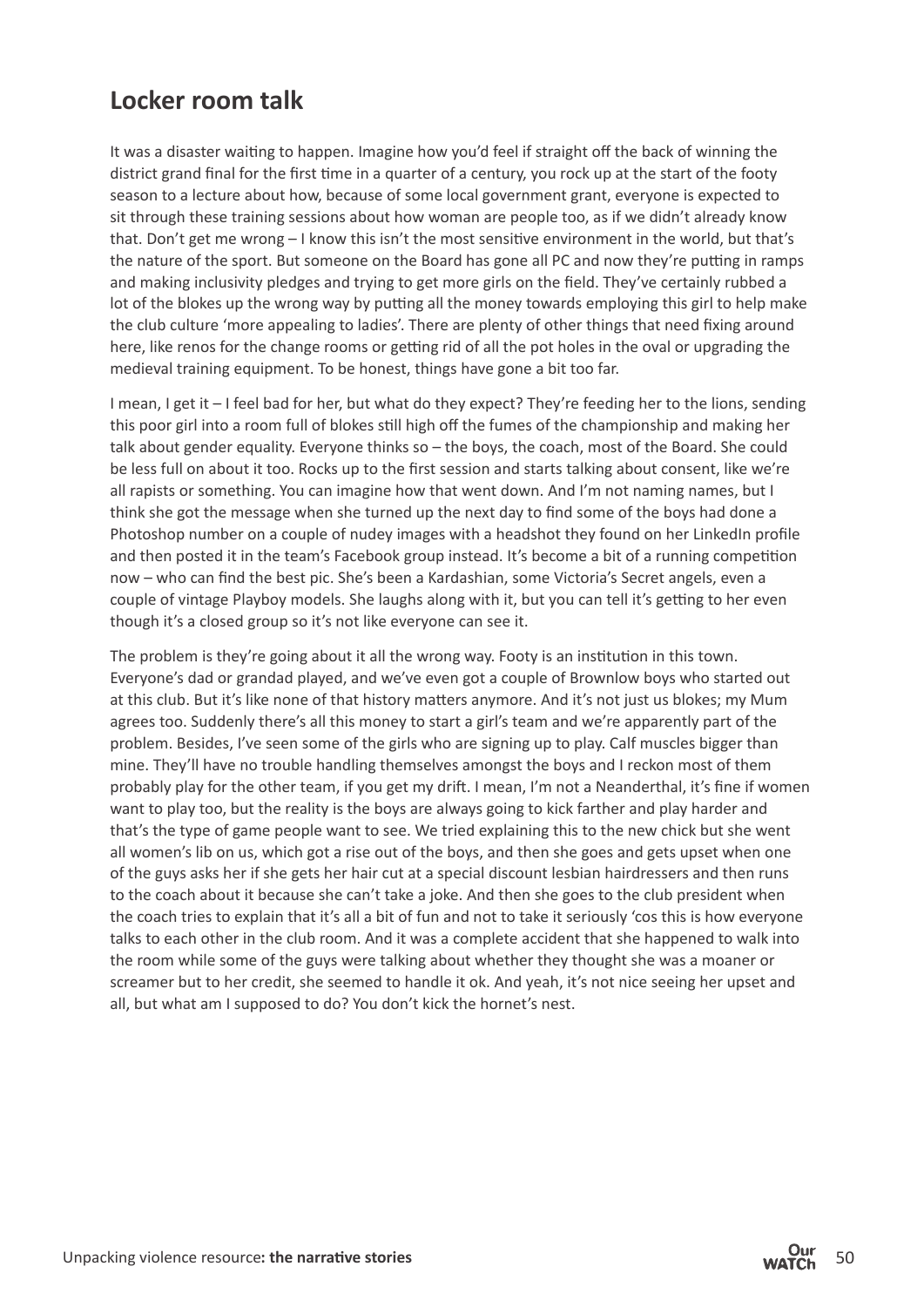## **Guidance notes: locker room talk**

#### **Setting:**

- Sports, recreation, social and leisure spaces;
- Workplaces, corporations and employee organisations.

#### **What forms of non-physical abuse could be present?**

#### **Prompt questions**

Level 1:

• What might be some of the wellbeing, economic and social impacts of this behaviour for the worker in the story?

#### Level 2:

- In the story, the worker employed by the club laughs along with the banter and jokes. If the behaviour is actually upsetting her, why might she be responding like this?
- In Australia, the legal definition of sexual harassment includes a working environment that is 'sexually permeated or hostile'. How might this workplace reflect this kind of environment?

#### Levels 3:

- What are some of the broader impacts of this behaviour for:
	- the football club;
	- its players;
	- for players' partners, friends and family its community?

Sexual harassment:

- Crude or offensive jokes and innuendo;
- Intrusive questions about a colleague's private life;
- A working environment that is sexually hostile.

Emotional abuse:

• Belittling the worker.

Image-based abuse:

• Sharing explicit images.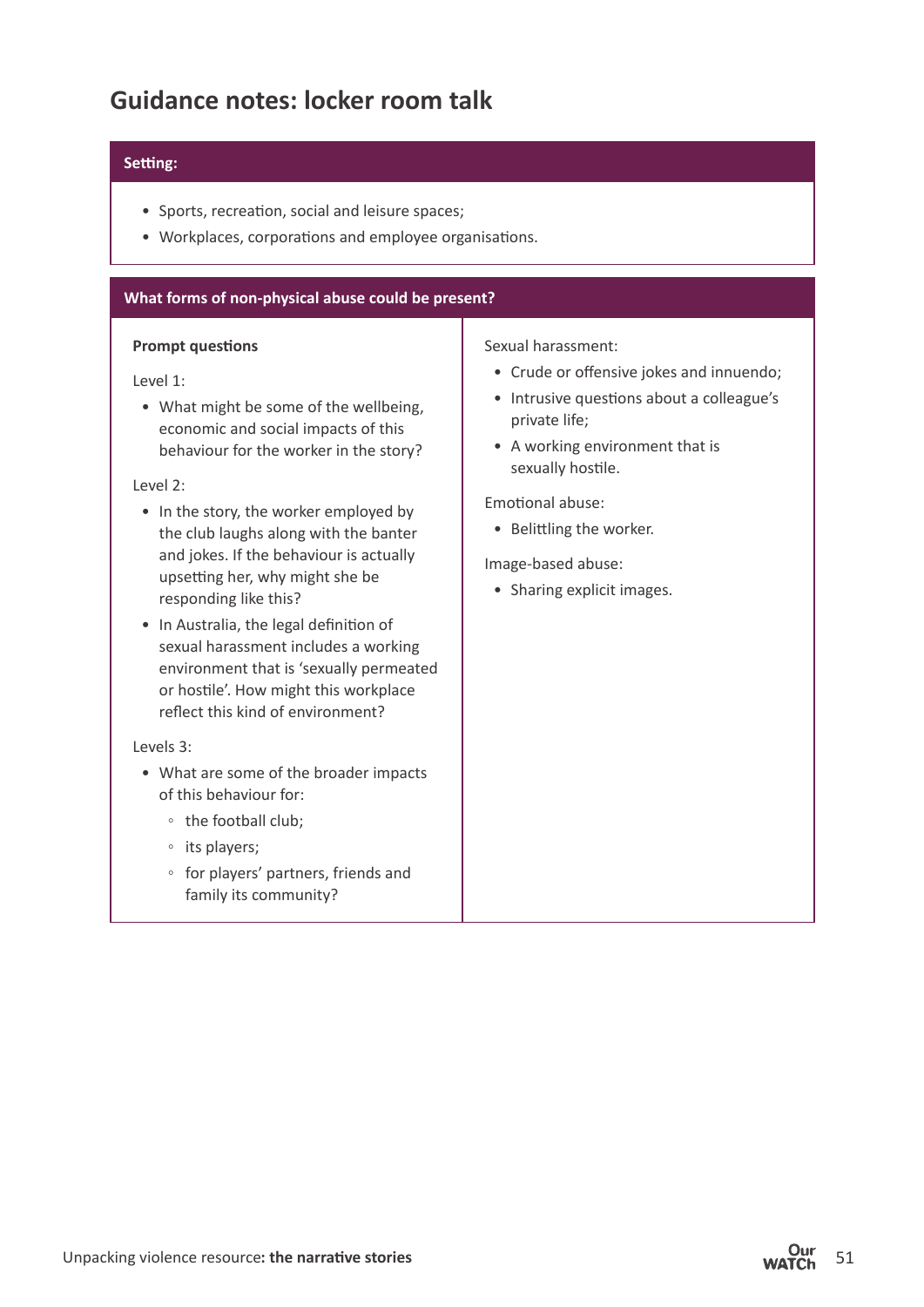#### **What gendered drivers are present and how do they operate across norms, practices and structures to create the conditions in which violence against women is more likely to occur?**

#### **Prompt questions**

#### Level 1:

- Which of the gendered drivers are present in this story?
- Would it make a difference if the narrator was club captain or a new recruit?

#### Level 2:

• Which of these examples reflect individual attitudes and behaviour? Which examples are the product of organisational or systemic conditions?

#### Level 3:

• Which of these are examples of gendered norms, gendered practices, and gendered structures?

#### 1 Condoning of violence against women:

- Club coach excusing behaviour as 'just a joke';
- Victim-blaming focussing on the worker's reaction to inappropriate behaviour rather than the behaviour itself. 'What do they expect?'
- 3 Rigid gender roles and stereotyped constructions of masculinity and femininity:
	- Football seen as a 'men's space';
	- Homophobic comments resulting from women transgressing traditional notions of feminine appearance and behaviour;
	- Resistance by men to engaging in discussions around consent and gender equality.
- 4 Male peer relations that emphasise aggression and disrespect towards women;
	- Sexist and homophobic jokes;
	- Tolerance of a sexualised and hostile workplace;
	- Sense of male entitlement and culture of male superiority (ie men are naturally better at football, no one wants to see women play, expectations around how money should be prioritised and used in the club);
	- An acceptance this is 'just what it is like' in a male sporting environment;
	- Disempowering language referring to the worker as a 'girl' and a 'chick';
	- Gender equality seen as a threat to a historically male dominated institution.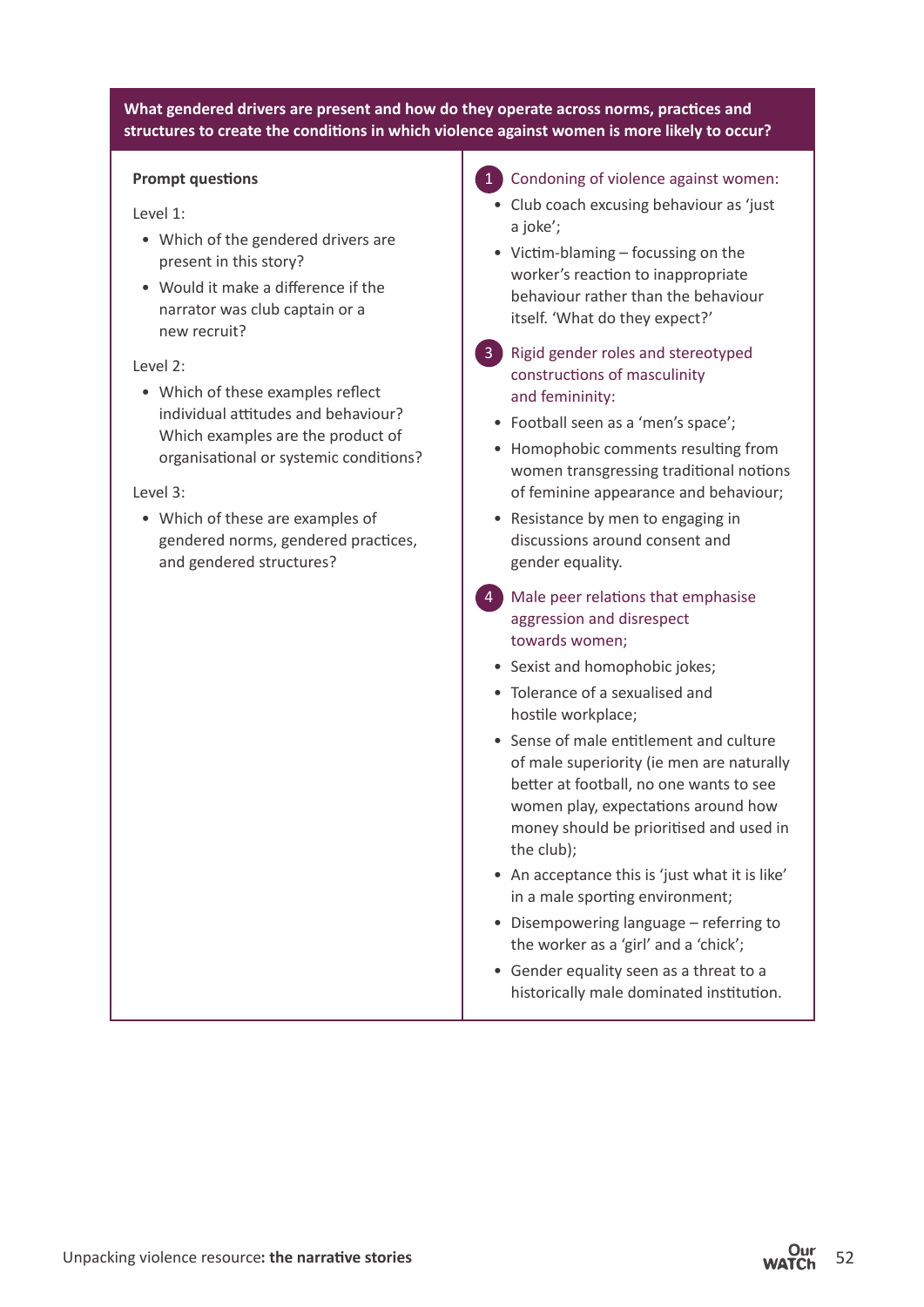#### **What essential actions could address these drivers?**

- $(1)$  Challenge condoning of violence against women.
- 2 Promote women's independence and decision-making in public life and relationships.
	- Foster positive personal identities and challenge gender stereotypes and roles.
	- Strengthen positive, equal and respectful relations between and among women and men, girls and boys.
- $(5)$  Promote and normalise gender equality in public and private life.

Don't forget that essential actions should address one of the gendered drivers.

- Level 1: Workplace or organisational cultures can either reinforce or challenge the drivers of violence. What are the opportunities to change this story?
- Level 2: Are these actions addressing norms, practices or structures?
- Level 3: What considerations would need to take place to ensure these actions were intersectional and inclusive?

#### **Applying an intersectional lens**

#### **Prompts**

Level 1:

- Apart from gender, what other forms of discrimination or oppression might influence the worker's experience?
- How might these impact on or influence the worker's ability to seek out or access support?

#### Level 2:

- What difference would it make if this story was set in a regional, remote or metro area?
- How might this story change if the worker was from a non-Caucasian background?

#### Level 3:

- How might this story change if it was a male worker experiencing this abuse?
- How might this story change if the worker was an older woman from a Muslim background who wore a hijab?
- How might this story change if the worker was a transgender woman?

#### **This story touches on:**

- the intersections of gender inequality and homophobia;
- the interconnectedness of exclusionary language and cultures;
- the intersections of sex, gender and sexuality;
- the minimisation and acceptance of this exclusionary language/culture as jokes or humour resistance to efforts to reduce sexism, racism, trans and homophobia, and ableism.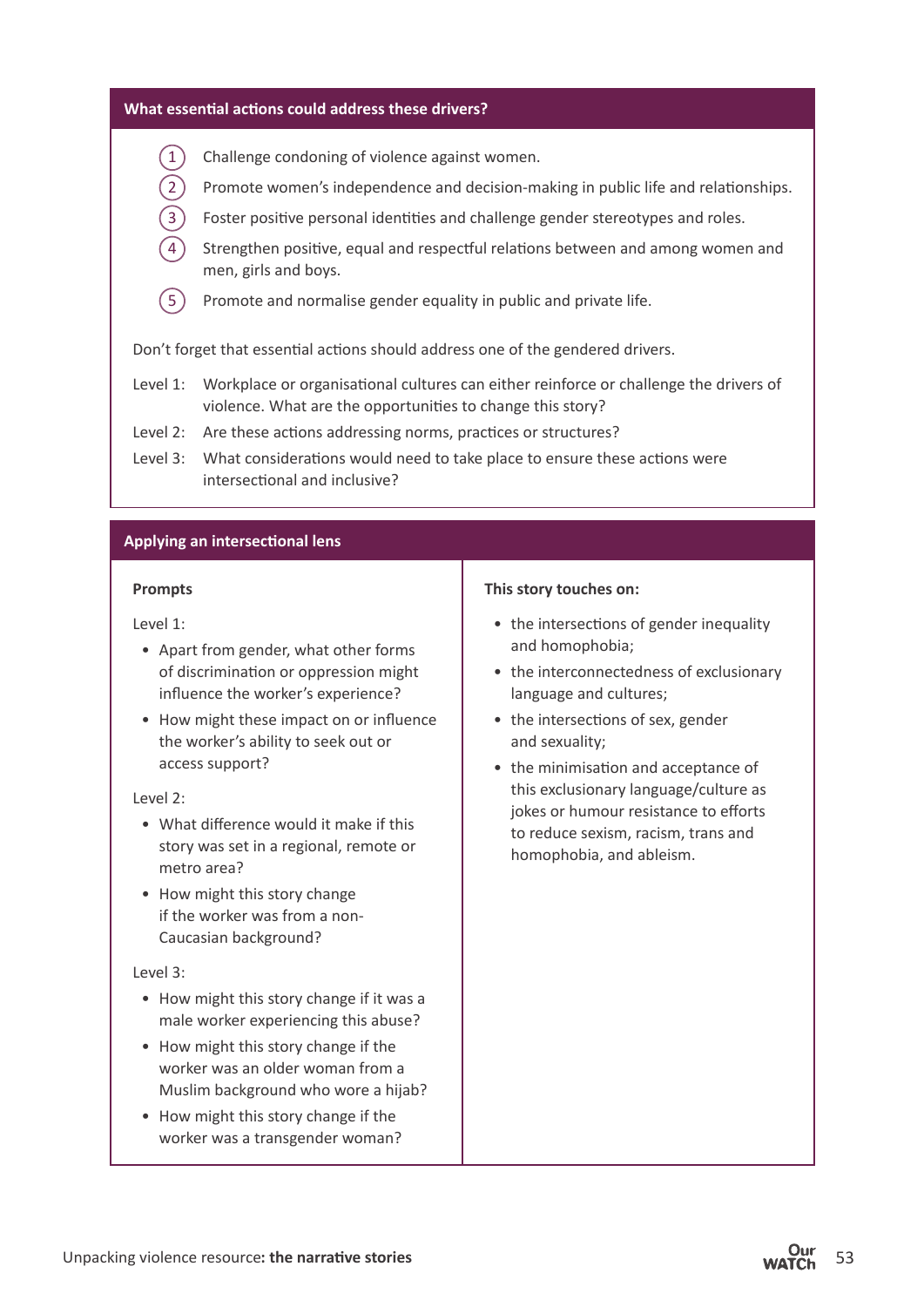#### **Anticipating resistance**

#### **Prompts**

Level 1;

• What resistance or backlash might people have to this story?

#### Levels 2 & 3;

• How might you prepare for, mitigate or respond to this backlash?

#### **Possible resistance:**

- Criticising the approach the Board or the worker haven't gone about implementing this work the right way;
- It is the worker's job to be able to manage this kind of response;
- What do they expect it's a sporting club;
- She is sending mixed messages by laughing about it  $-$  how are they supposed to know she is taking offence?

#### **Useful resources**

- Australian Human Rights Commission, (2002), *A Bad Business Fact sheet: Legal definition of sexual harassment*, Sydney: Australian Human Rights Commission, *[https://](https://www.humanrights.gov.au/publications/bad-business-fact-sheet-legal-definition-sexual-harassment ) [www.humanrights.gov.au/publications/bad-business-fact-sheet-legal-definition-sexual](https://www.humanrights.gov.au/publications/bad-business-fact-sheet-legal-definition-sexual-harassment )[harassment](https://www.humanrights.gov.au/publications/bad-business-fact-sheet-legal-definition-sexual-harassment ).*
- Liston, R., Mortimer, S., Hamilton, G. and Cameron, R. (2017). *A team effort: preventing violence against women through sport.* Evidence Guide prepared for Our Watch. Melbourne: RMIT University, *[https://www.ourwatch.org.au/getmedia/01967038-a7f9-](https://www.ourwatch.org.au/getmedia/01967038-a7f9-4267-ba3e-912c0fa0398e/A-team-effort-evidence-guide-AA.pdf.aspx) [4267-ba3e-912c0fa0398e/A-team-effort-evidence-guide-AA.pdf.aspx](https://www.ourwatch.org.au/getmedia/01967038-a7f9-4267-ba3e-912c0fa0398e/A-team-effort-evidence-guide-AA.pdf.aspx).*
- Our Watch (2018), *Workplace Equality and Respect Hub*, *[https://www.ourwatch.org.au/](https://www.ourwatch.org.au/Workplace-Equality-and-Respect-Hub/Home) [Workplace-Equality-and-Respect-Hub/Home](https://www.ourwatch.org.au/Workplace-Equality-and-Respect-Hub/Home).*

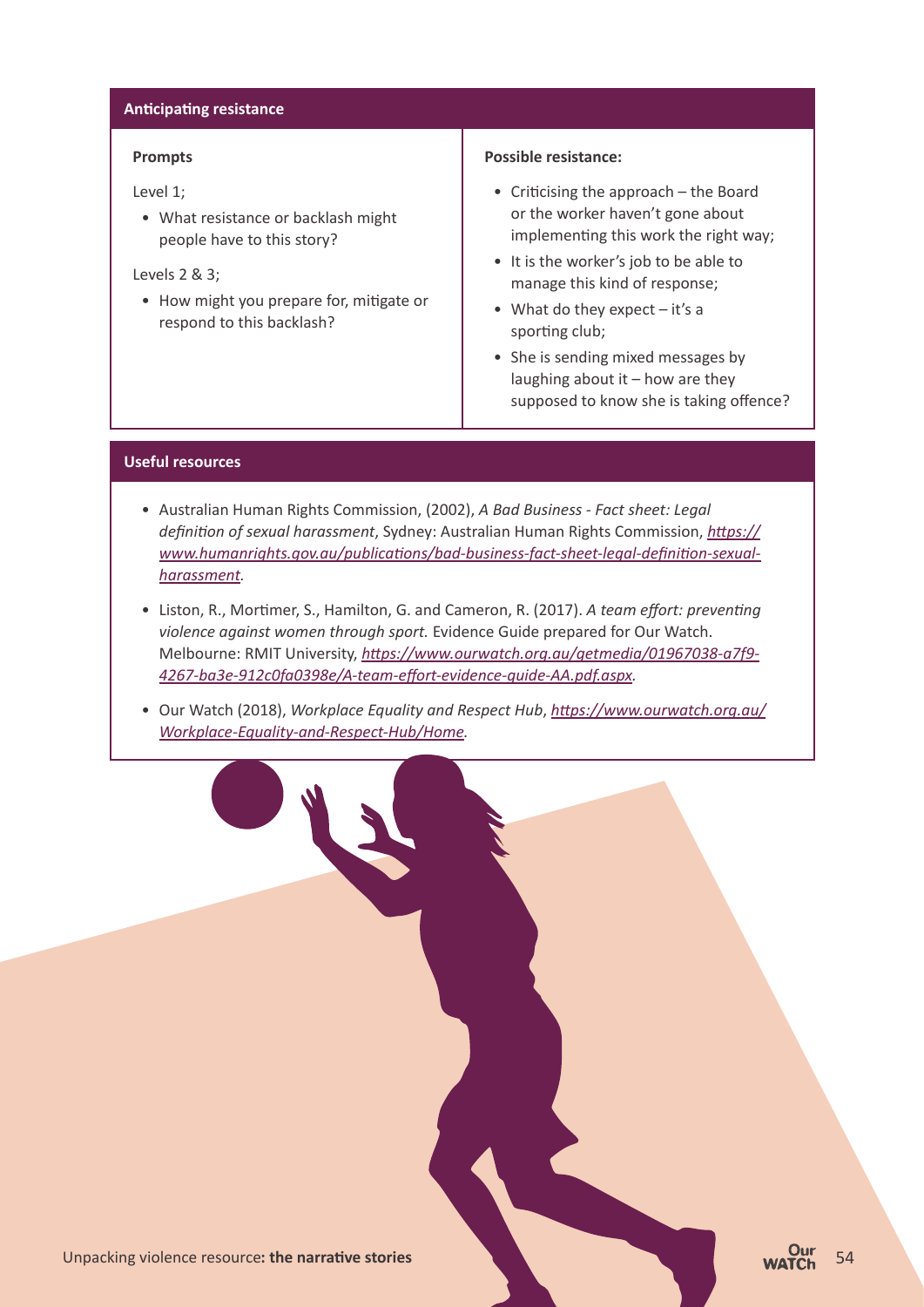## **Selling up**

It was freezing inside but Maureen had said that she didn't like to put the heater on because of the cost. Her hands, when she'd passed the cup and saucer to Tania, were ice cold, and Tania had had to stop herself from leaping from the couch to turn the heater on then and there.

'When did you say you moved in?' Maureen asked, settling herself gently onto the couch beside Tania, her walker left to one side.

'Just this weekend,' Tania replied, admiring the ornate teacup. 'You're the first neighbour I've visited.'

'Royal Doulton,' Maureen informed her. 'Lizzie – my daughter – will get it, though my son's wife has had her eye on it for years.'

Maureen raised a hand towards the frames lining the mantelpiece and Tania followed her gesture. 'That's Lizzie there with her husband and kids. Works for a big name lawyer in the city. Very long hours. She does her best to pop round but it's a bit of burden having to cross the city to get here. Thank god for the ladies from my craft group always dropping by. But she's been very good since the fall, my Lizzie. They both have, she and my son Peter. They've got their own families but they still make the time to take me to my appointments and what have you.'

'You had a fall?' Tania gave her a concerned look.

'It's my own fault really,' Maureen sighed. 'They've been telling me not to get up at night because I get dizzy but I went and did it anyway, didn't I, and look what happened. Peter was very cross with me. They were about to go on a lovely holiday to Bali and I ruined that for him.'

'I'm sure they didn't feel like that,' Tania said, but Maureen's eyes were on her empty teacup.

'I'd offer you another tea but that was the last of the milk,' she apologised. 'Jen – that's Peter's wife – she normally does my weekly shop when she does her own, but that's not until tomorrow or the day after.'

 'I can pop down to the shop and get you some more. It's no trouble at all.' Tania went to stand but Maureen waved her offer away.

'No no, don't you worry yourself. Jen prefers to do my shop. Besides, I haven't any money to give you. She holds onto my debit card so it's easier for her to pay. I tell you, I'm glad it's her and not me. The prices alone would give me a heart attack. I found a receipt in the shopping bag last week and look at that - \$300!'

She fished a receipt off the side table and held it out to Tania. Tania scanned it. It seemed like a lot of food for just one person. She realised that this must include Jen's own groceries too.

'Anyway, you'll love this neighbourhood,' Maureen continued. 'It'll be nearly fifty years that I was in this house and I'm sure the new owners will enjoy it just as much as we did.'

#### Tania was confused. 'New owners?'

Maureen looked at her hands. 'I'm selling up. It was Peter's idea. In case I have another fall. They've got a spare room at their place. It's a bit far for anyone from my craft group to visit but it'll be easier on Peter and Jen. I had always thought I'd stay in my own home but it's the least I can do after all the trouble I've been for everyone. And Peter says my finances just can't support it. I've been lucky to have him to manage my accounts since my husband died.'

'Is that something you want?' Tania asked, but Maureen didn't answer.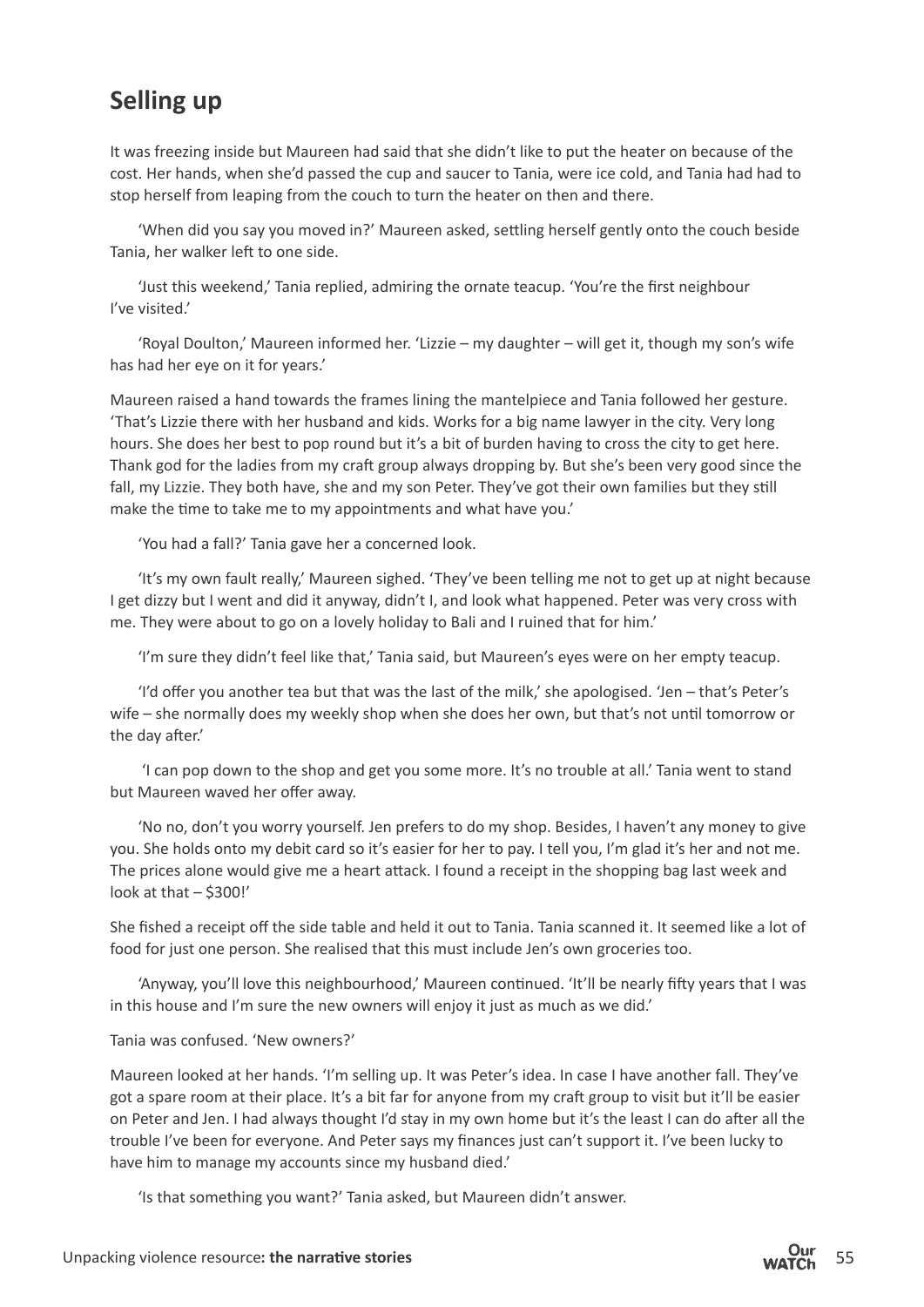As Tania was leaving, a car pulled up outside the house. A woman got out and Tania recognised her from the photo on the mantelpiece.

'You must be Lizzie. I'm Tania. We've just moved in next door. I've been visiting your mum.'

'Did she trap you in there with her stories?' Lizzie laughed warmly. 'She does love to chat.'

'We had a great time,' Tania smiled back. 'But I – look it isn't my place – but it's very cold in there and she said she couldn't put the heater on because of the cost...'

Lizzie rolled her eyes. 'That'll be my brother getting into her head! She's got plenty of money put away after Dad died. Peter and his wife are always going on about money because their business isn't doing well but Mum is fine. I tell her she needs to stand up to them but she doesn't want to make a scene. She's her own worst enemy sometimes. Anyway, I better keep going because I haven't got long before I've got to head off again. Lovely to meet you.'

Lizzie let herself into the house, closing the door behind her. Tania stood there a moment, taking in the property, her head full of conflicting thoughts. Soon her hands started to hurt in the cold and she turned back towards her own warm house.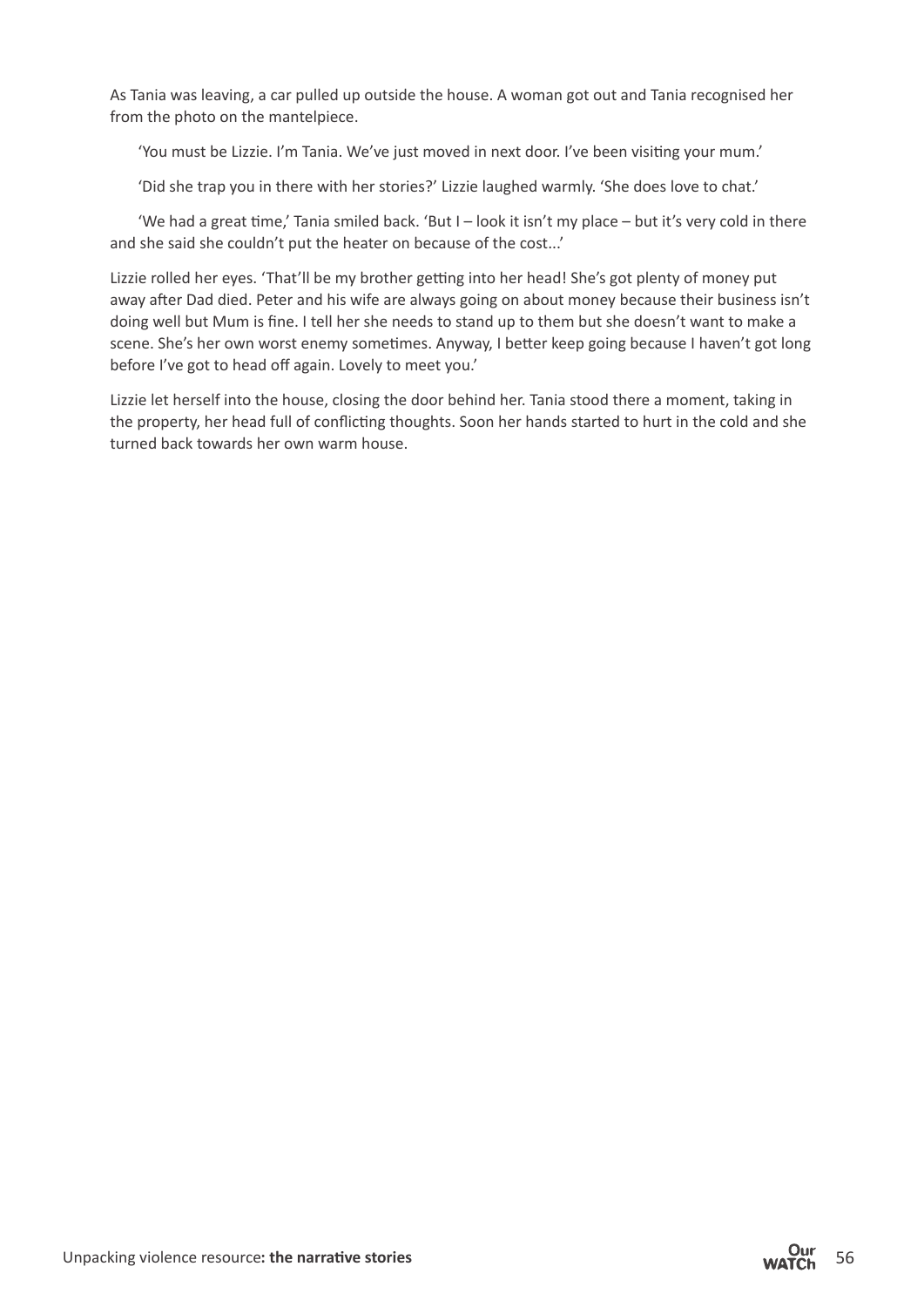## **Guidance notes: selling up**

#### **Setting:**

• Private sphere.

#### **What forms of non-physical abuse could be present? Prompt questions**  Level 1: • Who is the perpetrator in this story? • What impacts has the perpetrator/s behaviour had on the character's day to day life? Levels 2 & 3: • What wellbeing, economic and social impacts might this have on the character? Family violence perpetrated by an adult relative (family violence experienced by an older person or sometimes called elder abuse). Financial abuse: • Using her debit card to pay for their groceries without her consent; • Limiting her spending, including utility bills;

• Withholding information about her finances;

• Coercing her into selling her home against her wishes.

#### Social abuse:

• Cutting her off from her networks (craft group).

Emotional and psychological abuse:

• Encouraging her to feel like a burden or that her needs inconvenience others.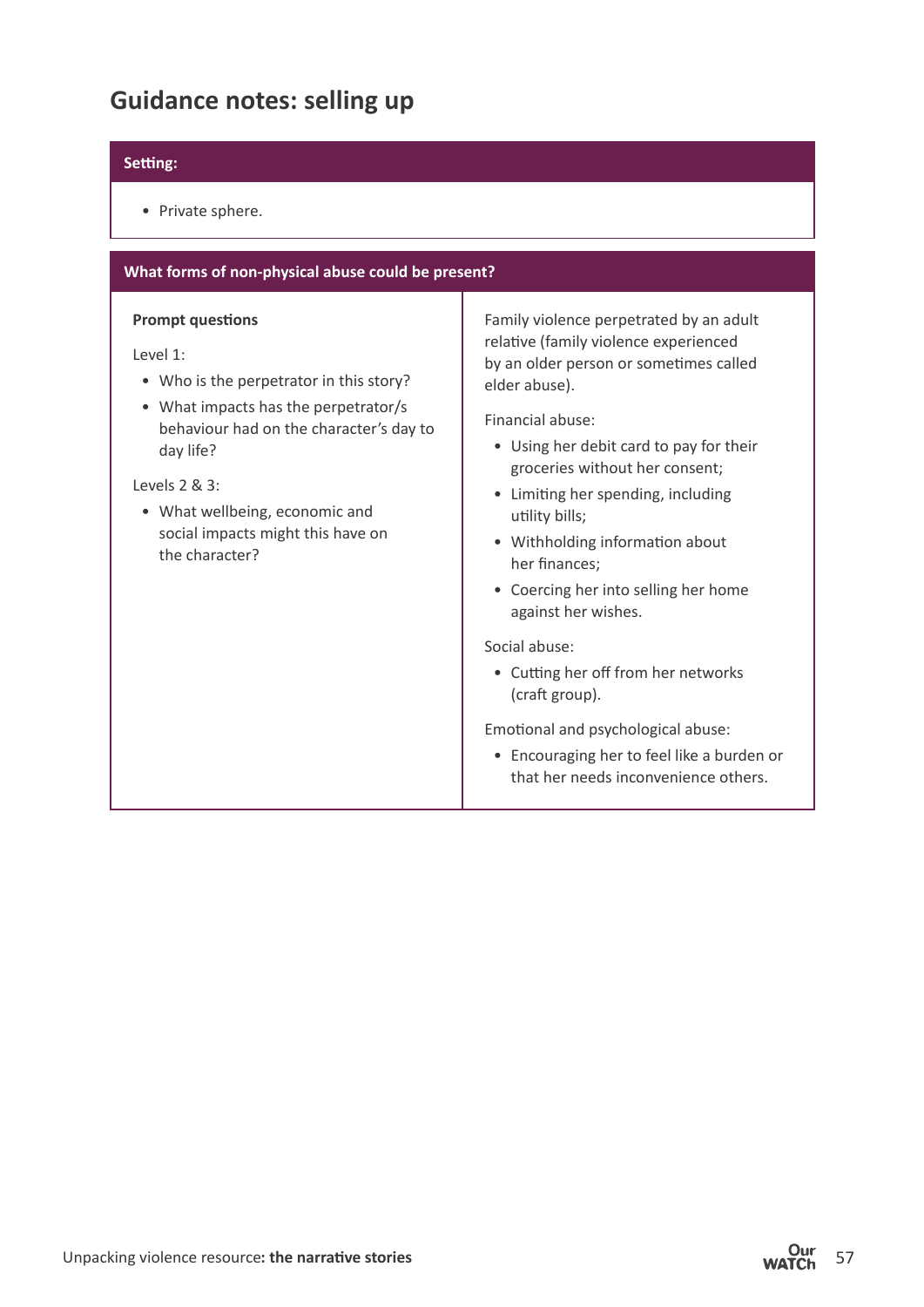#### **What gendered drivers are present and how do they operate across norms, practices and structures to create the conditions in which violence against women is more likely to occur?**

#### **Prompt questions**

#### Level 1:

• Which of the gendered drivers are present in this story?

#### Level 2:

• Which of these examples reflect individual attitudes and behaviour? Which examples are the product of organisational or systemic conditions?

#### Level 3:

• Which of these are examples of gendered norms, gendered practices, and gendered structures?

#### 1 Condoning of violence against women:

- Minimising or excusing impacts of violence against older people, and reinforcing the narrative that their needs are a burden on others;
- Victim-blaming by the daughter 'she's her own worst enemy', 'she needs to stand up to them'.
- 2 Men's control of decision-making and limits to women's independence in public and private life:
	- Son's control of finances and decisionmaking (and husband's control prior to this).
- 3 Rigid gender roles and stereotyped constructions of masculinity and femininity:
	- Tendency for managing finances to be seen as men's work and lack of financial literacy education for women.

#### **What essential actions could address these drivers?**

- Challenge condoning of violence against women.
- 2 Promote women's independence and decision-making in public life and relationships.
- Foster positive personal identities and challenge gender stereotypes and roles.
- Strengthen positive, equal and respectful relations between and among women and men, girls and boys.
- $(5)$  Promote and normalise gender equality in public and private life.

Don't forget that essential actions should address one of the gendered drivers.

- Level 1: What are the opportunities to change this story?
- Level 2: Are these actions addressing norms, practices or structures?
- Level 3: What considerations would need to take place to ensure these actions were intersectional and inclusive?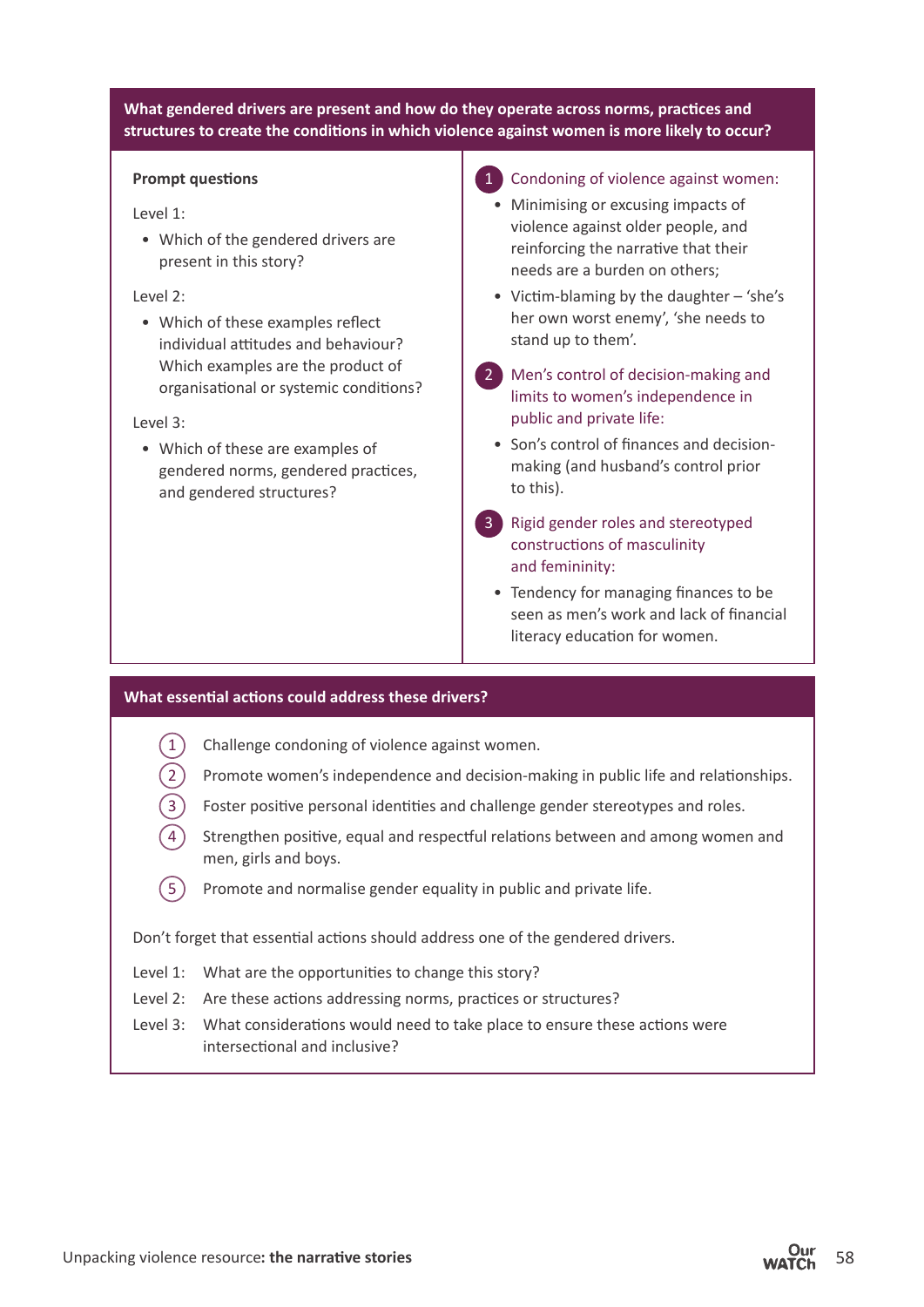#### **Applying an intersectional lens**

#### **Prompts**

Level 1:

- What other forms of discrimination and oppression are present in this story?
- How might these impact on or influence her ability to seek out or access support?

#### Level 2:

- Would this story change if Maureen had come to Australia as a migrant from a non-English speaking country and in her later years was only able to communicate in her mother tongue?
- Would this story change if Maureen was financially well off or if she was working class with no financial assets but her house?

Level 3:

- Would this story change if Maureen had a disability that required daily support from a care worker?
- Would this story change if it were about an older gay man and his nephew?

#### • the invisibility of older people from discussions around family violence and

violence against women; • the tendency to minimise the experiences of older people experiencing forms of abuse and control;

This story touches on:

and ageism;

• the tendency to view older people as not being capable of making informed choices about their lives.

• the intersections of gender inequality

#### **Anticipating resistance**

#### **Prompts**

Level 1:

• What resistance or backlash might people have to this story?

#### Levels 2 & 3:

• How might you prepare for, mitigate or respond to this backlash?

#### **Possible resistance:**

- Excusing abuse because those perpetrating it are well-intending or well-meaning;
- Excusing abuse because of the 'stressful' nature of providing support and care for others.

Note: The decisions and choices made around how families care for their older members can be a very sensitive and emotive topic, particularly when it comes to whether or not people stay in their own homes.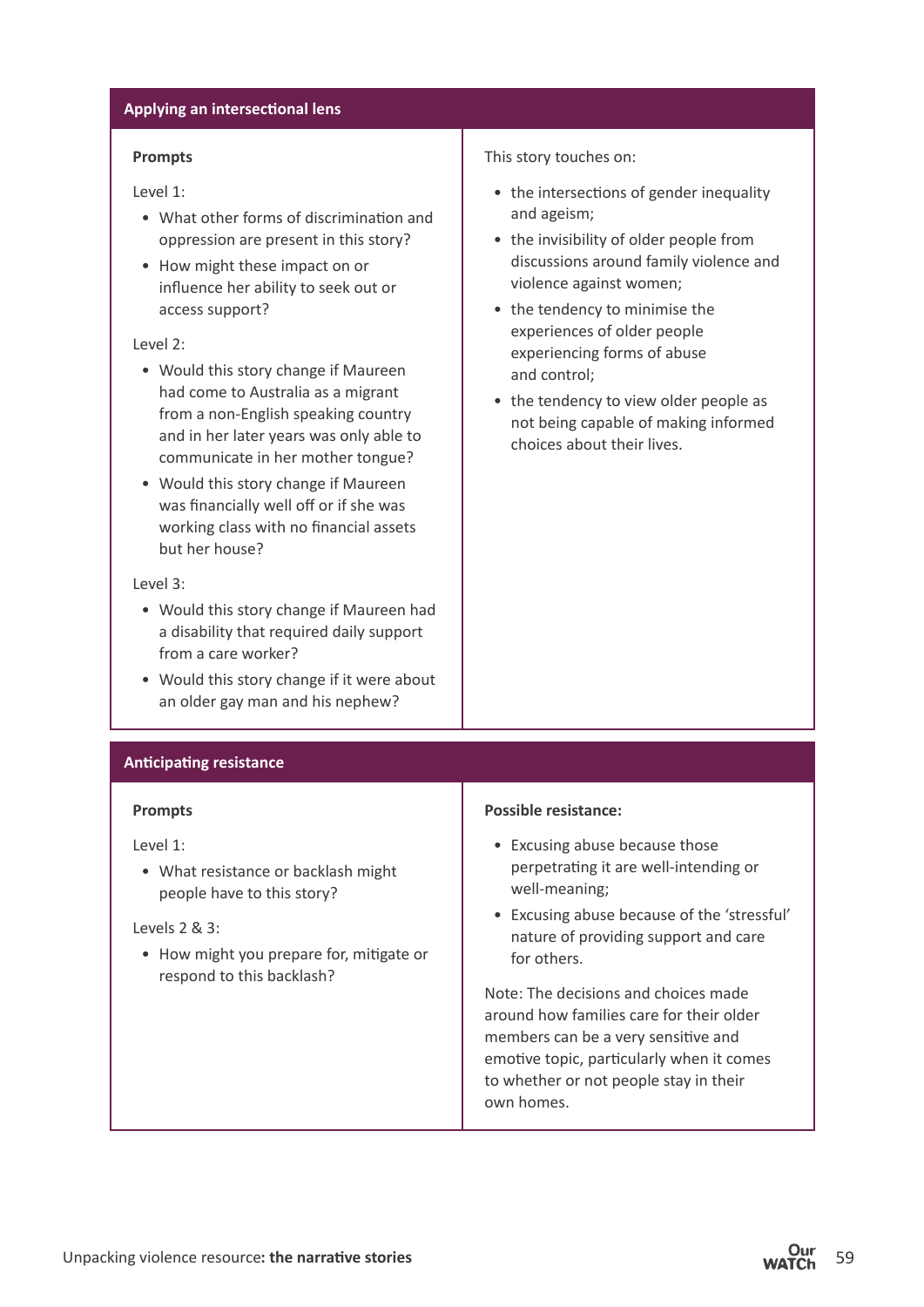#### **Useful resources**

• Seniors Rights Victoria, (2018), *Your Rights – Elder Abuse, [https://seniorsrights.org.au/your](https://seniorsrights.org.au/your-rights/)[rights/](https://seniorsrights.org.au/your-rights/).*



 $\sum$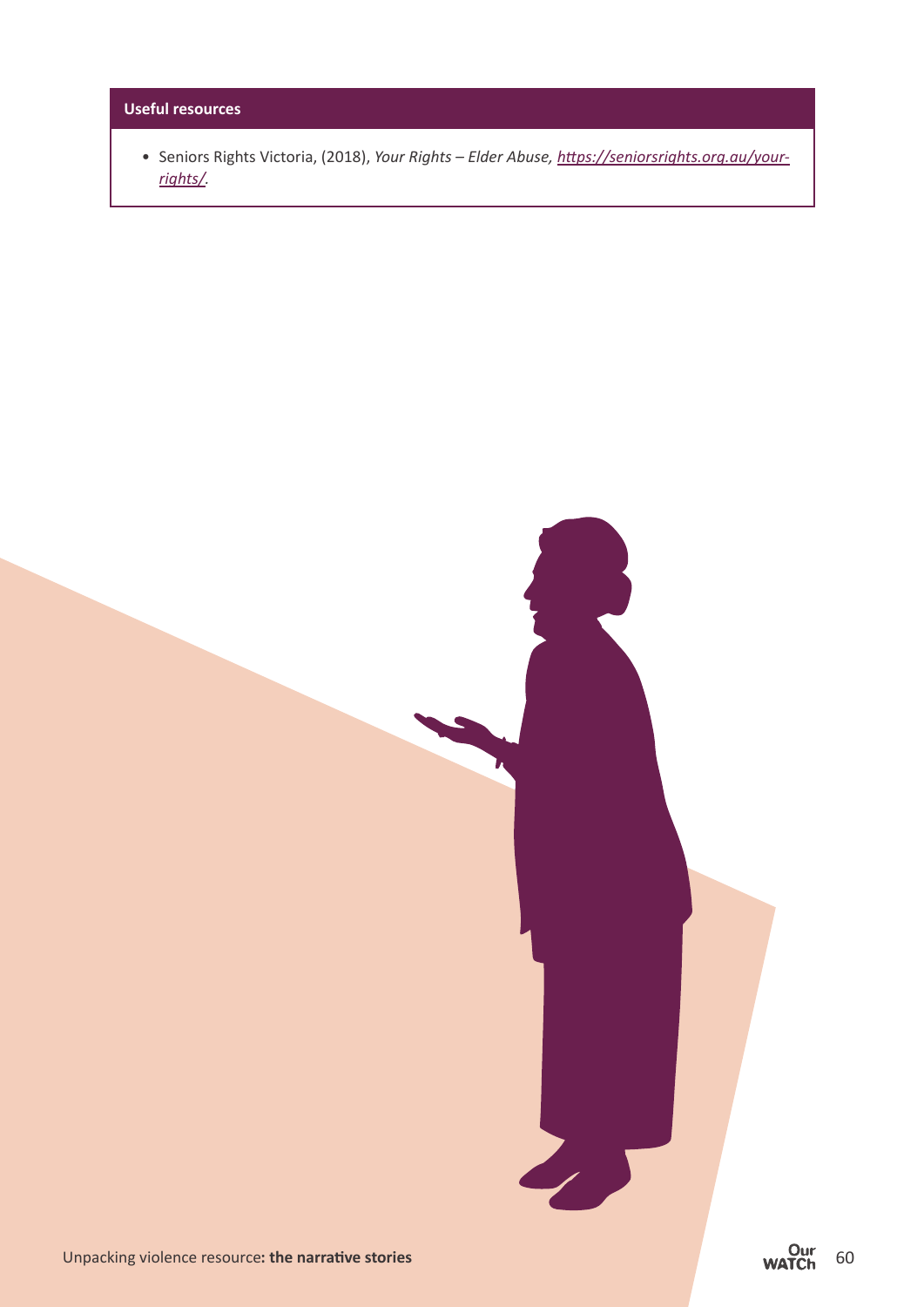# Feedback form template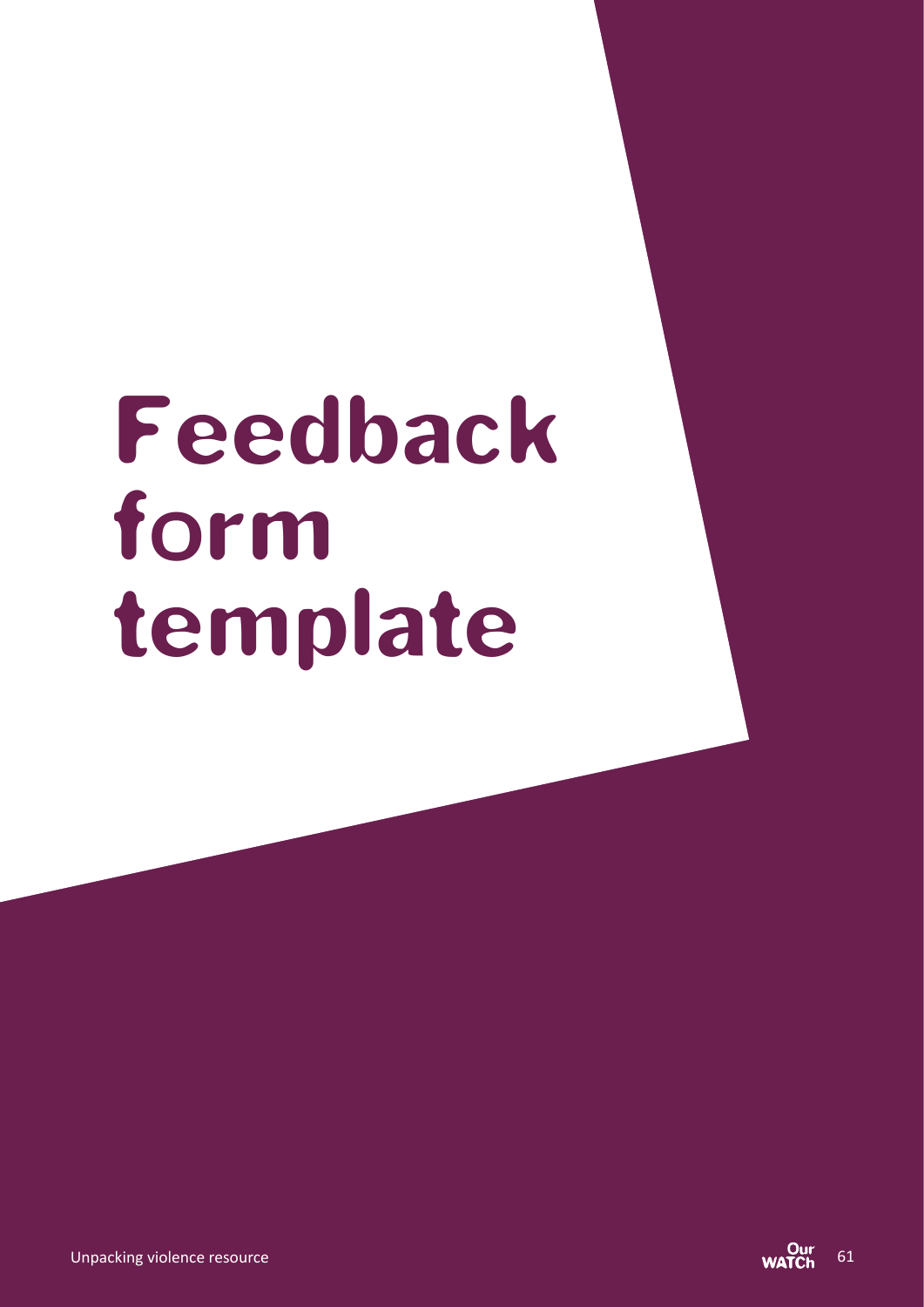## **Feedback form template**

*Suggested use: Print and distribute to participants and collate at the end of the session*

The survey below will take you less than five minutes to complete. If there is anything this questionnaire does not cover that you would like to share, please do so in the comment box at the end of the questions.

Your participation in this survey is voluntary and anonymous. Your responses will be collated and used to improve our work.

Thank you for your feedback.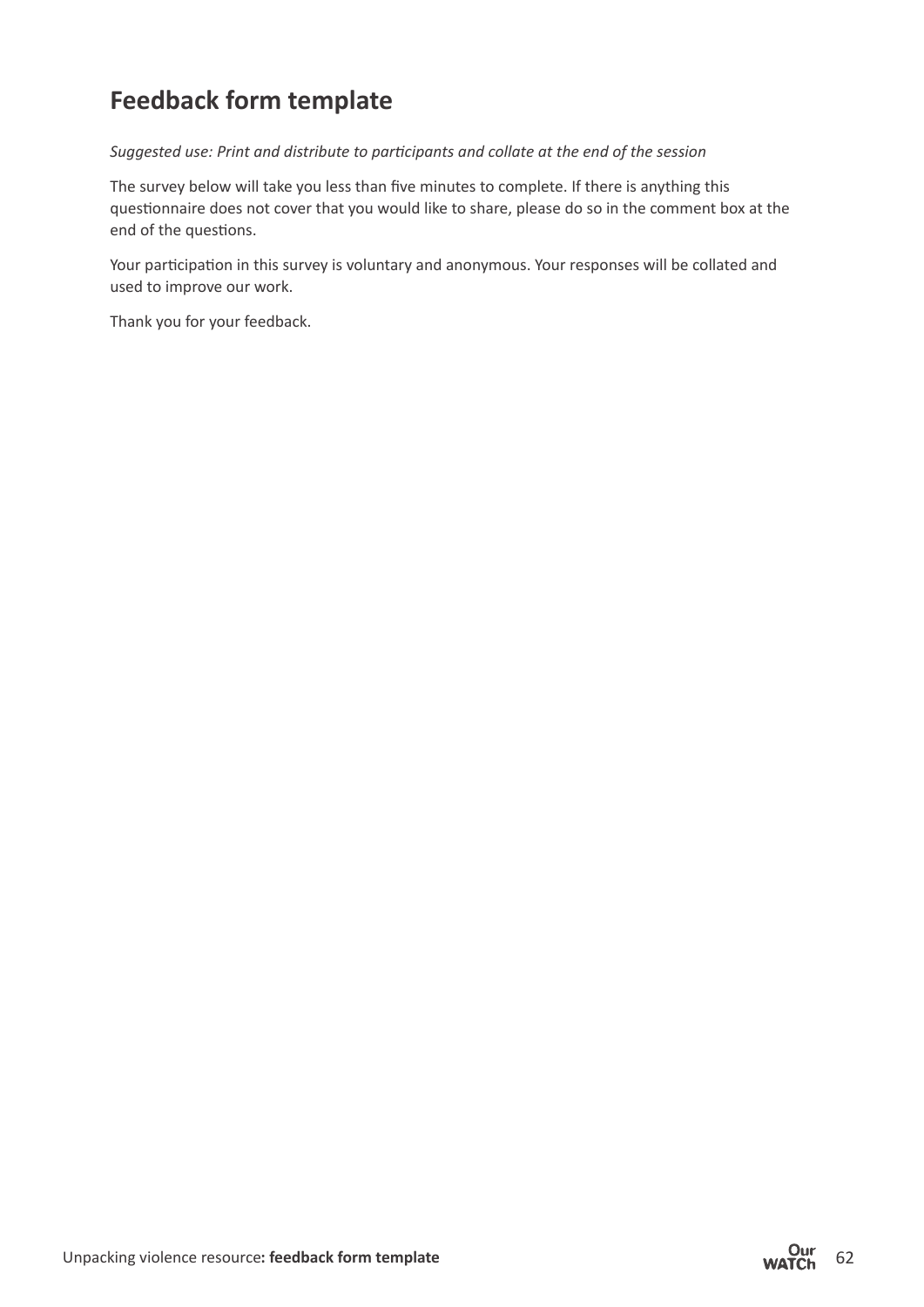| What is your current role?                                                                                                                                                                                             |          |   |                |                |             |     |   |                |   |   |    |  |
|------------------------------------------------------------------------------------------------------------------------------------------------------------------------------------------------------------------------|----------|---|----------------|----------------|-------------|-----|---|----------------|---|---|----|--|
| What type of organisation do you currently work for?                                                                                                                                                                   |          |   |                |                |             |     |   |                |   |   |    |  |
| How would you describe your current level of experience in preventing violence against women?<br>(Please circle one)                                                                                                   |          |   |                |                |             |     |   |                |   |   |    |  |
| <b>New</b>                                                                                                                                                                                                             | Emerging |   |                |                | Established |     |   |                |   |   |    |  |
| On a scale of one to ten (where 1 would mean no understanding at all and 10 would mean a high<br>level of understanding), how would you rate your understanding of the non-physical forms of<br>violence against women |          |   |                |                |             |     |   |                |   |   |    |  |
| When you came to the session today 1 2 3 4 5 6 7 8                                                                                                                                                                     |          |   |                |                |             |     |   |                |   | 9 | 10 |  |
| As you leave the session today                                                                                                                                                                                         |          | 1 |                | 2 3 4 5 6 7    |             |     |   |                | 8 | 9 | 10 |  |
| On a scale of one to ten (where 1 would mean no understanding at all and 10 would mean a high<br>level of confidence), how would you rate your confidence to explain the forms of non-physical<br>violence to others   |          |   |                |                |             |     |   |                |   |   |    |  |
| When you came to the session today 1 2 3 4 5 6 7 8                                                                                                                                                                     |          |   |                |                |             |     |   |                |   | 9 | 10 |  |
| As you leave the session today                                                                                                                                                                                         |          | 1 | $\overline{2}$ | 3 <sup>7</sup> |             | 4 5 | 6 | $\overline{7}$ | 8 | 9 | 10 |  |
| Can you name five forms of non-physical violence?<br>1                                                                                                                                                                 |          |   |                |                |             |     |   |                |   |   |    |  |
| 2                                                                                                                                                                                                                      |          |   |                |                |             |     |   |                |   |   |    |  |
| 3                                                                                                                                                                                                                      |          |   |                |                |             |     |   |                |   |   |    |  |
| 4                                                                                                                                                                                                                      |          |   |                |                |             |     |   |                |   |   |    |  |
| 5                                                                                                                                                                                                                      |          |   |                |                |             |     |   |                |   |   |    |  |
| What is the most memorable thing you learned today about non-physical forms of violence<br>against women?                                                                                                              |          |   |                |                |             |     |   |                |   |   |    |  |
| What did you like most about the training?                                                                                                                                                                             |          |   |                |                |             |     |   |                |   |   |    |  |
| Are there any improvements you would suggest to the way the session was delivered?                                                                                                                                     |          |   |                |                |             |     |   |                |   |   |    |  |

**If you would like additional information on other this or any other Our Watch initiative, or to be kept informed of what is happening at Our Watch, please email:** practitioners@ourwatch.org.au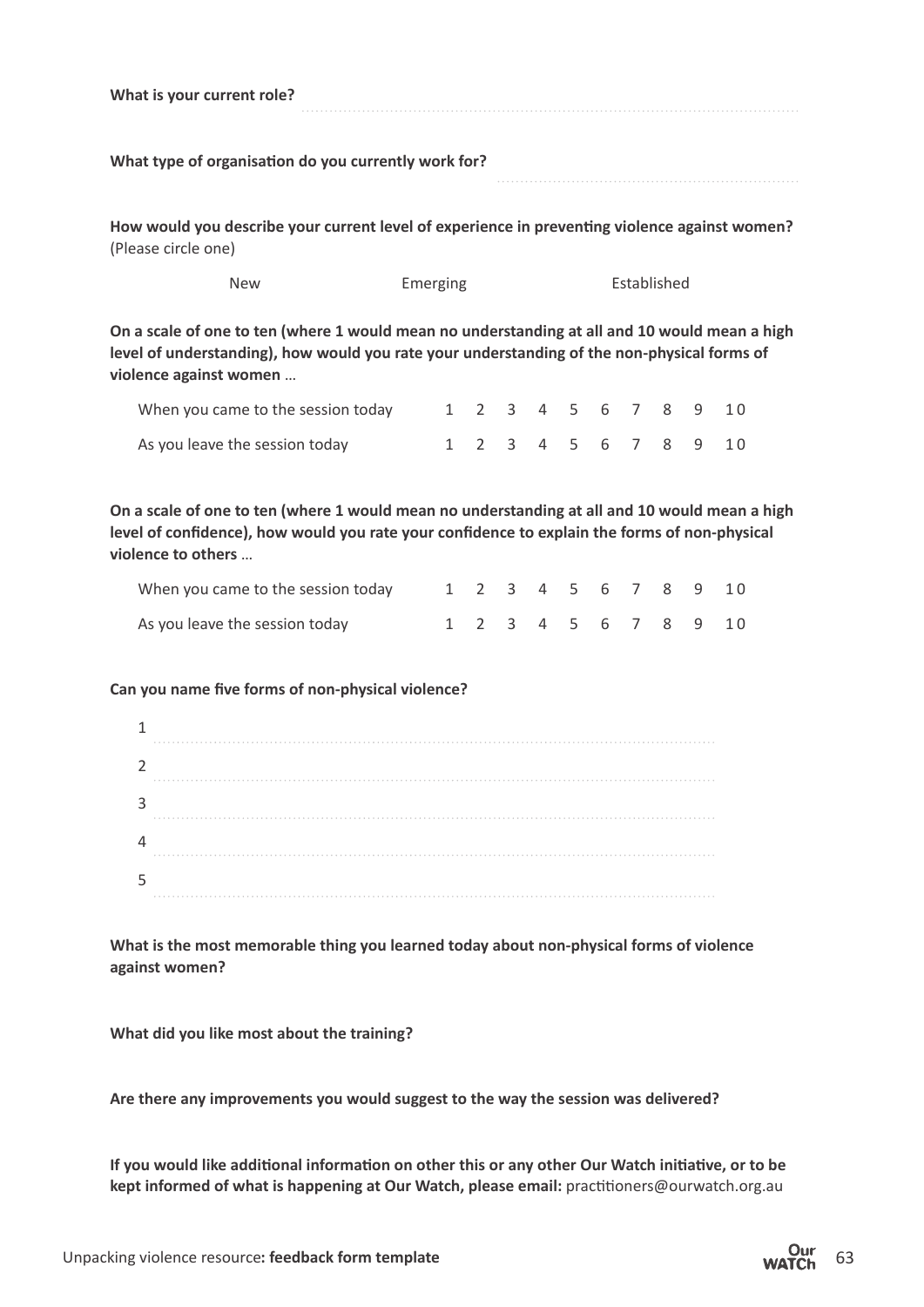## **Endnotes**

- <sup>1</sup> <https://www.ourwatch.org.au/no-excuse/home>
- <sup>2</sup> <https://www.ourwatch.org.au/What-We-Do/National-Primary-Prevention-Framework>
- <sup>3</sup> [https://www.vic.gov.au/system/user\\_files/Documents/fv/Preventing%20Family%20Violence%20](https://www.vic.gov.au/system/user_files/Documents/fv/Preventing%20Family%20Violence%20%26%20Violence%20Against%20Women%20Capability%20Framwork.pdf) [%26%20Violence%20Against%20Women%20Capability%20Framwork.pdf](https://www.vic.gov.au/system/user_files/Documents/fv/Preventing%20Family%20Violence%20%26%20Violence%20Against%20Women%20Capability%20Framwork.pdf)
- <sup>4</sup> [https://www.ourwatch.org.au/getmedia/0aa0109b-6b03-43f2-85fe-a9f5ec92ae4e/Change-the](https://www.ourwatch.org.au/getmedia/0aa0109b-6b03-43f2-85fe-a9f5ec92ae4e/Change-the-story-framework-prevent-violence-women-children-AA-new.pdf.aspx)[story-framework-prevent-violence-women-children-AA-new.pdf.aspx](https://www.ourwatch.org.au/getmedia/0aa0109b-6b03-43f2-85fe-a9f5ec92ae4e/Change-the-story-framework-prevent-violence-women-children-AA-new.pdf.aspx)
- <sup>5</sup> [https://www.ourwatch.org.au/getmedia/a8d9dc3d-2291-48a6-82f8-68f1a955ce24/Putting](https://www.ourwatch.org.au/getmedia/a8d9dc3d-2291-48a6-82f8-68f1a955ce24/Putting-prevention-into-practice-AA-web.pdf.aspx)[prevention-into-practice-AA-web.pdf.aspx](https://www.ourwatch.org.au/getmedia/a8d9dc3d-2291-48a6-82f8-68f1a955ce24/Putting-prevention-into-practice-AA-web.pdf.aspx)
- <sup>6</sup> [https://www.vic.gov.au/system/user\\_files/Documents/fv/Preventing%20Family%20Violence%20](https://www.vic.gov.au/system/user_files/Documents/fv/Preventing%20Family%20Violence%20%26%20Violence%20Against%20Women%20Capability%20Framwork.pdf) [%26%20Violence%20Against%20Women%20Capability%20Framwork.pdf](https://www.vic.gov.au/system/user_files/Documents/fv/Preventing%20Family%20Violence%20%26%20Violence%20Against%20Women%20Capability%20Framwork.pdf)
- <sup>7</sup> [https://www.ourwatch.org.au/getmedia/0aa0109b-6b03-43f2-85fe-a9f5ec92ae4e/Change-the](https://www.ourwatch.org.au/getmedia/0aa0109b-6b03-43f2-85fe-a9f5ec92ae4e/Change-the-story-framework-prevent-violence-women-children-AA-new.pdf.aspx)[story-framework-prevent-violence-women-children-AA-new.pdf.aspx](https://www.ourwatch.org.au/getmedia/0aa0109b-6b03-43f2-85fe-a9f5ec92ae4e/Change-the-story-framework-prevent-violence-women-children-AA-new.pdf.aspx)
- <sup>8</sup> [https://www.ourwatch.org.au/getmedia/a8d9dc3d-2291-48a6-82f8-68f1a955ce24/Putting](https://www.ourwatch.org.au/getmedia/a8d9dc3d-2291-48a6-82f8-68f1a955ce24/Putting-prevention-into-practice-AA-web.pdf.aspx)[prevention-into-practice-AA-web.pdf.aspx](https://www.ourwatch.org.au/getmedia/a8d9dc3d-2291-48a6-82f8-68f1a955ce24/Putting-prevention-into-practice-AA-web.pdf.aspx)
- <sup>9</sup> [https://www.vichealth.vic.gov.au/-/media/ResourceCentre/](https://www.vichealth.vic.gov.au/-/media/ResourceCentre/PublicationsandResources/PVAW/Encountering-Resistance-Gender-Equality.pdf?la=en&hash=54D49CAE94D6B162A42C3FE6FC8C79600A194AE4) [PublicationsandResources/PVAW/Encountering-Resistance-Gender-Equality.](https://www.vichealth.vic.gov.au/-/media/ResourceCentre/PublicationsandResources/PVAW/Encountering-Resistance-Gender-Equality.pdf?la=en&hash=54D49CAE94D6B162A42C3FE6FC8C79600A194AE4) [pdf?la=en&hash=54D49CAE94D6B162A42C3FE6FC8C79600A194AE4](https://www.vichealth.vic.gov.au/-/media/ResourceCentre/PublicationsandResources/PVAW/Encountering-Resistance-Gender-Equality.pdf?la=en&hash=54D49CAE94D6B162A42C3FE6FC8C79600A194AE4)
- <sup>10</sup> Our Watch 2017, *Putting the Prevention of Violence Against Women into Practice: How to Change the Story*, Melbourne: Our Watch p.51

Provide your feedback on this resource via this survey.